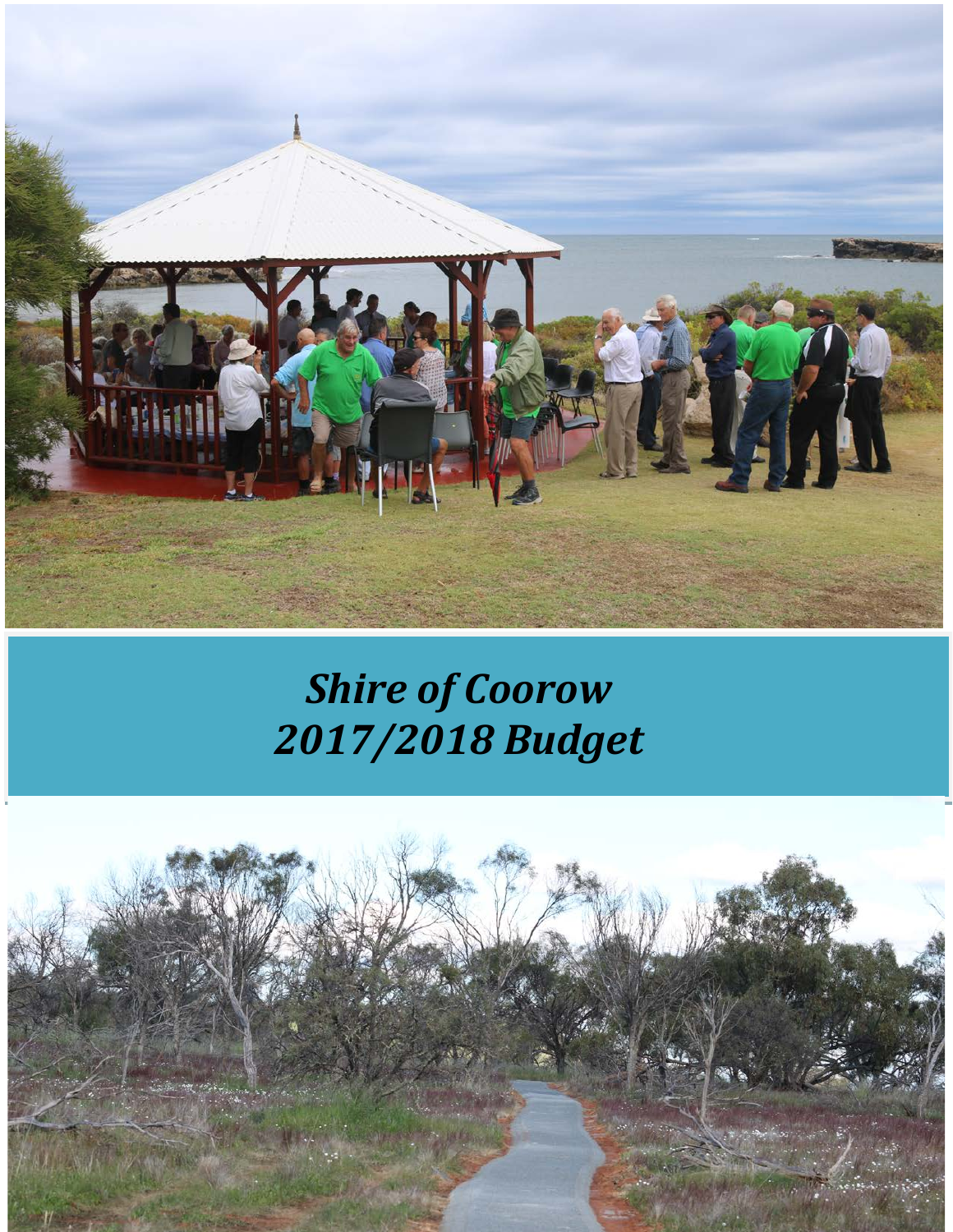## **SHIRE OF COOROW**

## **BUDGET**

## **FOR THE YEAR ENDED 30 JUNE 2018**

## **TABLE OF CONTENTS**

| Statement of Comprehensive Income by Nature or Type | 2       |
|-----------------------------------------------------|---------|
| Statement of Comprehensive Income by Program        | 3       |
| <b>Statement of Cash Flows</b>                      | 4       |
| <b>Rate Setting Statement</b>                       | 5       |
| Notes to and Forming Part of the Budget             | 6 to 36 |
| Supplementary Information                           | 37      |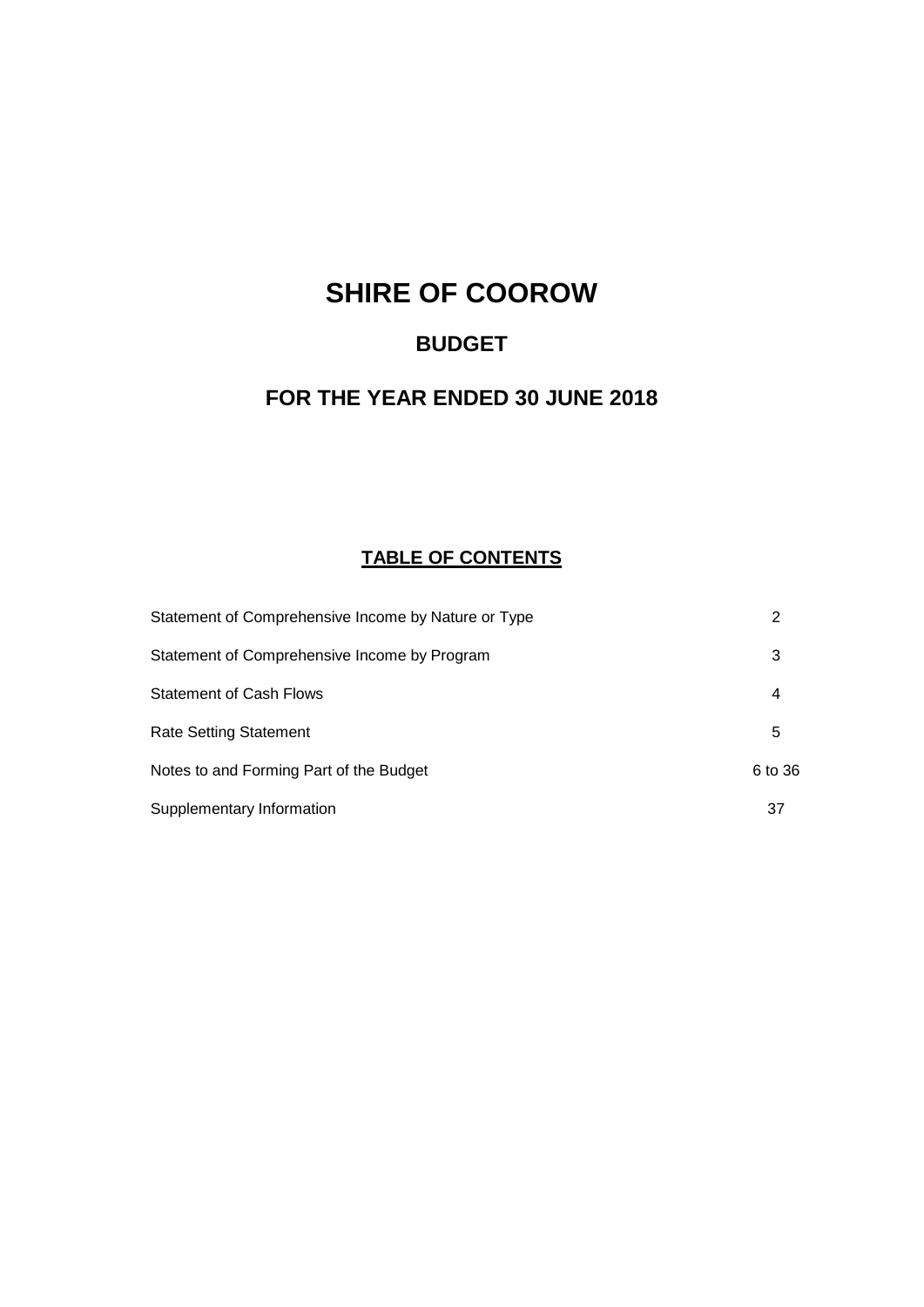## **SHIRE OF COOROW STATEMENT OF COMPREHENSIVE INCOME** *BY NATURE OR TYPE* **FOR THE YEAR ENDED 30 JUNE 2018**

|                                              | <b>NOTE</b> | 2017/18<br><b>Budget</b> | 2016/17<br><b>Actual</b><br>\$ | 2016/17<br><b>Budget</b> |
|----------------------------------------------|-------------|--------------------------|--------------------------------|--------------------------|
| <b>Revenue</b>                               |             |                          |                                |                          |
| Rates                                        | 8           | 3,122,248                | 2,988,359                      | 2,883,197                |
| Operating grants, subsidies and              |             |                          |                                |                          |
| contributions                                | 15          | 1,796,365                | 2,647,242                      | 1,764,159                |
| Fees and charges                             | 14          | 534,785                  | 563,163                        | 511,351                  |
| Interest earnings                            | 2(a)        | 70,764                   | 101,666                        | 78,932                   |
| Other revenue                                | 2(a)        | 518,522                  | 36,449                         | 515,050                  |
|                                              |             | 6,042,684                | 6,336,879                      | 5,752,689                |
| <b>Expenses</b>                              |             |                          |                                |                          |
| Employee costs                               |             | (1,762,577)              | (1,211,936)                    | (1,479,514)              |
| Materials and contracts                      |             | (2, 253, 568)            | (1,648,380)                    | (2,221,643)              |
| Utility charges                              |             | (230, 500)               | (274, 375)                     | (253, 260)               |
| Depreciation on non-current assets           | 2(a)        | (6,051,277)              | (6,014,279)                    | (6,674,647)              |
| Interest expenses                            | 2(a)        | (10, 861)                | (16, 427)                      | (16, 427)                |
| Insurance expenses                           |             | (200, 506)               | (207, 187)                     | (204, 716)               |
| Other expenditure                            |             | (64, 560)                | (133, 685)                     | (107, 340)               |
|                                              |             | (10,573,849)             | (9,506,269)                    | (10, 957, 547)           |
|                                              |             | (4,531,165)              | (3, 169, 390)                  | (5,204,858)              |
| Non-operating grants, subsidies and          |             |                          |                                |                          |
| contributions                                | 15          | 1,177,694                | 2,611,632                      | 2,146,927                |
| Profit on asset disposals                    | 6           | 0                        | 11,981                         | 71,896                   |
| Loss on asset disposals                      | 6           | (18, 398)                | (62, 391)                      | 0                        |
| Loss on revaluation of non current assets    |             | 0                        | 0                              | 0                        |
| <b>Net result</b>                            |             | (3,371,869)              | (608, 168)                     | (2,986,035)              |
| Other comprehensive income                   |             |                          |                                |                          |
| Changes on revaluation of non-current assets |             | 0                        | 0                              | 0                        |
| Total other comprehensive income             |             | $\bf{0}$                 | 0                              | $\Omega$                 |
| <b>Total comprehensive income</b>            |             | (3,371,869)              | (608, 168)                     | (2,986,035)              |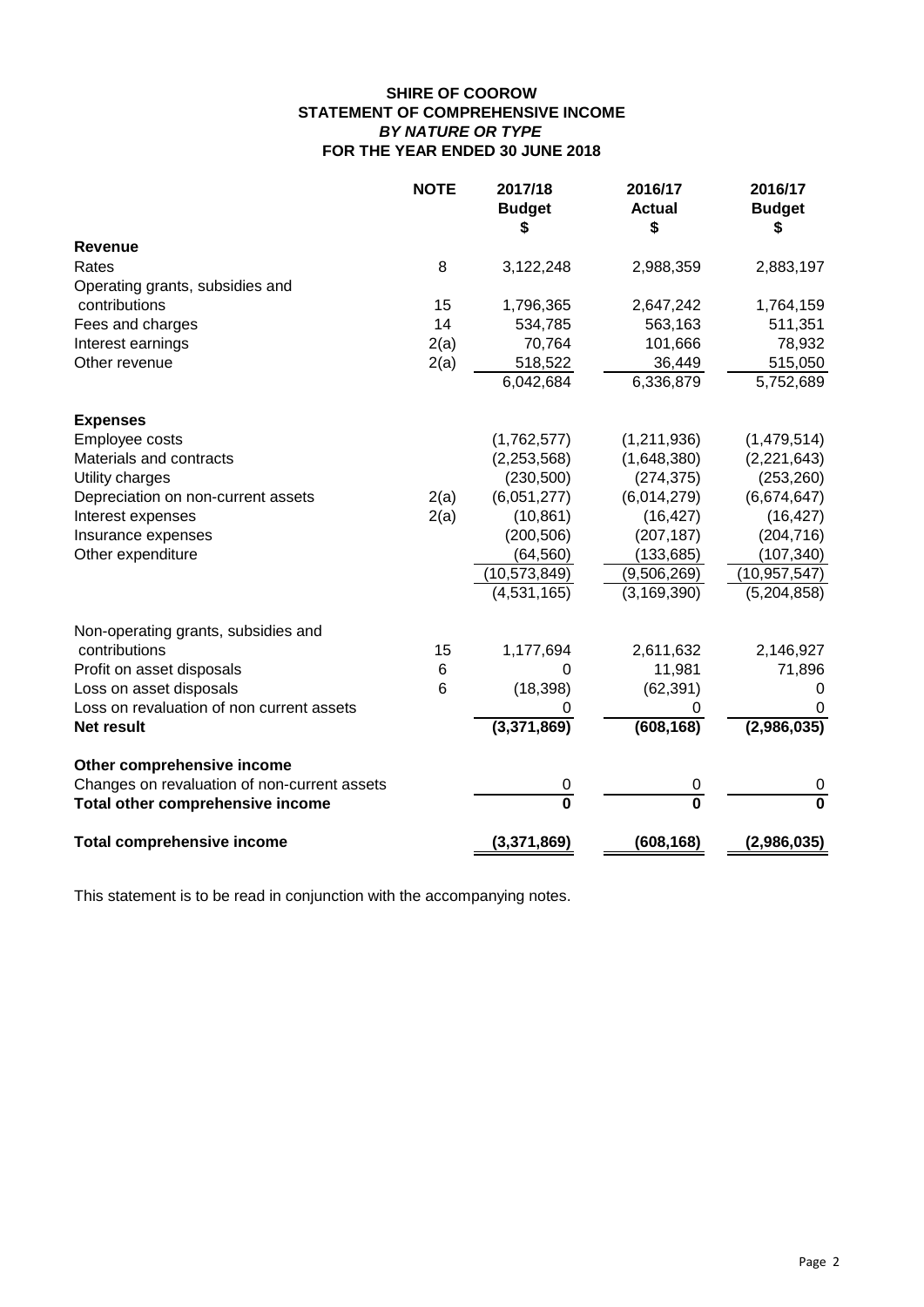## **SHIRE OF COOROW STATEMENT OF COMPREHENSIVE INCOME** *BY PROGRAM* **FOR THE YEAR ENDED 30 JUNE 2018**

| <b>NOTE</b>                                              | 2017/18                      | 2016/17       | 2016/17        |
|----------------------------------------------------------|------------------------------|---------------|----------------|
|                                                          | <b>Budget</b>                | <b>Actual</b> | <b>Budget</b>  |
| Revenue (refer notes 1,2,8,10 to 15)                     | S                            | \$            | \$             |
| Governance                                               | 16,050                       | 27,056        | 27,250         |
| General purpose funding                                  | 3,934,508                    | 5,240,516     | 4,364,974      |
| Law, order, public safety                                | 76,960                       | 129,177       | 60,588         |
| Health                                                   | 4,194                        | 3,194         | 3,250          |
| Education and welfare                                    | 27,660                       | 30,230        | 32,280         |
| Housing                                                  | 97,061                       | 83,795        | 82,149         |
| Community amenities                                      | 796,743                      | 363,527       | 327,110        |
| Recreation and culture                                   | 786,741                      | 71,286        | 543,001        |
| Transport                                                | 127,660                      | 122,304       | 122,016        |
| Economic services                                        | 79,807                       | 99,933        | 74,771         |
| Other property and services                              | 95,300                       | 165,861       | 115,300        |
|                                                          | 6,042,684                    | 6,336,879     | 5,752,689      |
| Expenses excluding finance costs (refer notes 1, 2 & 16) |                              |               |                |
| Governance                                               | (566, 337)                   | (635,001)     | (574, 503)     |
| General purpose funding                                  | (292, 933)                   | (254, 128)    | (272, 412)     |
| Law, order, public safety                                | (406, 204)                   | (453, 427)    | (416, 299)     |
| Health                                                   | (184, 042)                   | (130, 841)    | (178, 824)     |
| <b>Education and welfare</b>                             | (112,989)                    | (95, 218)     | (115, 540)     |
| Housing                                                  | (3,862)                      | (70, 937)     | (136)          |
| Community amenities                                      | (899, 863)                   | (717, 708)    | (906, 228)     |
| Recreation and culture                                   | (1,733,291)                  | (1,671,195)   | (1,742,028)    |
| Transport                                                | (5,755,335)                  | (5, 244, 438) | (6, 113, 169)  |
| Economic services                                        | (254, 029)                   | (215, 544)    | (227, 058)     |
| Other property and services                              | (354, 103)                   | (1, 405)      | (394, 923)     |
|                                                          | (10, 562, 988)               | (9,489,842)   | (10, 941, 120) |
| Finance costs (refer notes 2 & 7)                        |                              |               |                |
| Housing                                                  | (9,991)                      | (14, 686)     | (14, 686)      |
| Recreation and culture                                   | (870)                        | (1,741)       | (1,741)        |
|                                                          | (10, 861)                    | (16,427)      | (16, 427)      |
|                                                          | (4,531,165)                  | (3, 169, 390) | (5,204,858)    |
|                                                          |                              |               |                |
|                                                          |                              |               |                |
| Non-operating grants, subsidies and contributions        | 15<br>1,177,694              | 2,611,632     | 2,146,927      |
| Profit on disposal of assets                             | 6<br>0                       | 11,981        | 71,896         |
| (Loss) on disposal of assets                             | (18, 398)<br>$6\phantom{1}6$ | (62, 391)     | 0              |
| Loss on revaluation of non current assets                |                              | 0             | 0              |
|                                                          | 1,159,296                    | 2,561,222     | 2,218,823      |
| <b>Net result</b>                                        | (3,371,869)                  | (608, 168)    | (2,986,035)    |
| Other comprehensive income                               |                              |               |                |
| Changes on revaluation of non-current assets             | 0                            | 0             | 0              |
| Total other comprehensive income                         | $\overline{\mathbf{0}}$      | 0             | $\bf{0}$       |
| <b>Total comprehensive income</b>                        | (3,371,869)                  | (608, 168)    | (2,986,035)    |
|                                                          |                              |               |                |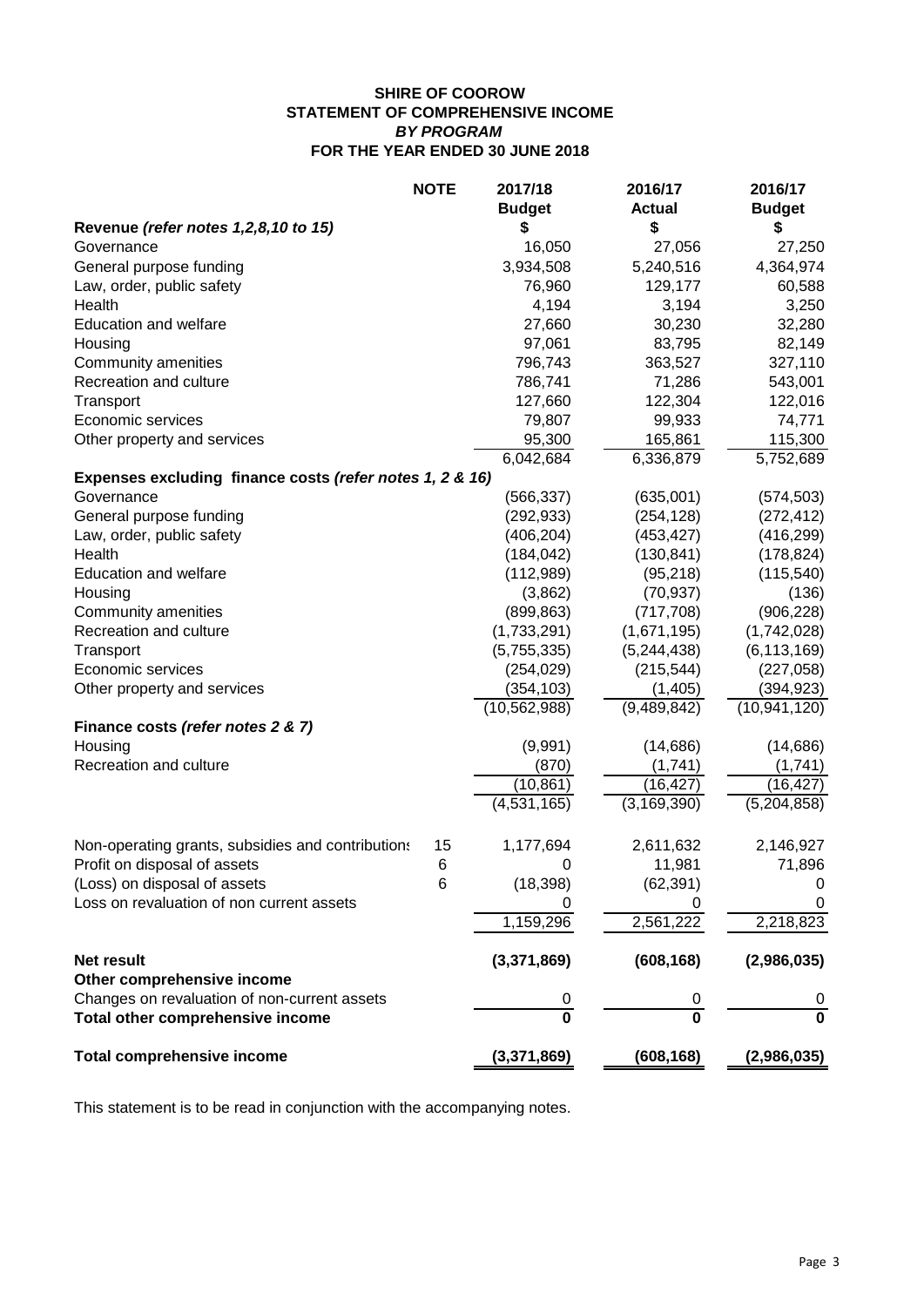## **SHIRE OF COOROW STATEMENT OF CASH FLOWS FOR THE YEAR ENDED 30 JUNE 2018**

|                                             | <b>NOTE</b> | 2017/18<br><b>Budget</b><br>S | 2016/17<br><b>Actual</b><br>\$ | 2016/17<br><b>Budget</b><br>S |
|---------------------------------------------|-------------|-------------------------------|--------------------------------|-------------------------------|
| <b>CASH FLOWS FROM OPERATING ACTIVITIES</b> |             |                               |                                |                               |
| <b>Receipts</b>                             |             |                               |                                |                               |
| Rates                                       |             | 3,172,248                     | 2,947,644                      | 2,883,197                     |
| Operating grants, subsidies and             |             |                               |                                |                               |
| contributions                               |             | 1,801,352                     | 2,756,527                      | 1,764,159                     |
| Fees and charges                            |             | 534,785                       | 563,163                        | 511,351                       |
| Interest earnings                           |             | 70,764                        | 101,666                        | 78,932                        |
| Goods and services tax                      |             | 0                             | 216,872                        | (265,005)                     |
| Other revenue                               |             | 518,522                       | 36,449                         | 515,050                       |
|                                             |             | 6,097,671                     | 6,622,321                      | 5,487,684                     |
| <b>Payments</b>                             |             |                               |                                |                               |
| Employee costs                              |             | (1,762,577)                   | (1, 215, 577)                  | (1,503,094)                   |
| Materials and contracts                     |             | (2, 133, 568)                 | (1,429,284)                    | (2,221,643)                   |
| Utility charges                             |             | (230, 500)                    | (274, 375)                     | (253, 260)                    |
| Interest expenses                           |             | (10, 861)                     | (17, 885)                      | (16, 427)                     |
| Insurance expenses                          |             | (200, 506)                    | (207, 187)                     | (204, 716)                    |
| Goods and services tax                      |             | 0                             | (236, 407)                     | 265,005                       |
| Other expenditure                           |             | (64, 560)                     | (133, 685)                     | (107, 340)                    |
|                                             |             | $\sqrt{(4, 402, 572)}$        | (3,514,400)                    | (4,041,475)                   |
| Net cash provided by (used in)              |             |                               |                                |                               |
| operating activities                        | 3(b)        | 1,695,099                     | 3,107,921                      | 1,446,209                     |
| <b>CASH FLOWS FROM INVESTING ACTIVITIES</b> |             |                               |                                |                               |
| Payments for purchase of                    |             |                               |                                |                               |
| property, plant & equipment                 | 5           | (1,064,097)                   | (2, 159, 062)                  | (1,492,789)                   |
| Payments for construction of                |             |                               |                                |                               |
| infrastructure                              | 5           | (3,472,583)                   | (2,662,417)                    | (3,492,265)                   |
| Non-operating grants,                       |             |                               |                                |                               |
| subsidies and contributions                 |             |                               |                                |                               |
| used for the development of assets          |             | 1,177,694                     | 2,611,632                      | 2,146,927                     |
| Proceeds from sale of                       |             |                               |                                |                               |
| plant & equipment                           | 6           | 185,843                       | 377,249                        | 463,472                       |
| Net cash provided by (used in)              |             |                               |                                |                               |
| investing activities                        |             | (3, 173, 143)                 | (1,832,598)                    | (2,374,655)                   |
| <b>CASH FLOWS FROM FINANCING ACTIVITIES</b> |             |                               |                                |                               |
| Repayment of borrowings                     | 7           | (137, 203)                    | (131, 613)                     | (131, 613)                    |
| Net cash provided by (used in)              |             |                               |                                |                               |
| financing activities                        |             | (137, 203)                    | (131, 613)                     | (131, 613)                    |
|                                             |             |                               |                                |                               |
| Net increase (decrease) in cash held        |             | (1,615,247)                   | 1,143,710                      | (1,060,059)                   |
| Cash at beginning of year                   |             | 3,252,764                     | 2,109,054                      | 2,086,312                     |
| <b>Cash and cash equivalents</b>            |             |                               |                                |                               |
| at the end of the year                      | 3(a)        | 1,637,517                     | 3,252,764                      | 1,026,253                     |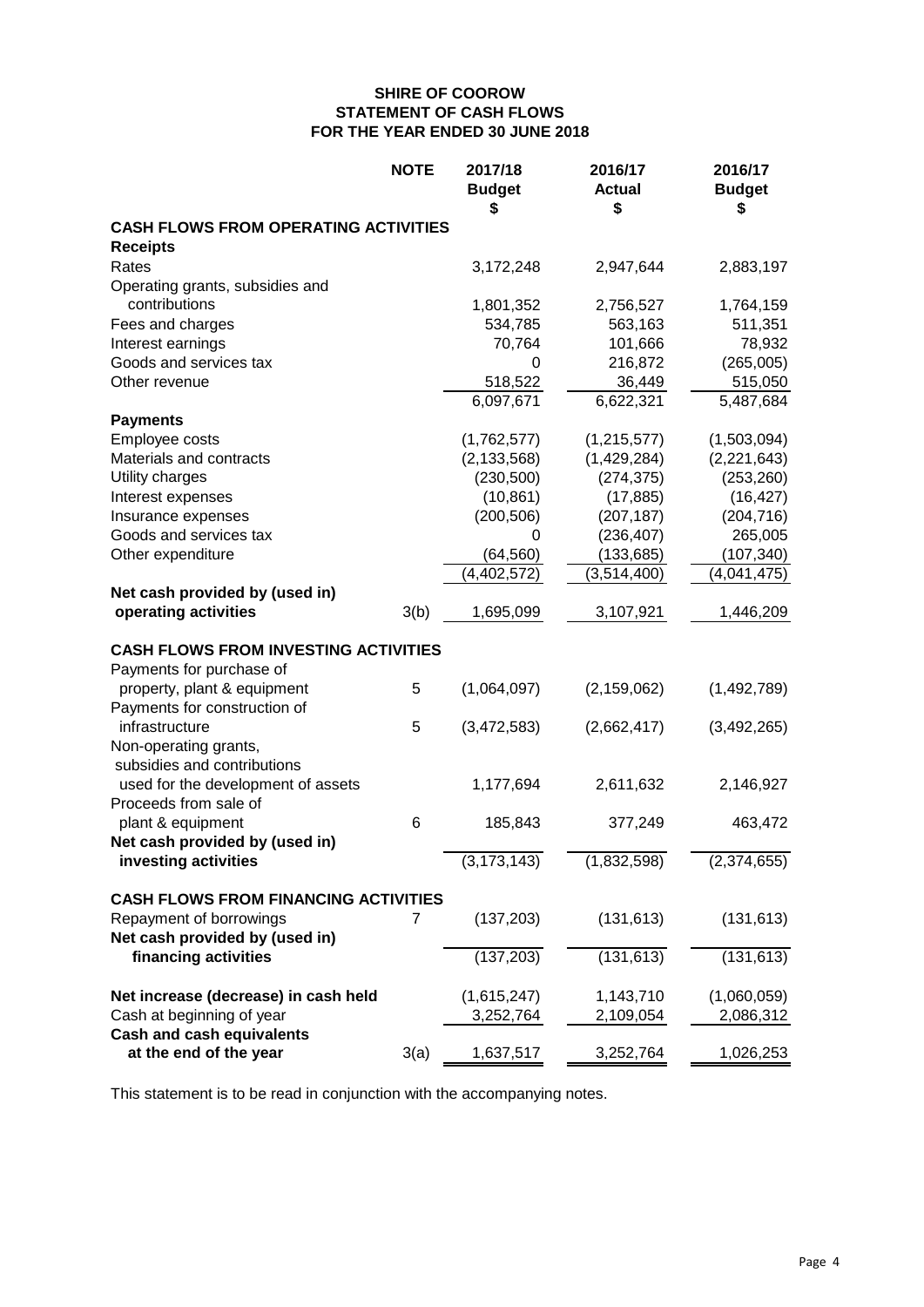#### **SHIRE OF COOROW RATE SETTING STATEMENT FOR THE YEAR ENDED 30 JUNE 2018**

|                                                                   | <b>NOTE</b> | 2017/18<br><b>Budget</b><br>S | 2016/17<br><b>Actual</b><br>\$ | 2016/17<br><b>Budget</b><br>\$ |
|-------------------------------------------------------------------|-------------|-------------------------------|--------------------------------|--------------------------------|
| Net current assets at start of financial year - surplus/(deficit) | 4           | 1,963,417                     | 571,316                        | 531,535                        |
| Revenue from operating activities (excluding rates)               |             | 1,963,417                     | 571,316                        | 531,535                        |
|                                                                   |             |                               |                                |                                |
| Governance<br>General purpose funding                             |             | 16,050<br>812,260             | 27,056<br>2,252,157            | 27,250                         |
| Law, order, public safety                                         |             | 76,960                        | 137,290                        | 1,481,777                      |
| Health                                                            |             | 4,194                         | 3,194                          | 60,588                         |
|                                                                   |             | 27,660                        |                                | 3,250                          |
| <b>Education and welfare</b>                                      |             | 97,061                        | 30,230<br>83,795               | 32,280<br>154,045              |
| Housing                                                           |             | 796,743                       | 363,527                        |                                |
| Community amenities                                               |             |                               |                                | 327,110                        |
| Recreation and culture                                            |             | 786,741<br>127,660            | 71,286                         | 543,001                        |
| Transport<br>Economic services                                    |             | 79,807                        | 126,172<br>99,933              | 122,016<br>74,771              |
|                                                                   |             | 95,300                        | 165,861                        | 115,300                        |
| Other property and services                                       |             | 2,920,436                     | 3,360,501                      | 2,941,388                      |
| <b>Expenditure from operating activities</b>                      |             |                               |                                |                                |
| Governance                                                        |             | (566, 337)                    | (640, 915)                     | (574, 503)                     |
| General purpose funding                                           |             | (292, 933)                    | (254, 128)                     | (272, 412)                     |
| Law, order, public safety                                         |             | (406, 204)                    | (476, 467)                     | (416, 299)                     |
| Health                                                            |             | (186, 895)                    | (130, 841)                     | (178, 824)                     |
| <b>Education and welfare</b>                                      |             | (112,989)                     | (95, 218)                      | (115, 540)                     |
| Housing                                                           |             | (13, 853)                     | (85, 623)                      | (14, 822)                      |
| Community amenities                                               |             | (899, 863)                    | (717, 708)                     | (906, 228)                     |
| Recreation and culture                                            |             | (1,734,161)                   | (1,672,936)                    | (1,743,769)                    |
| Transport                                                         |             | (5,770,880)                   | (5,277,875)                    | (6, 113, 169)                  |
| Economic services                                                 |             | (254, 029)                    | (215, 544)                     | (227,058)                      |
| Other property and services                                       |             | (354, 103)                    | (1,405)                        | (394, 923)                     |
|                                                                   |             | (10, 592, 247)                | (9,568,660)                    | (10, 957, 547)                 |
| Operating activities excluded from budget                         |             |                               |                                |                                |
| (Profit) on asset disposals                                       | 6           | 0                             | (11, 981)                      | (71, 896)                      |
| Loss on disposal of assets                                        | 6           | 18,398                        | 62,391                         | 0                              |
| Depreciation on assets                                            | 2(a)        | 6,051,277                     | 6,014,279                      | 6,674,647                      |
| Movement in Leave Reserve                                         |             | 3,441                         | (22, 211)                      | 0                              |
| Movement in employee benefit provisions (non-current)             |             | 0                             | 14,029                         | (38, 919)                      |
| Amount attributable to operating activities                       |             | 364,722                       | 419,664                        | (920, 792)                     |
| <b>INVESTING ACTIVITIES</b>                                       |             |                               |                                |                                |
| Non-operating grants, subsidies and contributions                 | 15          | 1,177,694                     | 2,611,632                      | 2,146,927                      |
| Purchase property, plant and equipment                            | 5           | (1,064,097)                   | (2, 159, 062)                  | (1,492,789)                    |
| Purchase and construction of infrastructure                       | 5           | (3,472,583)                   | (2,662,417)                    | (3,492,265)                    |
| Proceeds from disposal of assets                                  | 6           | 185,843                       | 377,249                        | 463,472                        |
| Amount attributable to investing activities                       |             | (3, 173, 143)                 | (1,832,598)                    | (2,374,655)                    |
| <b>FINANCING ACTIVITIES</b>                                       |             |                               |                                |                                |
| Repayment of borrowings                                           | 7           | (137, 203)                    | (131, 613)                     | (131, 613)                     |
| Transfers to/from Restricted Cash (Unspent Grants)                |             | 71,777                        | 31,763                         | 191,899                        |
| Transfers to cash backed reserves (restricted assets)             | 9           | (286, 596)                    | (62, 293)                      | (113,508)                      |
| Transfers from cash backed reserves (restricted assets)           | 9           | 38,195                        | 550,134                        | 465,472                        |
| Amount attributable to financing activities                       |             | (313, 827)                    | 387,992                        | 412,250                        |
| <b>Budgeted deficiency before general rates</b>                   |             | (3, 122, 248)                 | (1,024,942)                    | (2,883,197)                    |
| Estimated amount to be raised from general rates                  | 8           | 3,122,248                     | 2,988,359                      | 2,883,197                      |
| Net current assets at end of financial year - surplus/(deficit)   |             | 0                             | 1,963,417                      | 0                              |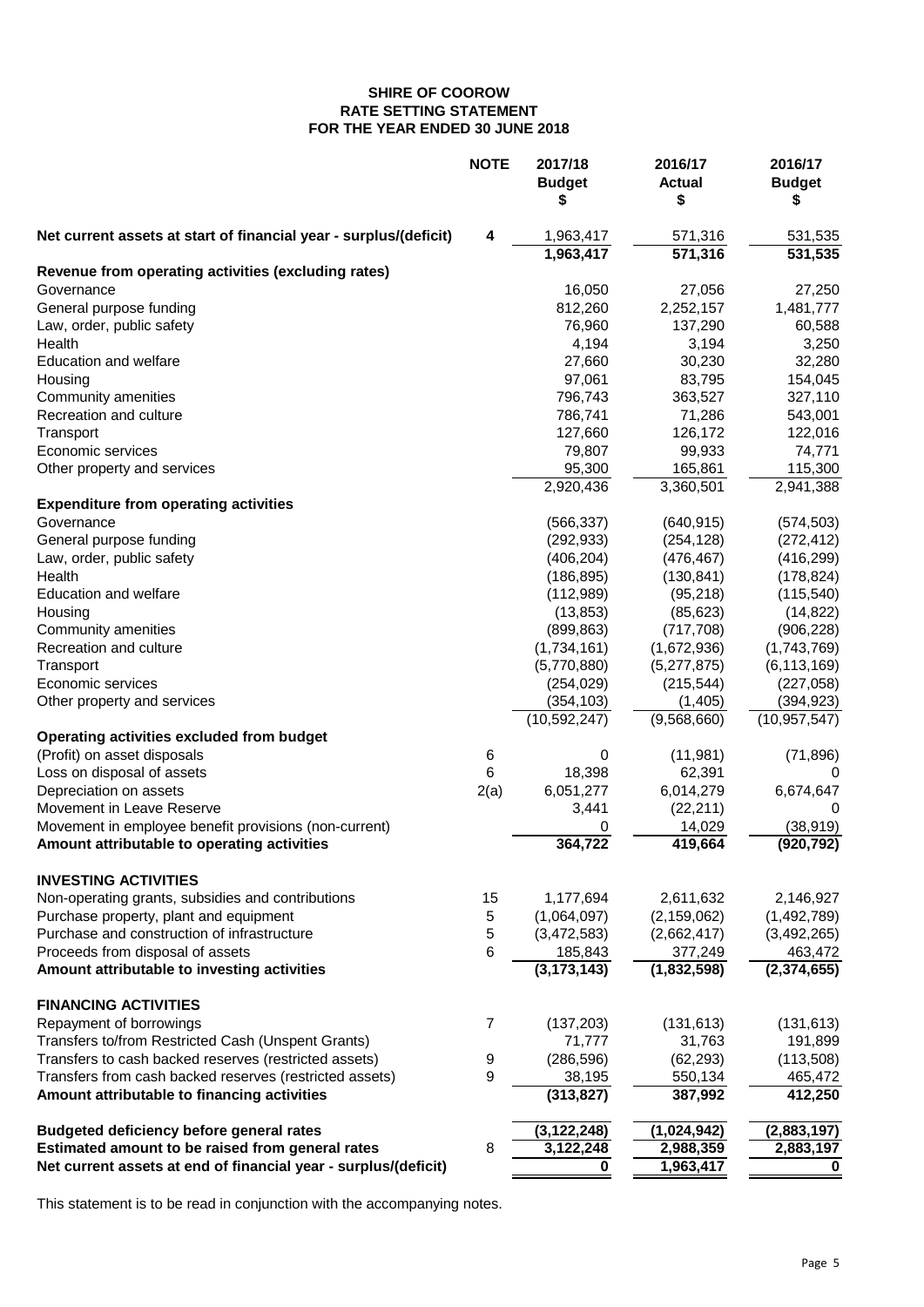## **1. SIGNIFICANT ACCOUNTING POLICIES**

#### **(a) Basis of preparation**

The budget has been prepared in accordance with applicable Australian Accounting Standards (as they apply to local government and not-for-profit entities), Australian Accounting Interpretations, other authorative pronouncements of the Australian Accounting Standards Board, the *Local Government Act 1995* and accompanying regulations. Material accounting policies which have been adopted in the preparation of this budget are presented below and have been consistently applied unless stated otherwise.

Except for cash flow and rate setting information, the budget has also been prepared on the accrual basis and is based on historical costs, modified, where applicable, by the measurement at fair value of selected non-current assets, financial assets and liabilities.

## **Critical accounting estimates**

The preparation of a budget in conformity with Australian Accounting Standards requires management to make judgements, estimates and assumptions that effect the application of policies and reported amounts of assets and liabilities, income and expenses.

The estimates and associated assumptions are based on historical experience and various other factors that are believed to be reasonable under the circumstances; the results of which form the basis of making the judgements about carrying values of assets and liabilities that are not readily apparent from other sources. Actual results may differ from these estimates.

#### **The local government reporting eEntity**

All funds through which the Shire of Coorow controls resources to carry on its functions have been included in the financial statements forming part of this budget.

In the process of reporting on the local government as a single unit, all transactions and balances between those Funds (for example, loans and transfers between Funds) have been eliminated.

All monies held in the Trust Fund are excluded from the financial statements. A separate statement of those monies appears at Note 17 to the budget.

## **(b) 2016/17 actual balances**

Balances shown in this budget as 2016/17 Actual are as forecast at the time of budget preparation and are subject to final adjustments.

## **(c) Rounding off figures**

All figures shown in this budget, other than a rate in the dollar, are rounded to the nearest dollar.

#### **(d) Comparative figures**

Where required, comparative figures have been adjusted to conform with changes in presentation for the current budget year.

#### **(e) Budget comparative figures**

Unless otherwise stated, the budget comparative figures shown in the budget relate to the original budget estimate for the relevant item of disclosure.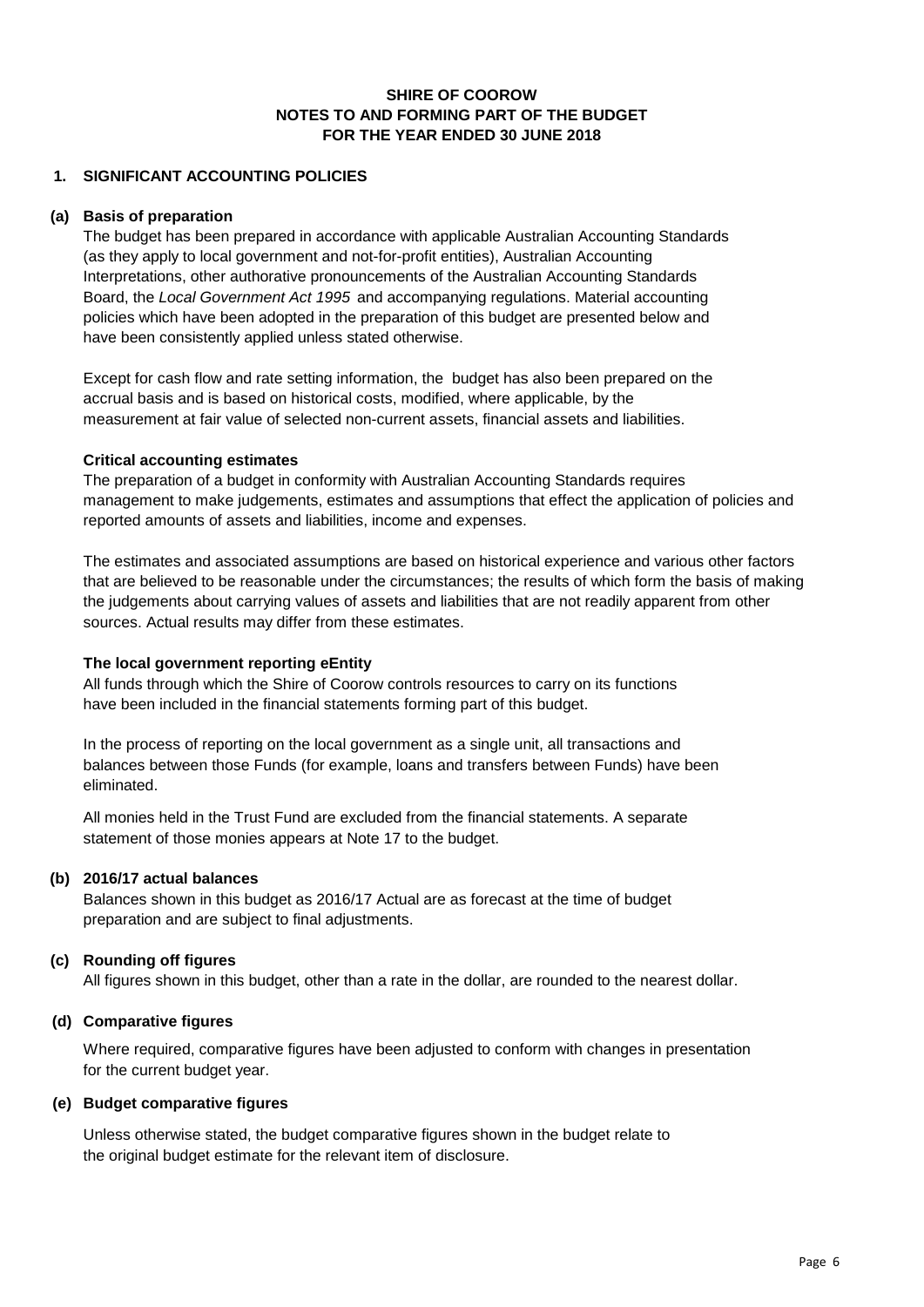## **1. SIGNIFICANT ACCOUNTING POLICIES (Continued)**

#### **(f) Forecast fair value adjustments**

All fair value adjustments relating to remeasurement of financial assets at fair value through profit or loss (if any) and changes on revaluation of non-current assets are impacted upon by external forces and not able to be reliably estimated at the time of budget adoption.

Fair value adjustments relating to the re-measurement of financial assets at fair value through profit or loss will be assessed at the time they occur with compensating budget amendments made as necessary.

It is anticipated, in all instances, any changes upon revaluation of non-current assets will relate to non-cash transactions and as such, have no impact on this budget document.

#### **(g) Rates, grants, donations and other contributions**

Rates, grants, donations and other contributions are recognised as revenues when the Shire of Coorow obtains control over the assets comprising the contributions.

Control over assets acquired from rates is obtained at the commencement of the rating period or, where earlier, upon receipt of the rates.

## **(h) Goods and services tax (GST)**

Revenues, expenses and assets are recognised net of the amount of GST, except where the amount of GST incurred is not recoverable from the Australian Taxation Office (ATO).

Receivables and payables are stated inclusive of GST receivable or payable. The net amount of GST recoverable from, or payable to, the ATO is included with receivables or payables in the statement of financial position.

Cash flows are presented on a gross basis. The GST components of cash flows arising from investing or financing activities which are recoverable from, or payable to, the ATO are presented as operating cash flows.

## **(i) Superannuation**

The Shire of Coorow contributes to a number of superannuation funds on behalf of employees.

All funds to which the Shire of Coorow contributes are defined contribution plans.

## **(j) Cash and cash equivalents**

Cash and cash equivalents include cash on hand, cash at bank, deposits available on demand with banks, other short term highly liquid investments that are readily convertible to known amounts of cash and which are subject to an insignificant risk of changes in value and bank overdrafts.

Bank overdrafts are shown as short term borrowings in current liabilities in Note 4 - Net Current Assets.

## **(k) Trade and other receivables**

Trade and other receivables include amounts due from ratepayers for unpaid rates and service charges and other amounts due from third parties for goods sold and services performed in the ordinary course of business.

Receivables expected to be collected within 12 months of the end of the reporting period are classified as current assets. All other receivables are classified as non-current assets.

Collectability of trade and other receivables is reviewed on an ongoing basis. Debts that are known to be uncollectible are written off when identified. An allowance for doubtful debts is raised when there is objective evidence that they will not be collectible.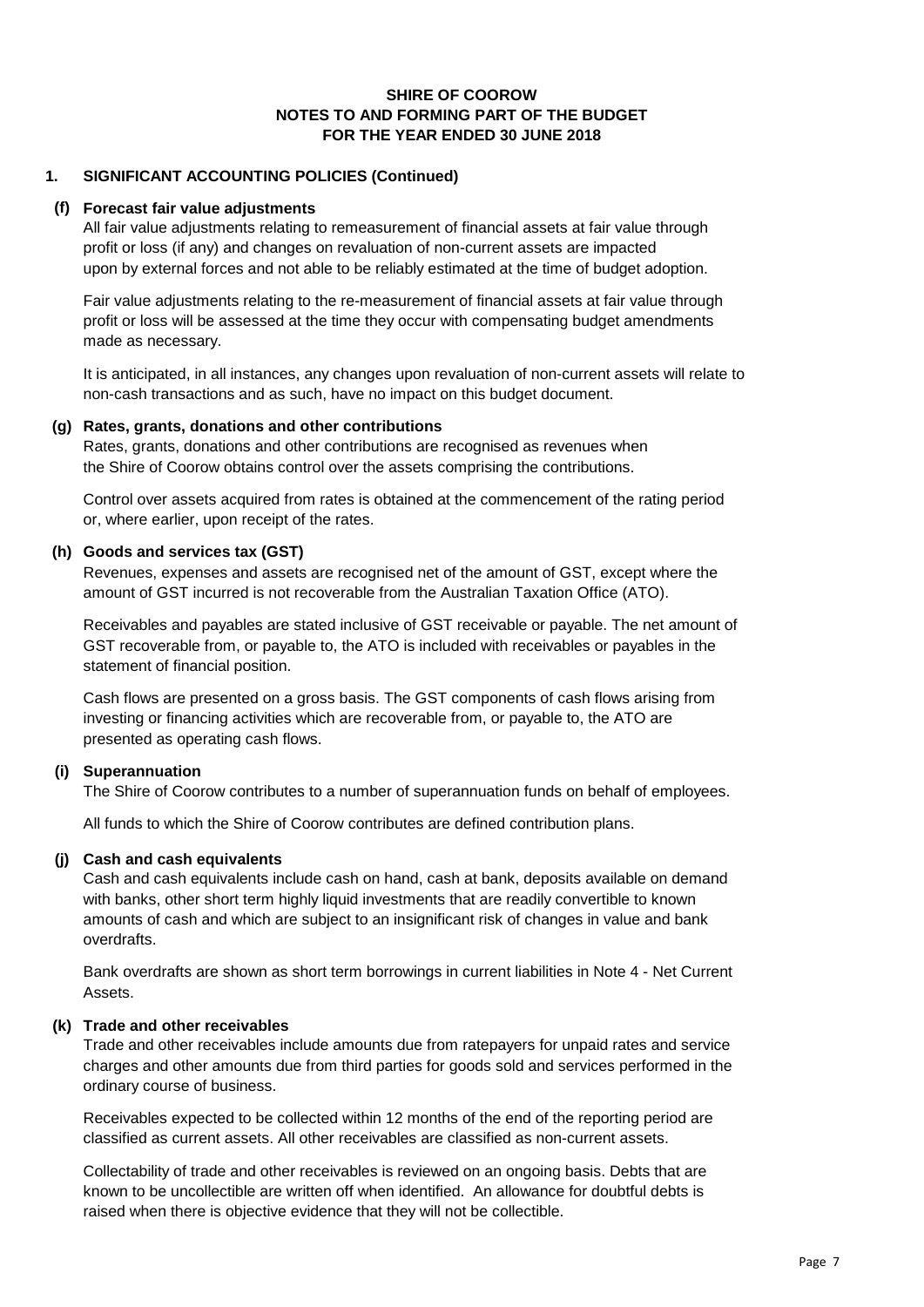## **1. SIGNIFICANT ACCOUNTING POLICIES (Continued)**

#### **(l) Inventories**

#### *General*

Inventories are measured at the lower of cost and net realisable value.

Net realisable value is the estimated selling price in the ordinary course of business less the estimated costs of completion and the estimated costs necessary to make the sale.

## *Land held for resale*

Land held for development and sale is valued at the lower of cost and net realisable value. Cost includes the cost of acquisition, development, borrowing costs and holding costs until completion of development. Finance costs and holding charges incurred after development is completed are expensed.

Gains and losses are recognised in profit or loss at the time of signing an unconditional contract of sale if significant risks and rewards, and effective control over the land, are passed on to the buyer at this point.

Land held for sale is classified as current except where it is held as non-current based on Council's intentions to release for sale.

#### **(m) Fixed assets**

Each class of fixed assets within either property, plant and equipment or infrastructure, is carried at cost or fair value as indicated less, where applicable, any accumulated depreciation and impairment losses.

#### *Mandatory requirement to revalue non-current assets*

Effective from 1 July 2012, the *Local Government (Financial Management) Regulations* were amended and the measurement of non-current assets at Fair Value became mandatory.

During the year ended 30 June 2013, the Shire of Coorow commenced the process of adopting fair value in accordance with the Regulations.

Whilst the amendments initially allowed for a phasing in of fair value in relation to fixed assets over three years, as at 30 June 2015 all non-current assets were carried at fair value in accordance with the the requirements.

Thereafter, each asset class must be revalued in accordance with the regulatory framework established and the Shire of Coorow revalues its asset classes in accordance with this mandatory timetable.

Relevant disclosures, in accordance with the requirements of Australian Accounting Standards, have been made in the financial report as necessary.

#### *Initial recognition and measurement between mandatory revaluation dates*

All assets are initially recognised at cost and subsequently revalued in accordance with the mandatory measurement framework detailed above.

In relation to this initial measurement, cost is determined as the fair value of the assets given as consideration plus costs incidental to the acquisition. For assets acquired at no cost or for nominal consideration, cost is determined as fair value at the date of acquisition. The cost of non-current assets constructed by the Shire of Coorow includes the cost of all materials used in construction, direct labour on the project and an appropriate proportion of variable and fixed overheads.

Individual assets acquired between initial recognition and the next revaluation of the asset class in accordance with the mandatory measurement framework detailed above, are carried at cost less accumulated depreciation as management believes this approximates fair value. They will be subject to subsequent revaluation of the next anniversary date in accordance with the mandatory measurement framework detailed above.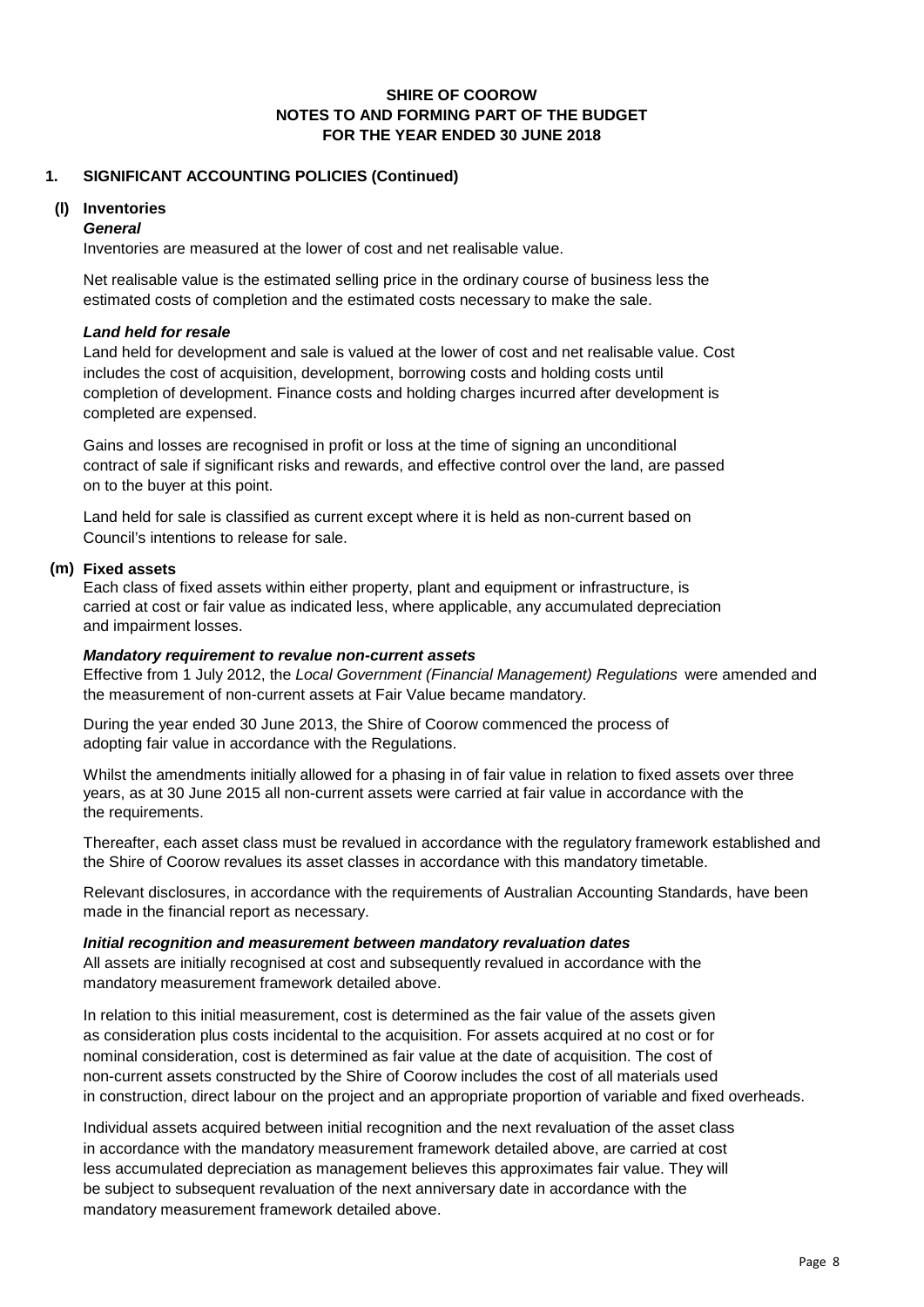## **FOR THE YEAR ENDED 30 JUNE 2018 SHIRE OF COOROW NOTES TO AND FORMING PART OF THE BUDGET**

## **1. SIGNIFICANT ACCOUNTING POLICIES (Continued)**

#### **(m) Fixed assets (continued)**

#### *Revaluation*

Increases in the carrying amount arising on revaluation of assets are credited to a revaluation surplus in equity. Decreases that offset previous increases of the same asset are recognised against revaluation surplus directly in equity. All other decreases are recognised in profit or loss.

## *Land under roads*

In Western Australia, all land under roads is Crown land, the responsibility for managing which, is vested in the local government.

Effective as at 1 July 2008, Council elected not to recognise any value for land under roads acquired on or before 30 June 2008. This accords with the treatment available in *Australian Accounting Standard AASB 1051* Land Under Roads and the fact *Local Government (Financial Management) Regulation 16(a)(i)* prohibits local governments from recognising such land as an asset.

In respect of land under roads acquired on or after 1 July 2008, as detailed above, *Local Government (Financial Management) Regulation 16(a)(i)* prohibits local governments from recognising such land as an asset.

Whilst such treatment is inconsistent with the requirements of AASB 1051, *Local Government (Financial Management) Regulation 4(2)* provides, in the event of such an inconsistency, the *Local Government (Financial Management) Regulations* prevail.

Consequently, any land under roads acquired on or after 1 July 2008 is not included as an asset of the Shire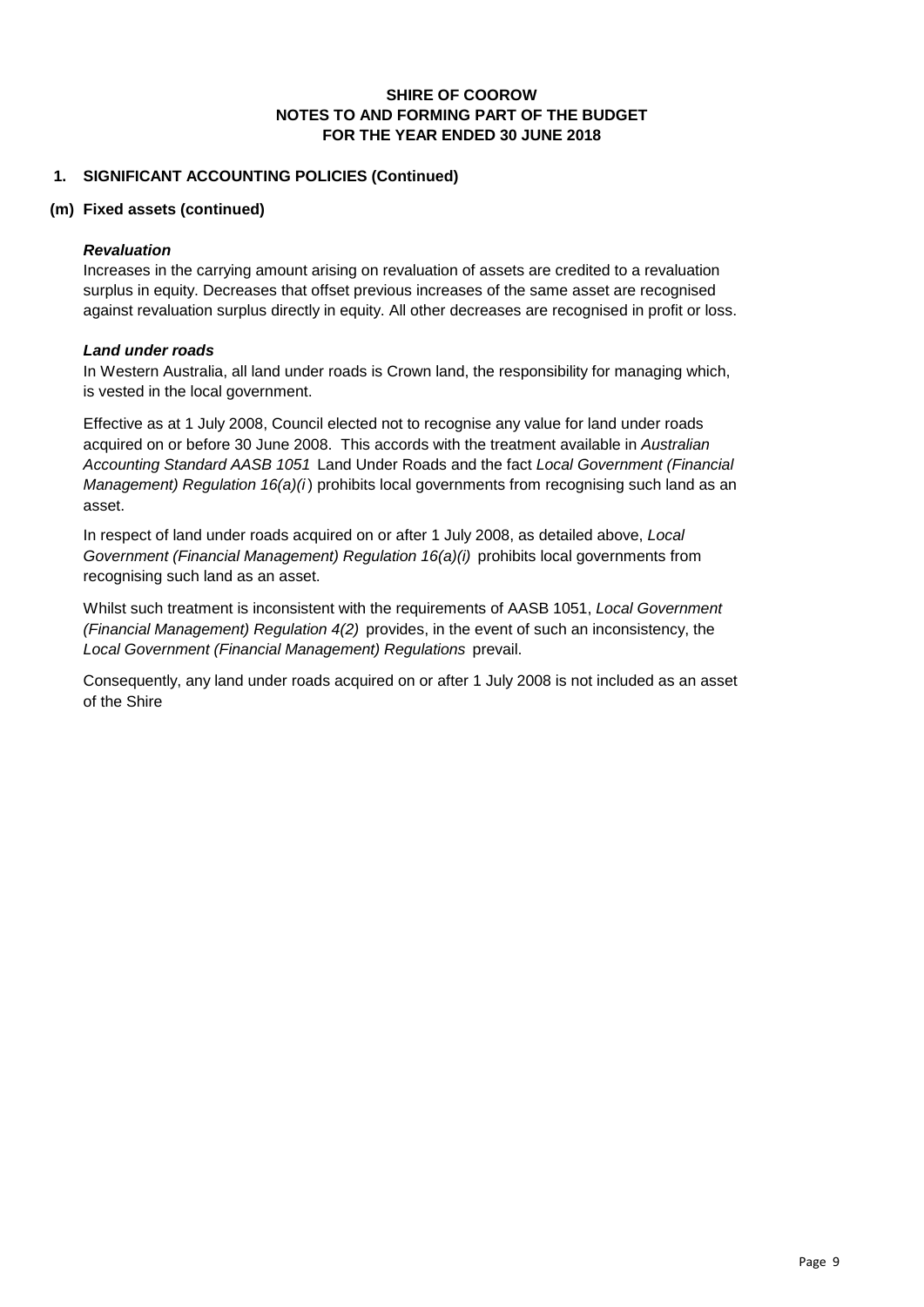## **1. SIGNIFICANT ACCOUNTING POLICIES (Continued)**

#### **(m) Fixed assets (continued)**

#### **Depreciation**

The depreciable amount of all fixed assets including buildings but excluding freehold land, are depreciated on a straight-line basis over the individual asset's useful life from the time the asset is held ready for use. Leasehold improvements are depreciated over the shorter of either the unexpired period of the lease or the estimated useful life of the improvements.

Major depreciation periods used for each class of depreciable asset are:

| <b>Buildings</b>                       | 30 to 50 years  |
|----------------------------------------|-----------------|
| <b>Furniture and Equipment</b>         | 4 to 10 years   |
| <b>Plant and Equipment</b>             | 5 to 15 years   |
| Sealed roads and streets               |                 |
| formation                              | not depreciated |
| pavement                               | 50 years        |
| seal                                   |                 |
| - bituminous seals                     | 20 years        |
| - asphalt surfaces                     | 25 years        |
| Gravel roads                           |                 |
| formation                              | not depreciated |
| pavement                               | 50 years        |
| gravel sheet                           | 12 years        |
| Formed roads                           |                 |
| formation                              | not depreciated |
| pavement                               | 50 years        |
| Footpaths - slab                       | 20 years        |
| Sewerage piping                        | 100 years       |
| Water supply piping & drainage systems | 75 years        |

The assets residual values and useful lives are reviewed, and adjusted if appropriate, at the end of each reporting period.

An asset's carrying amount is written down immediately to its recoverable amount if the asset's carrying amount is greater than its estimated recoverable amount.

Gains and losses on disposals are determined by comparing proceeds with the carrying amount. These gains and losses are included in profit or loss in the period which they arise.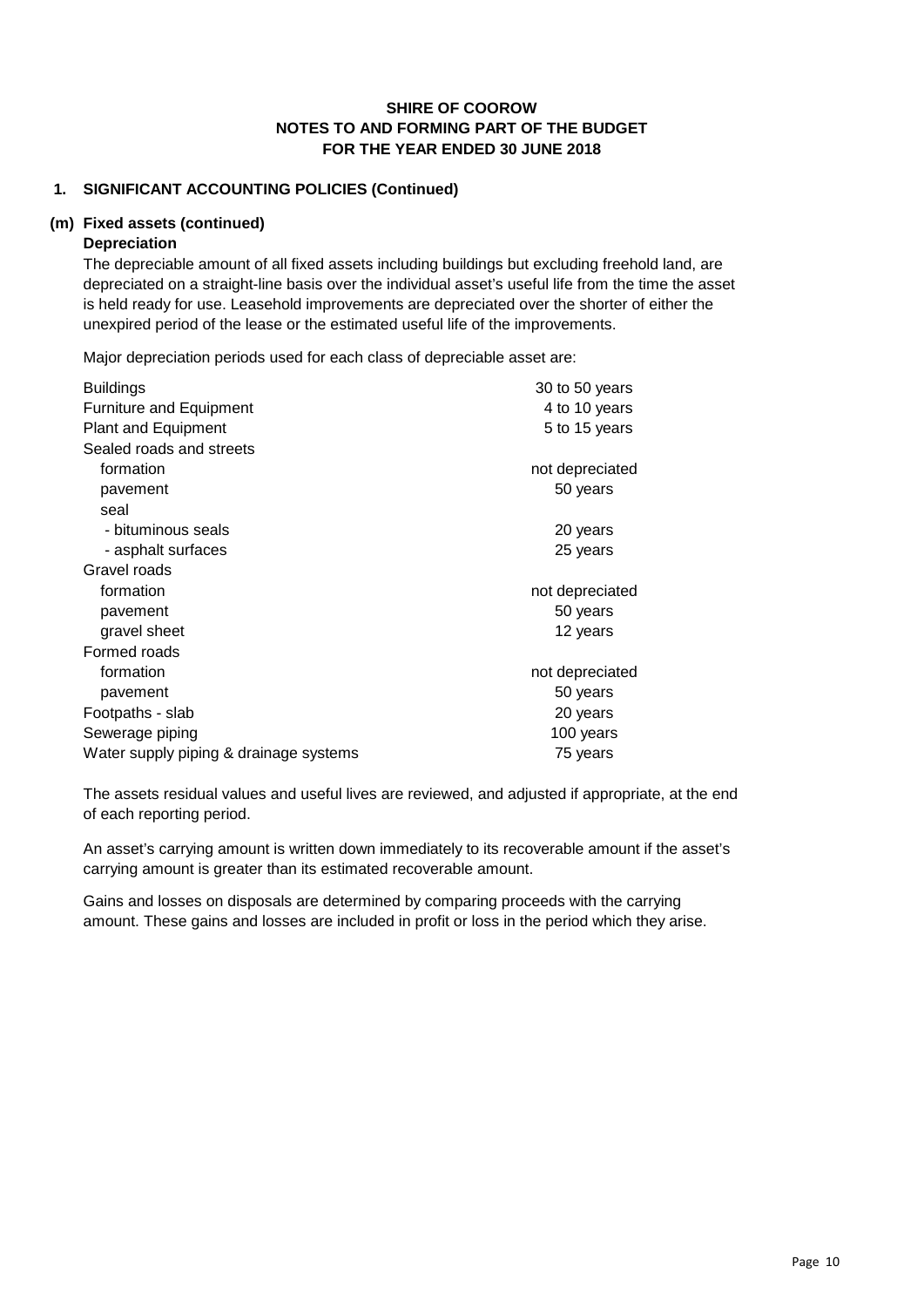## **1. SIGNIFICANT ACCOUNTING POLICIES (Continued)**

#### **(n) Fair value of assets and liabilities**

When performing a revaluation, the Shire of Coorow uses a mix of both independent and management valuations using the following as a guide:

Fair value is the price that the Shire of Coorow would receive to sell the asset or would have to pay to transfer a liability, in an orderly (i.e. unforced) transaction between independent, knowledgeable and willing market participants at the measurement date.

As fair value is a market-based measure, the closest equivalent observable market pricing information is used to determine fair value. Adjustments to market values may be made having regard to the characteristics of the specific asset. The fair values of assets that are not traded in an active market are determined using one or more valuation techniques. These valuation techniques maximise, to the extent possible, the use of observable market data.

To the extent possible, market information is extracted from either the principal market for the asset (i.e. the market with the greatest volume and level of activity for the asset or, in the absence of such a market, the most advantageous market available to the entity at the end of the reporting period (ie the market that maximises the receipts from the sale of the asset after taking into account transaction costs and transport costs).

For non-financial assets, the fair value measurement also takes into account a market participant's ability to use the asset in its highest and best use or to sell it to another market participant that would use the asset in its highest and best use.

## *Fair value hierarchy*

AASB 13 requires the disclosure of fair value information by level of the fair value hierarchy, which categorises fair value measurement into one of three possible levels based on the lowest level that an input that is significant to the measurement can be categorised into as follows:

## **Level 1**

Measurements based on quoted prices (unadjusted) in active markets for identical assets or liabilities that the entity can access at the measurement date.

## **Level 2**

Measurements based on inputs other than quoted prices included in Level 1 that are observable for the asset or liability, either directly or indirectly.

## **Level 3**

Measurements based on unobservable inputs for the asset or liability.

The fair values of assets and liabilities that are not traded in an active market are determined using one or more valuation techniques. These valuation techniques maximise, to the extent possible, the use of observable market data. If all significant inputs required to measure fair value are observable, the asset or liability is included in Level 2. If one or more significant inputs are not based on observable market data, the asset or liability is included in Level 3.

#### *Valuation techniques*

The Shire of Coorow selects a valuation technique that is appropriate in the circumstances and for which sufficient data is available to measure fair value. The availability of sufficient and relevant data primarily depends on the specific characteristics of the asset or liability being measured. The valuation techniques selected by the Shire of Coorow are consistent with one or more of the following valuation approaches: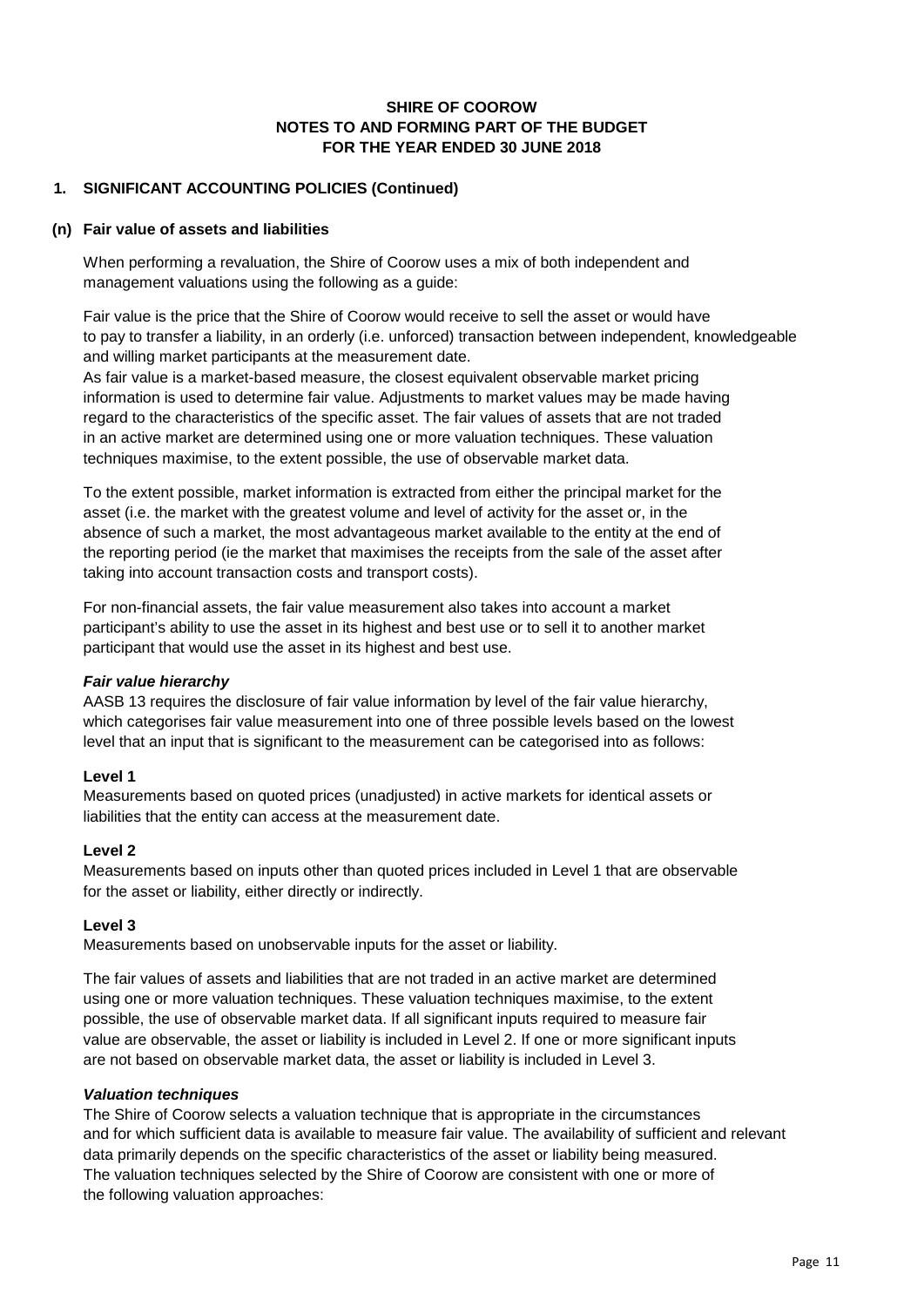## **1. SIGNIFICANT ACCOUNTING POLICIES (Continued)**

#### **(n) Fair value of assets and liabilities (continued)**

#### **Market approach**

Valuation techniques that use prices and other relevant information generated by market transactions for identical or similar assets or liabilities.

#### **Income approach**

Valuation techniques that convert estimated future cash flows or income and expenses into a single discounted present value.

#### **Cost approach**

Valuation techniques that reflect the current replacement cost of an asset at its current service capacity.

Each valuation technique requires inputs that reflect the assumptions that buyers and sellers would use when pricing the asset or liability, including assumptions about risks. When selecting a valuation technique, the Shire of Coorow gives priority to those techniques that maximise the use of observable inputs and minimise the use of unobservable inputs. Inputs that are developed using market data (such as publicly available information on actual transactions) and reflect the assumptions that buyers and sellers would generally use when pricing the asset or liability and considered observable, whereas inputs for which market data is not available and therefore are developed using the best information available about such assumptions are considered unobservable.

The mandatory measurement framework imposed by the *Local Government (Financial Management) Regulations* requires, as a minimum, all assets to be revalued at least every 3 years. Relevant disclosures, in accordance with the requirements of Australian Accounting Standards have been made in the budget as necessary.

#### **(o) Financial instruments**

## **Initial recognition and measurement**

Financial assets and financial liabilities are recognised when the Shire of Coorow becomes a party to the contractual provisions to the instrument. For financial assets, this is equivalent to the date that the Shire of Coorow commits itself to either the purchase or sale of the asset (ie trade date accounting is adopted).

Financial instruments are initially measured at fair value plus transaction costs, except where the instrument is classified 'at fair value through profit or loss', in which case transaction costs are expensed to profit or loss immediately.

#### **Classification and subsequent measurement**

Financial instruments are subsequently measured at fair value, amortised cost using the effective interest rate method, or cost.

Amortised cost is calculated as:

- (a) the amount in which the financial asset or financial liability is measured at initial recognition;
- (b) less principal repayments and any reduction for impairment; and
- (c) plus or minus the cumulative amortisation of the difference, if any, between the amount initially recognised and the maturity amount calculated using the effective interest rate method.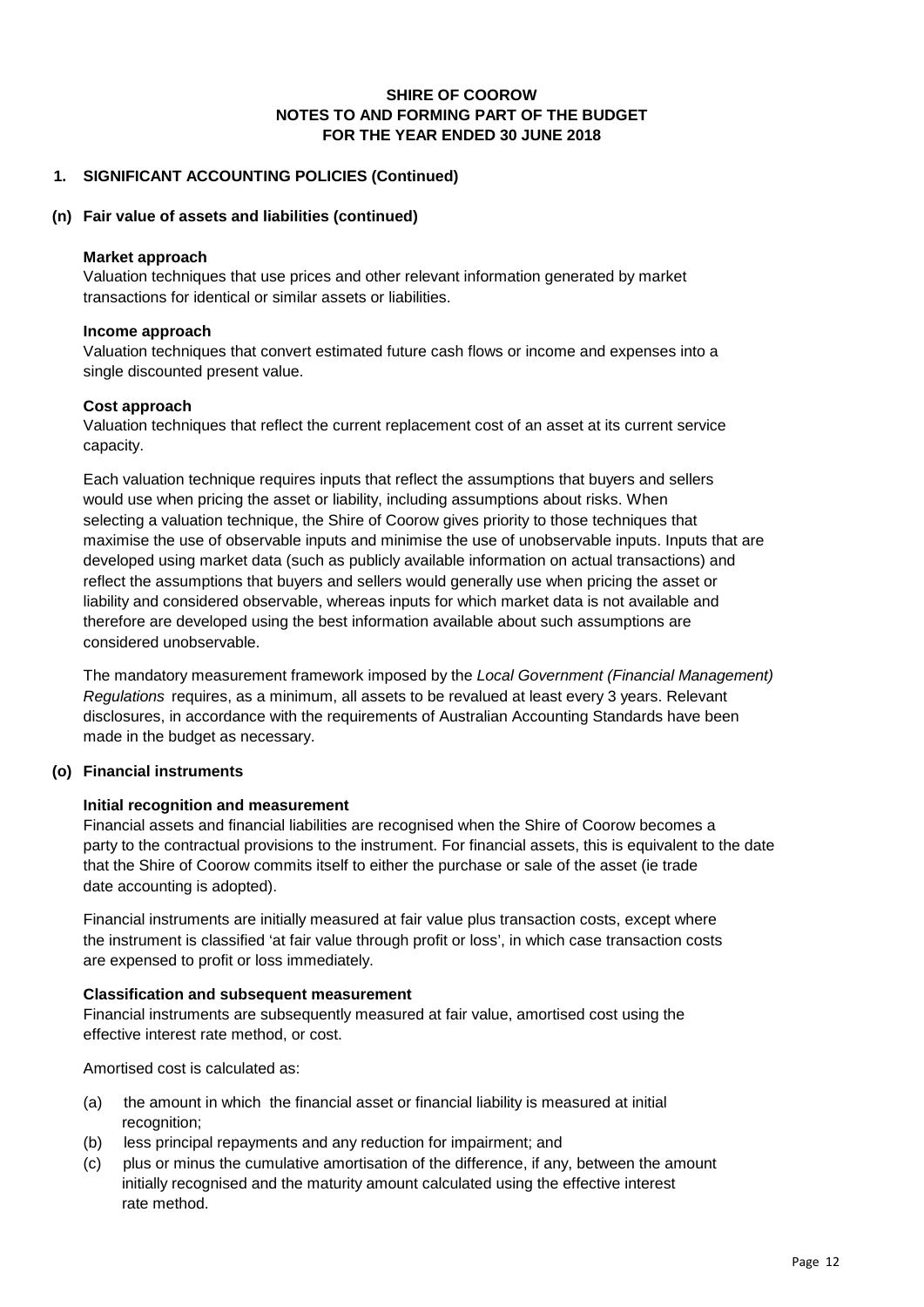## **1. SIGNIFICANT ACCOUNTING POLICIES (Continued)**

## **(o) Financial instruments (continued)**

The effective interest method is used to allocate interest income or interest expense over the relevant period and is equivalent to the rate that discounts estimated future cash payments or receipts (including fees, transaction costs and other premiums or discounts) through the expected life (or when this cannot be reliably predicted, the contractual term) of the financial instrument to the net carrying amount of the financial asset or financial liability. Revisions to expected future net cash flows will necessitate an adjustment to the carrying value with a consequential recognition of an income or expense in profit or loss.

## *(i) Financial assets at fair value through profit and loss*

Financial assets are classified at "fair value through profit or loss" when they are held for trading for the purpose of short term profit taking. Assets in this category are classified as current assets. Such assets are subsequently measured at fair value with changes in carrying amount being included in profit or loss.

## *(ii) Loans and receivables*

Loans and receivables are non-derivative financial assets with fixed or determinable payments that are not quoted in an active market and are subsequently measured at amortised cost. Gains or losses are recognised in profit or loss.

Loans and receivables are included in current assets where they are expected to mature within 12 months after the end of the reporting period.

#### *(iii) Held-to-maturity investments*

Held-to-maturity investments are non-derivative financial assets with fixed maturities and fixed or determinable payments that the Shire of Coorow management has the positive intention and ability to hold to maturity. They are subsequently measured at amortised cost. Gains or losses are recognised in profit or loss.

Held-to-maturity investments are included in current assets where they are expected to mature within 12 months after the end of the reporting period. All other investments are classified as non-current.

## *(iv) Available-for-sale financial assets*

Available-for-sale financial assets are non-derivative financial assets that are either not suitable to be classified into other categories of financial assets due to their nature, or they are designated as such by management. They comprise investments in the equity of other entities where there is neither a fixed maturity nor fixed or determinable payments.

They are subsequently measured at fair value with changes in such fair value (i.e. gains or losses) recognised in other comprehensive income (except for impairment losses). When the financial asset is derecognised, the cumulative gain or loss pertaining to that asset previously recognised in other comprehensive income is reclassified into profit or loss.

Available-for-sale financial assets are included in current assets, where they are expected to be sold within 12 months after the end of the reporting period. All other available for sale financial assets are classified as non-current.

## *(v) Financial liabilities*

Non-derivative financial liabilities (excl. financial guarantees) are subsequently measured at amortised cost. Gains or losses are recognised in the profit or loss.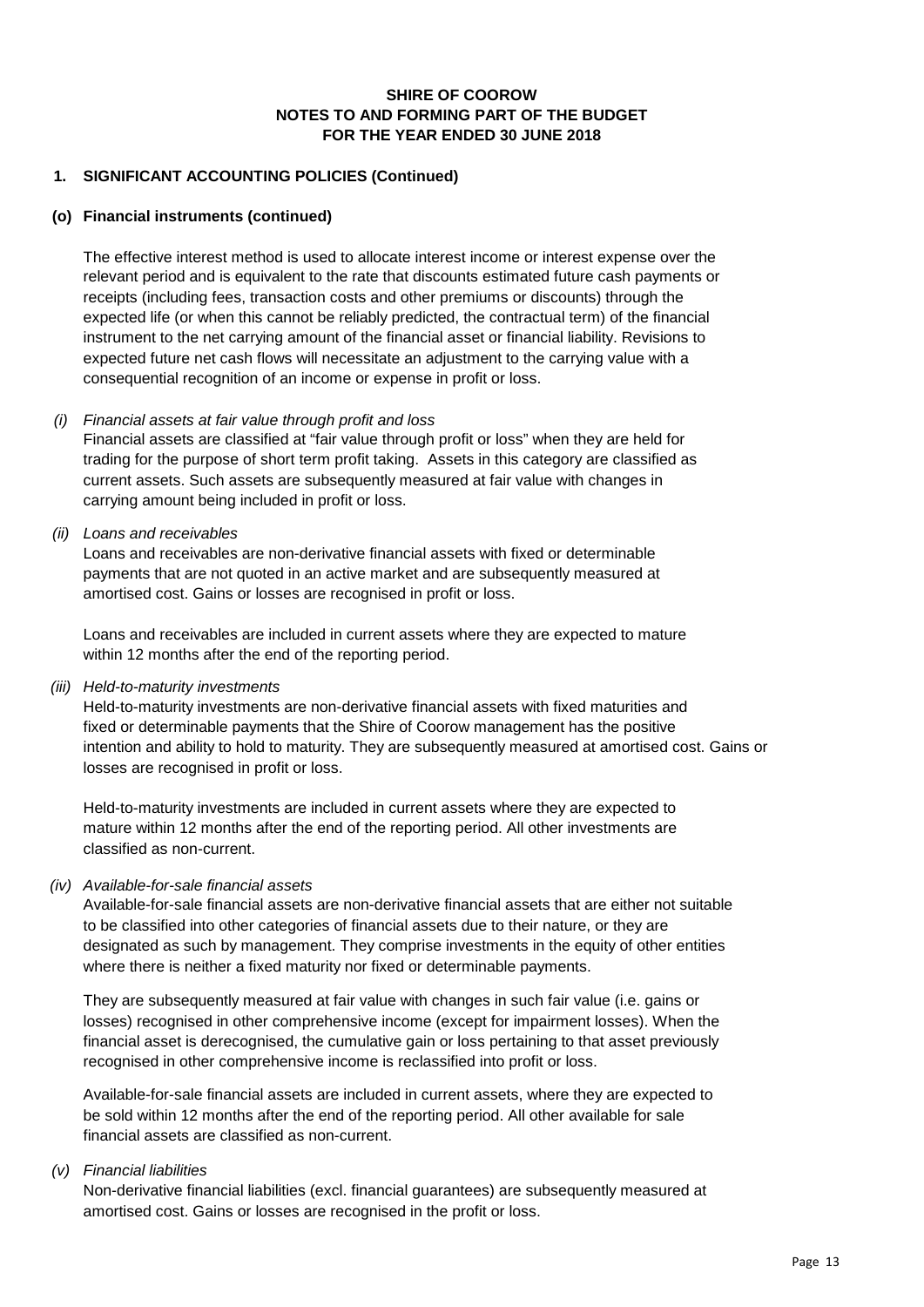## **1. SIGNIFICANT ACCOUNTING POLICIES (Continued)**

## **(o) Financial instruments (continued)**

#### *Impairment*

A financial asset is deemed to be impaired if, and only if, there is objective evidence of impairment as a result of one or more events (a "loss event") having occurred, which has an impact on the estimated future cash flows of the financial asset(s).

In the case of available-for-sale financial assets, a significant or prolonged decline in the market value of the instrument is considered a loss event. Impairment losses are recognised in profit or loss immediately. Also, any cumulative decline in fair value previously recognised in other comprehensive income is reclassified to profit or loss at this point.

In the case of financial assets carried at amortised cost, loss events may include: indications that the debtors or a group of debtors are experiencing significant financial difficulty, default or delinquency in interest or principal payments; indications that they will enter bankruptcy or other financial reorganisation; and changes in arrears or economic conditions that correlate with defaults.

For financial assets carried at amortised cost (including loans and receivables), a separate allowance account is used to reduce the carrying amount of financial assets impaired by credit losses. After having taken all possible measures of recovery, if management establishes that the carrying amount cannot be recovered by any means, at that point the written-off amounts are charged to the allowance account or the carrying amount of impaired financial assets is reduced directly if no impairment amount was previously recognised in the allowance account.

#### *Derecognition*

Financial assets are derecognised where the contractual rights for receipt of cash flows expire or the asset is transferred to another party, whereby the Shire of Coorow no longer has any significant continual involvement in the risks and benefits associated with the asset.

Financial liabilities are derecognised where the related obligations are discharged, cancelled or expired. The difference between the carrying amount of the financial liability extinguished or transferred to another party and the fair value of the consideration paid, including the transfer of non-cash assets or liabilities assumed, is recognised in profit or loss.

## **(p) Impairment of assets**

In accordance with Australian Accounting Standards the Shire of Coorow assets, other than inventories, are assessed at each reporting date to determine whether there is any indication they may be impaired.

Where such an indication exists, an impairment test is carried out on the asset by comparing the recoverable amount of the asset, being the higher of the asset's fair value less costs to sell and value in use, to the asset's carrying amount.

Any excess of the asset's carrying amount over its recoverable amount is recognised immediately in profit or loss, unless the asset is carried at a revalued amount in accordance with another standard (e.g. AASB 116) whereby any impairment loss of a revaluation decrease in accordance with that other standard.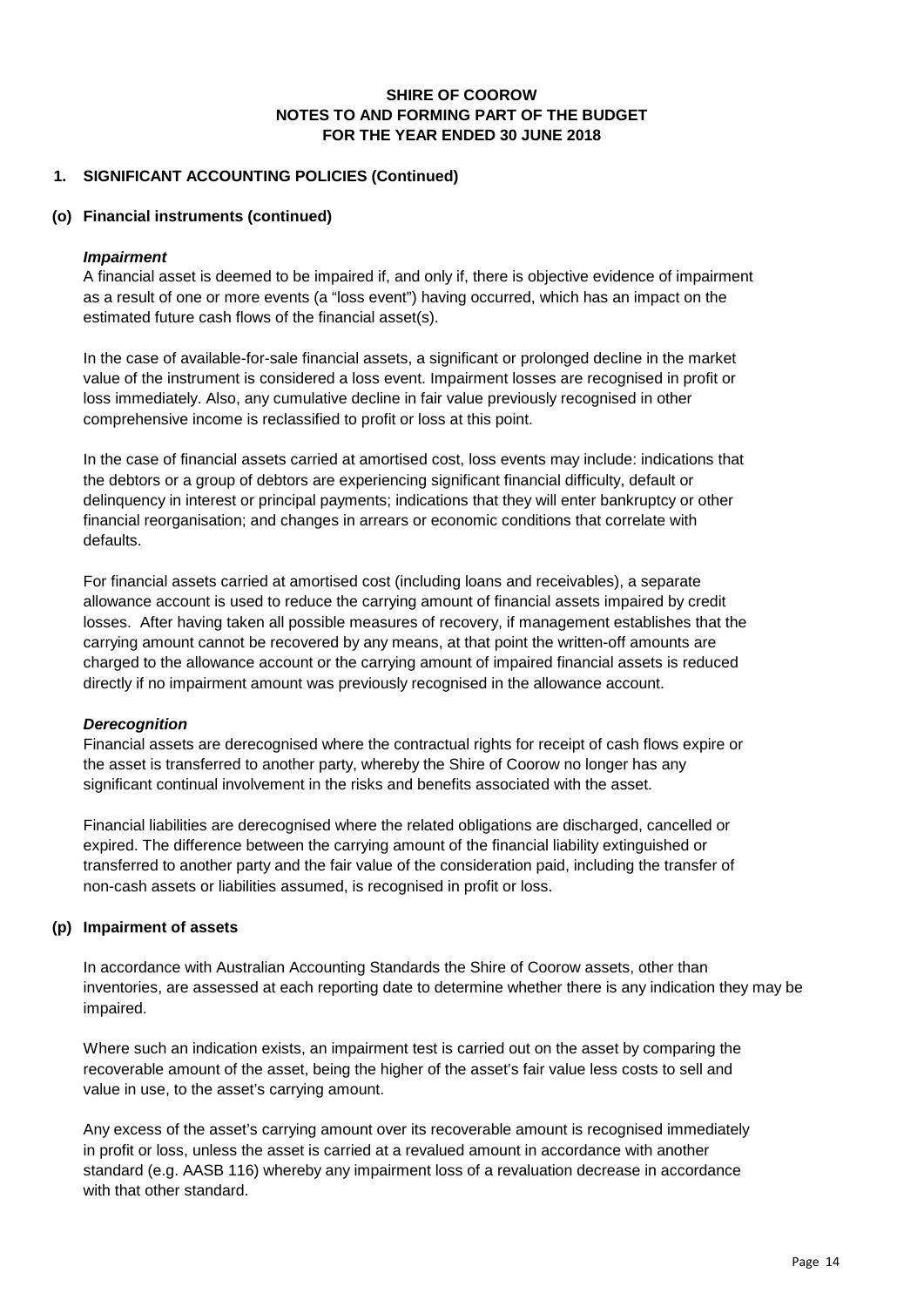## **1. SIGNIFICANT ACCOUNTING POLICIES (Continued)**

## **(p) Impairment of assets (continued)**

For non-cash generating assets such as roads, drains, public buildings and the like, value in use is represented by the depreciated replacement cost of the asset.

At the time of adopting this budget, it is not possible to estimate the amount of impairment losses (if any) as at 30 June 2018.

In any event, an impairment loss is a non-cash transaction and consequently, has no impact on this budget document.

## **(q) Trade and other payables**

Trade and other payables represent liabilities for goods and services provided to the Shire prior to the end of the financial year that are unpaid and arise when the Shire of Coorow becomes obliged to make future payments in respect of the purchase of these goods and services. The amounts are unsecured, are recognised as a current liability and are normally paid within 30 days of recognition.

#### **(r) Employee benefits**

#### **Short-term employee benefits**

Provision is made for the Shire of Coorow's obligations for short-term employee benefits. Short term employee benefits are benefits (other than termination benefits) that are expected to be settled wholly before 12 months after the end of the annual reporting period in which the employees render the related service, including wages, salaries and sick leave. Short-term employee benefits are measured at the (undiscounted) amounts expected to be paid when the obligation is settled.

The Shire of Coorow's obligations for short-term employee benefits such as wages, salaries and sick leave are recognised as a part of current trade and other payables in the statement of financial position. The Shire of Coorow's obligations for employees' annual leave and long service leave entitlements are recognised as provisions in the statement of financial position.

#### **Other long-term employee benefits**

Provision is made for employees' long service leave and annual leave entitlements not expected to be settled wholly within 12 months after the end of the annual reporting period in which the employees render the related service. Other long-term employee benefits are measured at the present value of the expected future payments to be made to employees. Expected future payments incorporate anticipated future wage and salary levels, durations or service and employee departures and are discounted at rates determined by reference to market yields at the end of the reporting period on government bonds that have maturity dates that approximate the terms of the obligations. Any remeasurements for changes in assumptions of obligations for other long-term employee benefits are recognised in profit or loss in the periods in which the changes occur.

The Shire of Coorow's obligations for long-term employee benefits are presented as non-current provisions in its statement of financial position, except where the Shire of Coorow does not have an unconditional right to defer settlement for at least 12 months after the end of the reporting period, in which case the obligations are presented as current provisions.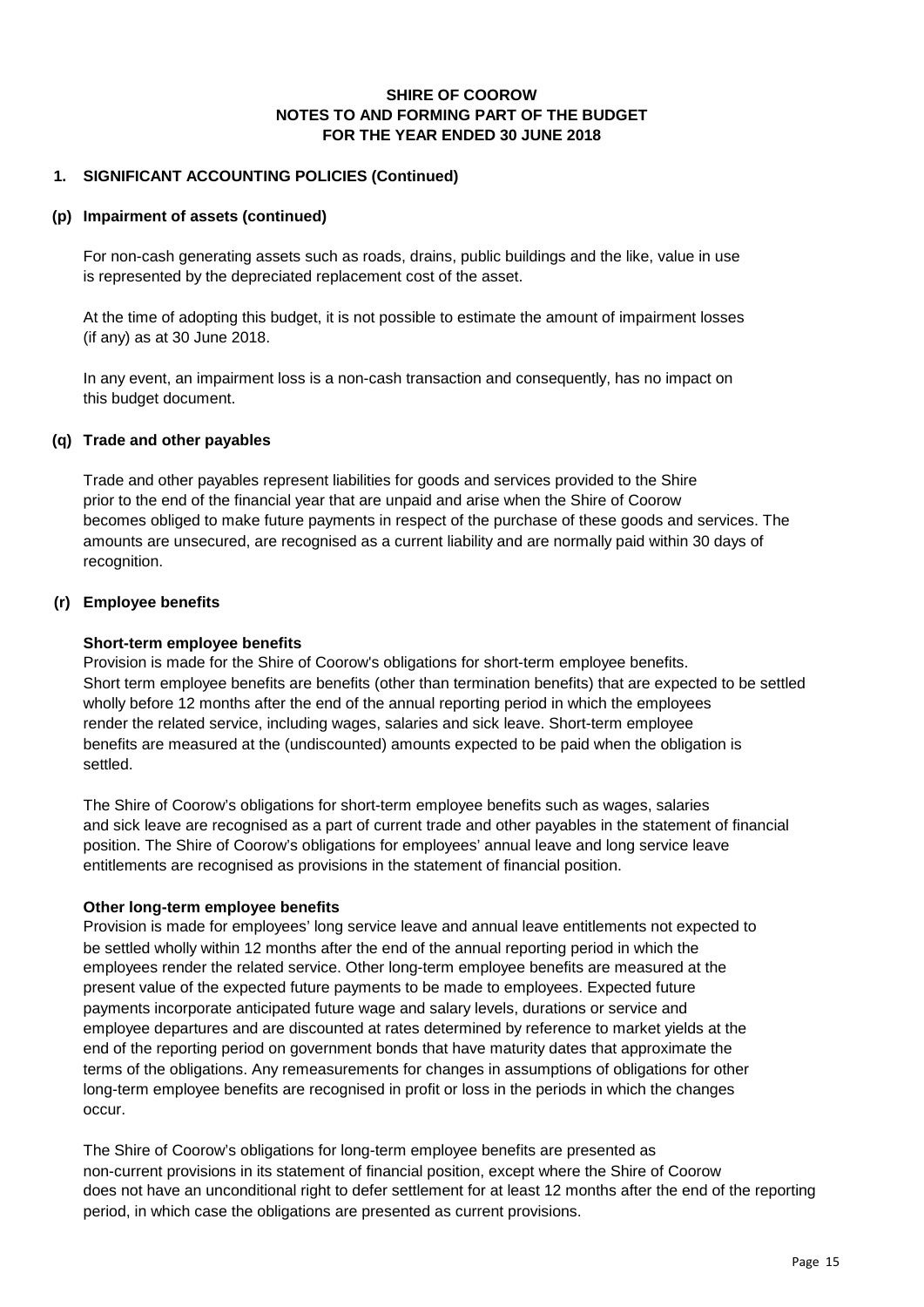## **1. SIGNIFICANT ACCOUNTING POLICIES (Continued)**

#### **(s) Borrowing costs**

Borrowing costs are recognised as an expense when incurred except where they are directly attributable to the acquisition, construction or production of a qualifying asset. Where this is the case, they are capitalised as part of the cost of the particular asset until such time as the asset is substantially ready for its intended use or sale.

## **(t) Provisions**

Provisions are recognised when the Shire of Coorow has a legal or constructive obligation, as a result of past events, for which it is probable that an outflow of economic benefits will result and that outflow can be reliably measured.

Provisions are measured using the best estimate of the amounts required to settle the obligation at the end of the reporting period.

#### **(u) Leases**

Leases of fixed assets where substantially all the risks and benefits incidental to the ownership of the asset, but not legal ownership, are transferred to the Shire of Coorow, are classified as finance leases.

Finance leases are capitalised recording an asset and a liability at the lower amounts equal to the fair value of the leased property or the present value of the minimum lease payments, including any guaranteed residual values. Lease payments are allocated between the reduction of the lease liability and the lease interest expense for the period.

Leased assets are depreciated on a straight live basis over the shorter of their estimated useful lives or the lease term.

Lease payments for operating leases, where substantially all the risks and benefits remain with the lessor, are charged as expenses in the periods in which they are incurred.

Lease incentives under operating leases are recognised as a liability and amortised on a straight line basis over the life of the lease term.

## **(v) Investment in associates**

An associate is an entity over which the Shire of Coorow has significant influence. Significant influence is the power to participate in the financial operating policy decisions of that entity but is not control or joint control of those policies. Investments in associates are accounted for in the financial statements by applying the equity method of accounting, whereby the investment is initially recognised at cost and adjusted thereafter for the post-acquisition change in the Shire of Coorow's share of . net assets of the associate. In addition, the Shire of Coorow's share of the profit or loss of the associate is included in the

The carrying amount of the investment includes, where applicable, goodwill relating to the associate. Any discount on acquisition, whereby the Shire of Coorow's share of the net fair value of the associate exceeds the cost of investment, is recognised in profit or loss in the period in which the investment is acquired.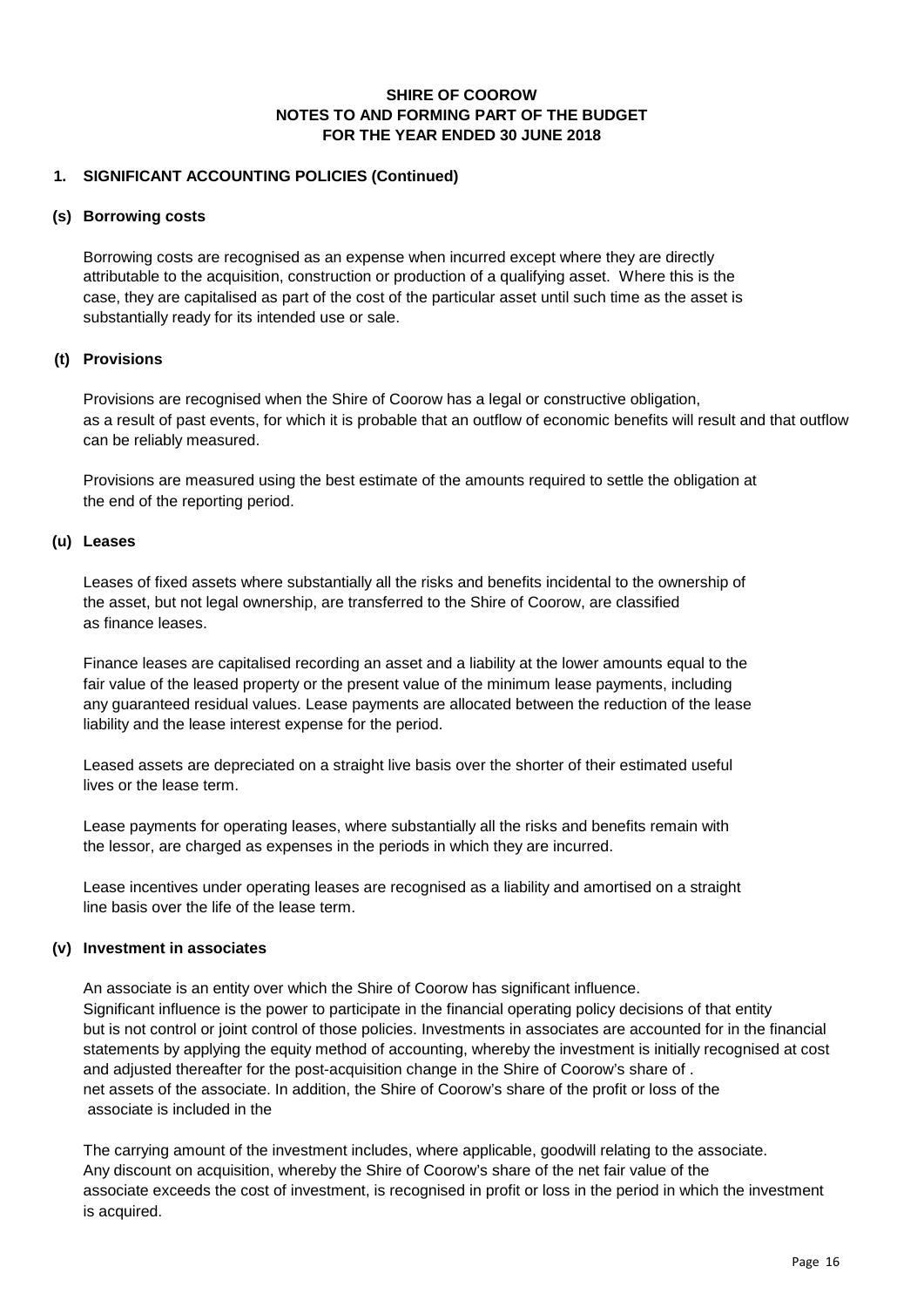## **1. SIGNIFICANT ACCOUNTING POLICIES (Continued)**

## **(w) Investment in associates (continued)**

Profits and losses resulting from transactions between the Shire of Coorow and the associate are eliminated to the extent of the Shire of Coorow's interest in the associate.

When the Shire of Coorow's share of losses in an associate equals or exceeds its interest in the associate, the Shire of Coorow discontinues recognising its share of further losses unless it has incurred legal or constructive obligations or made payments on behalf of the associate. When the associate subsequently makes profits, the Shire of Coorow will resume recognising its share of thse profits once its share of the profits equals the share of the losses not recognised.

## **(x) Interests in joint arrangements**

Joint arrangements represent the contractual sharing of control between parties in a business venture where unanimous decisions about relevant activities are required.

Separate joint venture entities providing joint venturers with an interest to net assets are classified as a joint venture and accounted for using the equity method. Refer to note 1(o) for a description of the equity method of accounting.

Joint venture operations represent arrangements whereby joint operators maintain direct interests in each asset and exposure to each liability of the arrangement. The Shire of Coorow's interests, in the assets, liabilities, revenue and expenses of joint operations are included in the respective line items of the financial statements. Information about the joint ventures is set out in Note 20.

## **(y) Current and non-current classification**

In the determination of whether an asset or liability is current or non-current, consideration is given to the time when each asset or liability is expected to be settled. The asset or liability is classified as current if it is expected to be settled within the next 12 months, being the Shire of Coorow's operational cycle. In the case of liabilities where the Shire of Coorow does not have the unconditional right to defer settlement beyond 12 months, such as vested long service leave, the liability is classified as current even if not expected to be settled within the next 12 months. Inventories held for trading are classified as current even if not expected to be realised in the next 12 months except for land held for sale where it is held as non-current based on the Shire of Coorow's intentions to sell it.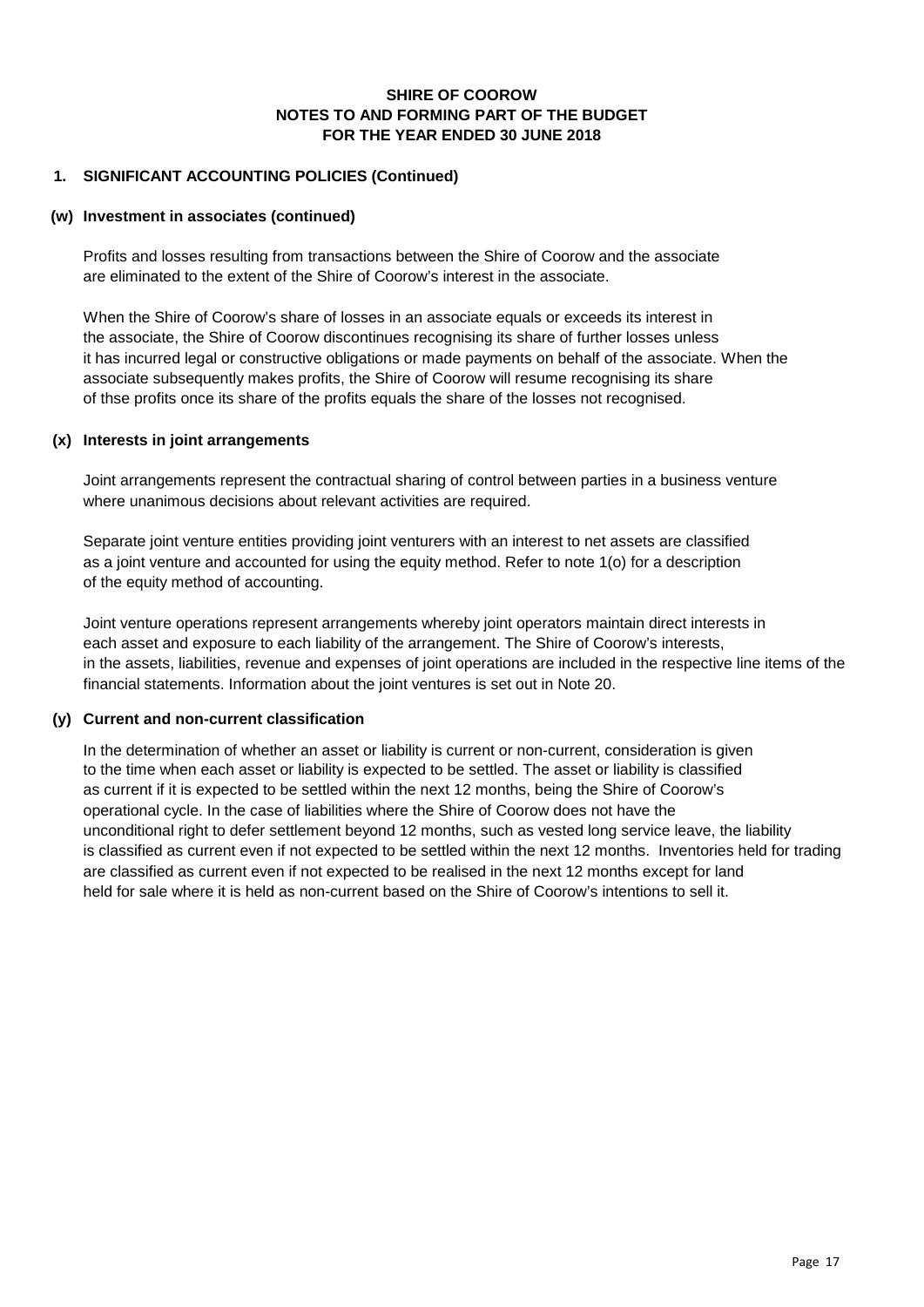| <b>REVENUES AND EXPENSES</b>           | 2017/18<br><b>Budget</b><br>\$ | 2016/17<br><b>Actual</b><br>\$ | 2016/17<br><b>Budget</b><br>S |
|----------------------------------------|--------------------------------|--------------------------------|-------------------------------|
|                                        |                                |                                |                               |
| Net result                             |                                |                                |                               |
| The net result includes:               |                                |                                |                               |
| Charging as an expense:                |                                |                                |                               |
| <b>Auditors remuneration</b>           |                                |                                |                               |
| Audit services                         | 18,250                         | 23,020                         | 18,500                        |
| Other services                         | 12,700                         | 5,200                          | 17,500                        |
| Depreciation by program                |                                |                                |                               |
| Governance                             | 68,744                         | 68,015                         | 78,032                        |
| Law, order, public safety              | 127,414                        | 133,195                        | 102,678                       |
| Health                                 | 9,404                          | 9,405                          | 18,488                        |
| <b>Education and welfare</b>           | 49,636                         | 48,078                         | 49,069                        |
| Housing                                | 144,503                        | 144,961                        | 137,490                       |
| Community amenities                    | 67,046                         | 64,184                         | 67,731                        |
| Recreation and culture                 | 827,877                        | 789,005                        | 814,867                       |
| Transport                              | 4,588,379                      | 4,589,134                      | 5,223,870                     |
| Economic services                      | 20,356                         | 20,359                         | 10,127                        |
| Other property and services            | 147,918                        | 147,943                        | 172,295                       |
|                                        | 6,051,277                      | 6,014,279                      | 6,674,647                     |
| Depreciation by asset class            |                                |                                |                               |
| Land and buildings                     | 807,765                        | 737,701                        | 818,701                       |
| Furniture and equipment                | 7,493                          | 15,099                         | 16,757                        |
| Plant and equipment                    | 470,125                        | 429,042                        | 476,151                       |
| <b>Tools</b>                           | 7,045                          | 15,541                         | 17,247                        |
| Roads                                  | 4,320,961                      | 4,467,073                      | 4,957,557                     |
| Footpaths                              | 18,608                         | 16,623                         | 18,448                        |
| Drainage                               | 31,602                         | 28,316                         | 31,425                        |
| Other                                  | 387,678                        | 304,884                        | 338,360                       |
|                                        | 6,051,277                      | 6,014,279                      | 6,674,646                     |
| Interest expenses (finance costs)      |                                |                                |                               |
| - Borrowings (refer note 7(a))         | 10,861                         | 16,427                         | 16,427                        |
|                                        | 10,861                         | 16,427                         | 16,427                        |
| Crediting as revenues:                 |                                |                                |                               |
| <b>Interest earnings</b>               |                                |                                |                               |
| Investments                            |                                |                                |                               |
| - Reserve funds                        | 15,264                         | 30,295                         | 29,932                        |
| - Other funds                          | 30,000                         | 44,535                         | 30,000                        |
| Other interest revenue (refer note 12) | 25,500                         | 26,836                         | 19,000                        |
|                                        | 70,764                         | 101,666                        | 78,932                        |
| Other revenue                          |                                |                                |                               |
| Reimbursements and recoveries<br>Other | 14,050<br>504,472              | 10,697<br>25,752               | 0<br>515,050                  |
|                                        | 518,522                        | 36,449                         | 515,050                       |
|                                        |                                |                                |                               |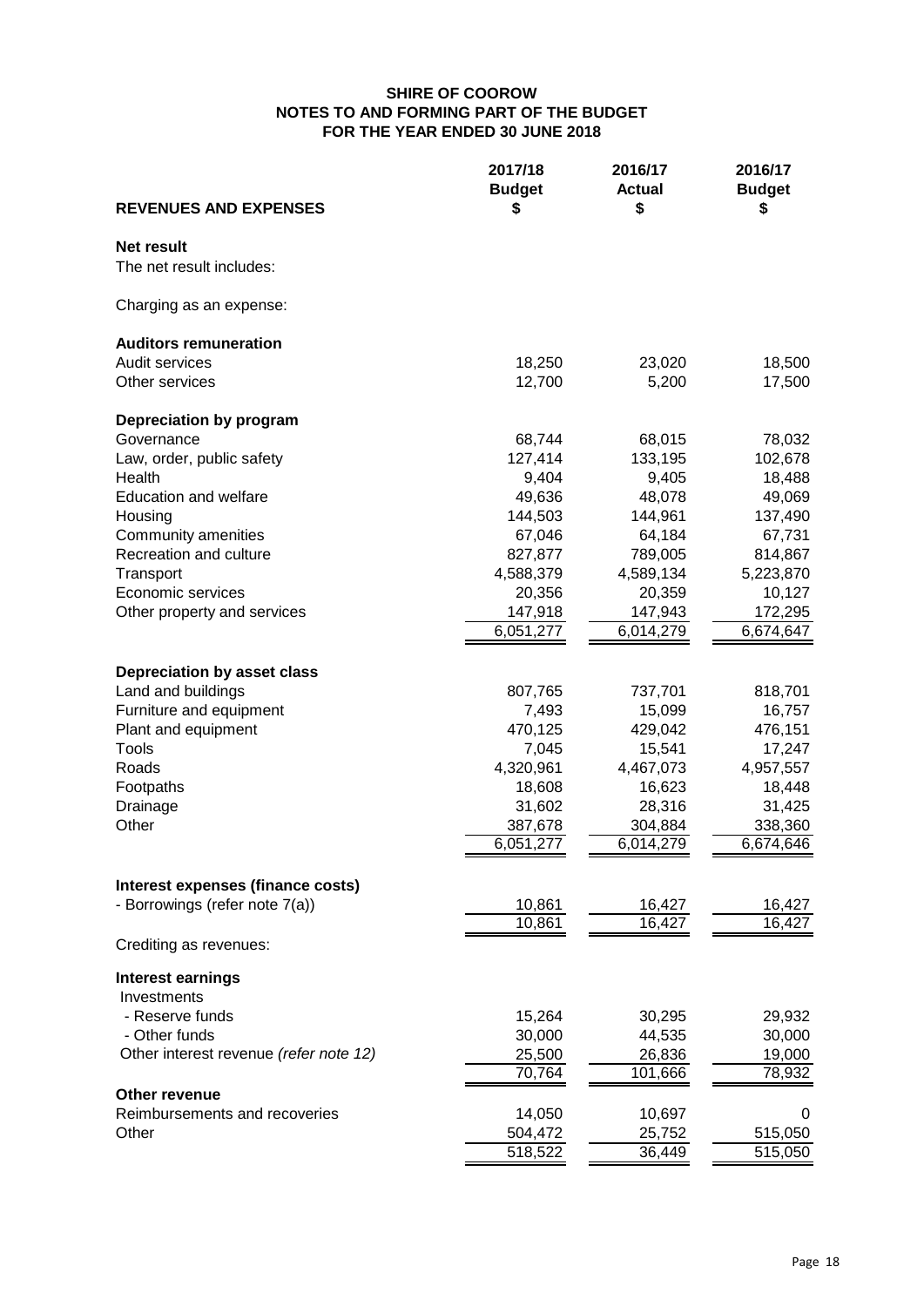## **FOR THE YEAR ENDED 30 JUNE 2018 SHIRE OF COOROW NOTES TO AND FORMING PART OF THE BUDGET**

## **REVENUES AND EXPENSES (Continued)**

#### **(b) Statement of objective**

In order to discharge its responsibilities to the community, Council has developed a set of operational and financial objectives. These objectives have been established both on an overall basis, reflected by the Shire's Community Vision, and for each of its broad activities/programs.

#### **COMMUNITY VISION**

The Shire of Coorow will be a sustainable, progressive, desirable, and caring community, which recognises and values its diversity.

## **GOVERNANCE**

#### **Objective:**

Provide the greatest level of administrative support to all Council functions and activities as well as to elected members.

#### **Activities:**

Delivering administration services to elected members.

Coordinating external audits of the Shire's finances and administrative processes. Administering and operating Council's facilities and services.

## **GENERAL PURPOSE FUNDING**

#### **Objective:**

Provide a solid financial platform by good financial management in order to provide a level of services expected by electors.

#### **Activities:**

Administering the Rates function, interest on investments and the receipt of grants funds.

## **LAW, ORDER, PUBLIC SAFETY**

#### **Objective:**

Ensure residents enjoy a standard of living as free as possible from the threat of bushfires and public nuisance (eg dog attacks)

#### **Activities:**

Assisting Volunteer Bushfire Brigades to prevent fire, preserve life and protect property.

Registering of dogs and cats.

Enforcing local laws and miscellaneous legislation.

## **HEALTH**

#### **Objective:**

Maintain a high standard of health control for the benefit of residents by ensuring compliance with all relevant legislation and regular testing by health staff

#### **Activities:**

Managing rubbish disposal and controlling industrial emissions.

Inspecting premises where food is prepared for or sold to the public, and testing the food.

Controlling mosquitoes and flies.

Maintaining the Doctor's surgery in Coorow and subidising GP Services.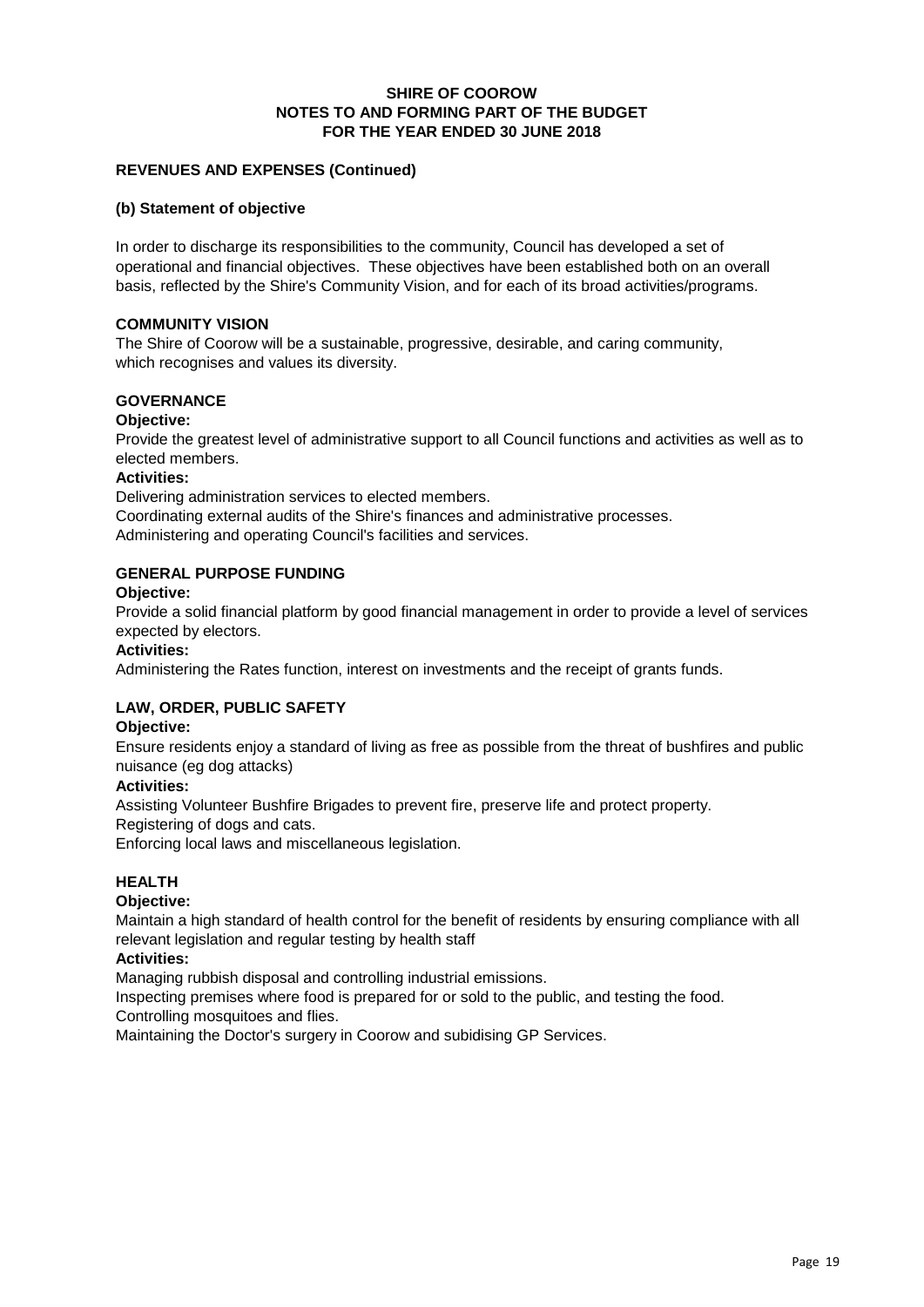## **REVENUES AND EXPENSES (Continued)**

## **EDUCATION AND WELFARE**

## **Objective:**

Provide a range of services to protect the welfare of various segments within the community, including children and the aged, and assist local Community Resource Centres to offer limited education/training services to local residents

#### **Activities:**

Maintaining facilities as child minding centres, encouraging other parties to offer this service. Providing aged persons' accommodation.

Contributing to Community Resource Centres.

## **HOUSING**

## **Objective:**

Provide and maintain a range of Council-owned residences to Shire employees to encourage and retain high quality staff and management

## **Activities:**

Renting properties to Shire employees.

Maintaining an optimum mix of different properties to suit Council's future needs.

#### **(b) Statement of objective (Continued)**

## **COMMUNITY AMENITIES**

#### **Objective:**

Provide high quality community amenities (eg waste management and public conveniences) for use by both residents and visitors as well as manage the Town Planning Scheme to encourage and foster development within the Shire

#### **Activities:**

Managing the collection of rubbish and maintaining tips and transfer stations.

Inspecting septic tanks.

Providing public toilets and ablutions.

Maintaining a coastal public cemetery and contributing financially to the Winchester cemetery. Administering and reviewing town planning and regional development.

Protecting the coastal environment and maintaining urban stormwater drainage infrastructure.

## **RECREATION AND CULTURE**

#### **Objective:**

Provide cost effective recreation and culture facilities of a high standard for use by residents and visitors and help ensure that the use of these facilities is maximised.

#### **Activities:**

Administering and operating public halls and community centres.

Administering and/or operating beaches, foreshores and the Coorow Swimming Pool.

Administering and operating ovals, recreation centres and other sporting facilities.

Providing boat ramp facilities, library services and limited radio rebroadcasting.

Encouraging other cultural activities both to and within the Shire.

## **TRANSPORT**

## **Objective:**

Construct and mainatin a high quality road network in an efficient manner, which is designed to meet the transport requirements of residents, local industry and visitors

## **Activities:**

Constructing and maintaining streets, roads, parking facilities and footpaths.

Maintaining the Shire works depots and the Leeman airstrip.

Purchasing and maintaining Road plant.

Providing Police licensing services.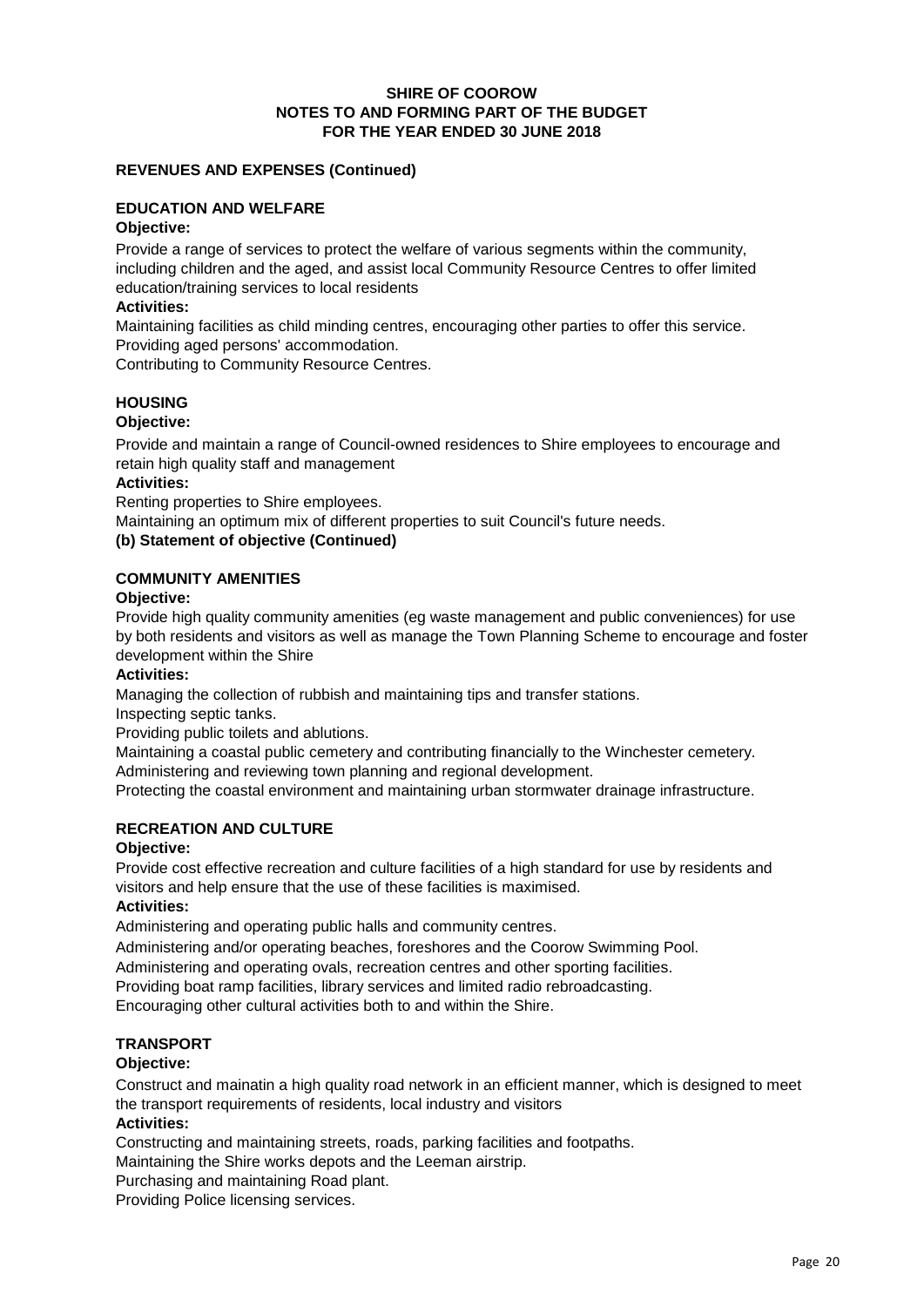## **NOTES TO AND FORMING PART OF THE BUDGET FOR THE YEAR ENDED 30 JUNE 2018 SHIRE OF COOROW**

## **REVENUES AND EXPENSES (Continued)**

## **ECONOMIC SERVICES**

## **Objective:**

Provide support for local industry to encourage and foster economic development within the Shire and the Midwest Region

## **Activities:**

Controlling vermin, noxious weeds and other flora and fauna pests.

Promoting the Shire as a tourist destination.

Operating and maintaining the Coorow Caravan Park and Milligan Island Camping Node.

Administering building control legislation, including licensing of caravan parks.

Administering and operating a water standpipes system in the Coorow Shire.

## **OTHER PROPERTY & SERVICES**

## **Objective:**

Maintain the fleet of plant and equipment in good working order and provide additional income by utilising downtime to perform private works

## **Activities:**

Producing income by providing Shire plant and labour for private works projects.

Administering public works overheads and plant operation costs.

Administering the stock (materials in store) system.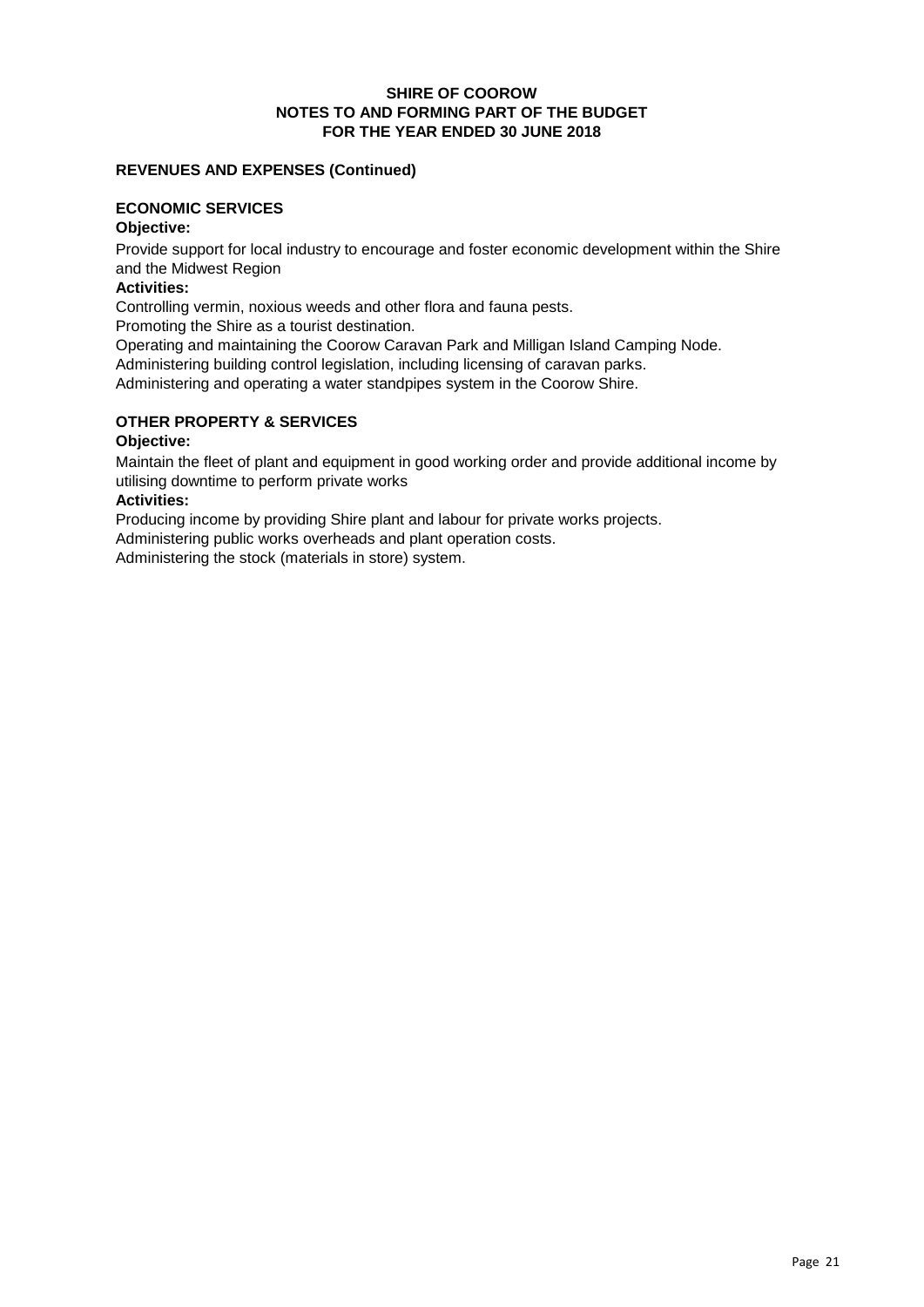## **NOTES TO THE STATEMENT OF CASH FLOWS**

#### **Reconciliation of cash**

For the purposes of the statement of cash flows, cash includes cash and cash equivalents, net of outstanding bank overdrafts. Estimated cash at the end of the reporting period is as follows:

|                     | 2017/18<br><b>Budget</b> | 2016/17<br><b>Actual</b> | 2016/17<br><b>Budget</b> |
|---------------------|--------------------------|--------------------------|--------------------------|
| Cash - unrestricted | 624.482                  | 2,488,130                | 125.742                  |
| Cash - restricted   | 1,013,035                | 764,634                  | 900,511                  |
|                     | 1,637,517                | 3,252,764                | 1,026,253                |

The following restrictions have been imposed by regulation or other externally imposed requirements:

| Leave Reserve                                                                | 175,819       | 172,378     | 175,880      |
|------------------------------------------------------------------------------|---------------|-------------|--------------|
| <b>Building Reserve</b>                                                      | 204,124       | 4,043       | 84,035       |
| <b>Resource Sharing Reserve</b>                                              | 24,770        | 24,285      | 0            |
| <b>Plant Reserve</b>                                                         | 419,083       | 410,881     | 560,932      |
| Radio & Television Broadcasting Reserve                                      | 26,985        | 26,457      | 15,630       |
| Wann Park Water Reserve                                                      | 0             | 31,756      | 0            |
| <b>Community Housing Reserve</b>                                             | 74,799        | 59,829      | 59,781       |
| <b>Bowling Club Reserve</b>                                                  | 4,300         | 2,157       | 4,253        |
| <b>Pool Revitalisation Reserve</b>                                           | 65,504        | 32,848      | $\mathbf{0}$ |
| Tourist Infrastructure Reserve                                               | 17,651        | 0           | O            |
|                                                                              | 1,013,035     | 764,634     | 900,511      |
| Reconciliation of net cash provided by<br>operating activities to net result |               |             |              |
| Net result                                                                   | (3,371,869)   | (608, 168)  | (2,986,035)  |
| Depreciation                                                                 | 6,051,277     | 6,014,279   | 6,674,647    |
| (Profit)/loss on sale of asset                                               | 18,398        | 50,410      | (71, 896)    |
| (Increase)/decrease in receivables                                           | 54,987        | 49,035      |              |
| Increase/(decrease) in payables                                              | 120,000       | 191,643     | O            |
| Increase/(decrease) in employee provisions                                   | 0             | 22,354      | (23, 580)    |
| Grants/contributions for the development                                     |               |             |              |
| of assets                                                                    | (1, 177, 694) | (2,611,632) | (2,146,927)  |
| Net cash from operating activities                                           | 1,695,099     | 3,107,921   | 1,446,209    |
|                                                                              |               |             |              |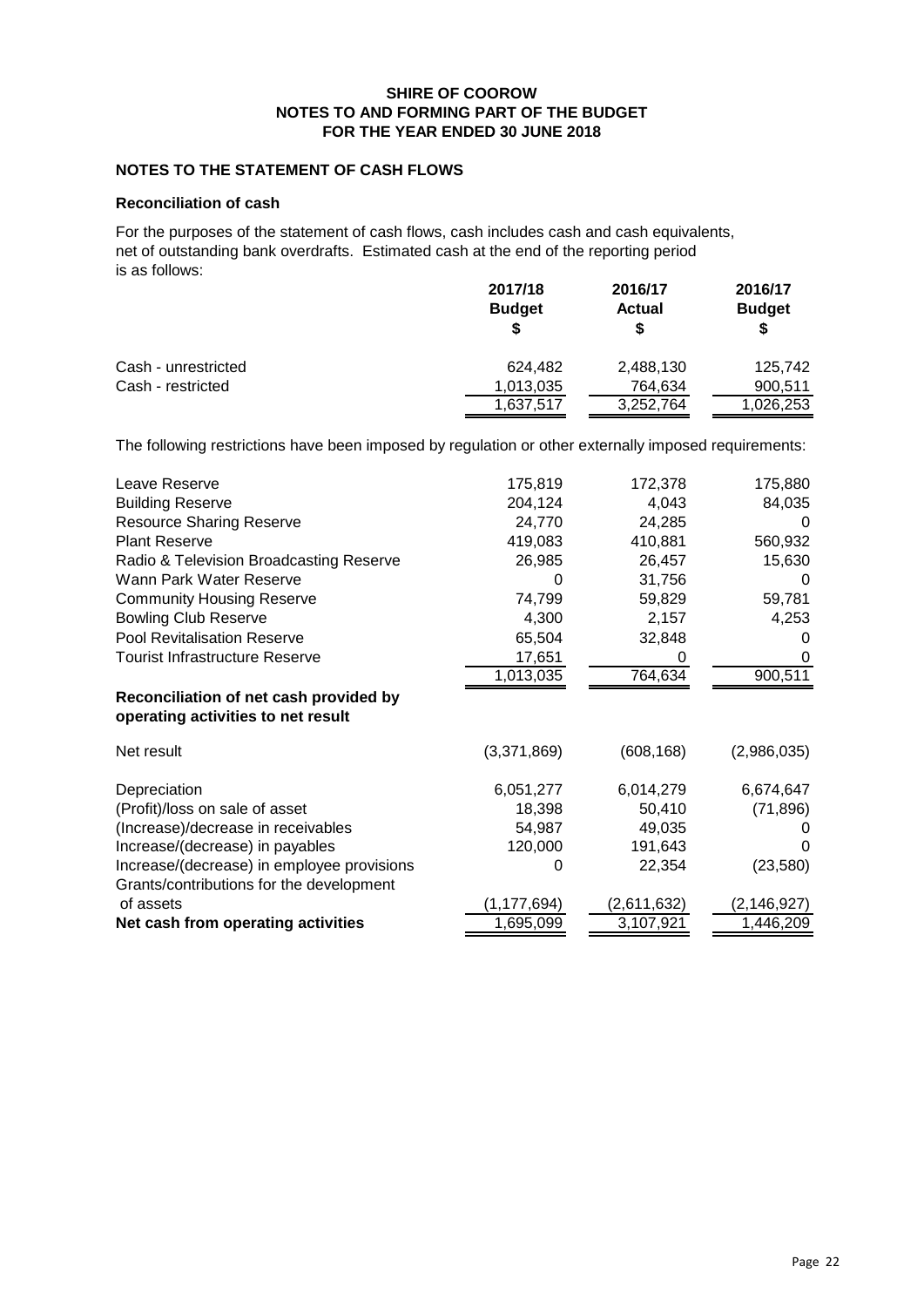## **NOTES TO THE STATEMENT OF CASH FLOWS (Continued)**

|                                                                                                                                                                                                                                                                                                                                                                                                                                                                                                       | 2017/18<br><b>Budget</b><br>S | 2016/17<br><b>Actual</b><br>\$ | 2016/17<br><b>Budget</b><br>S  |
|-------------------------------------------------------------------------------------------------------------------------------------------------------------------------------------------------------------------------------------------------------------------------------------------------------------------------------------------------------------------------------------------------------------------------------------------------------------------------------------------------------|-------------------------------|--------------------------------|--------------------------------|
| <b>Undrawn borrowing facilities</b>                                                                                                                                                                                                                                                                                                                                                                                                                                                                   |                               |                                |                                |
| credit standby arrangements                                                                                                                                                                                                                                                                                                                                                                                                                                                                           |                               |                                |                                |
| Bank overdraft limit                                                                                                                                                                                                                                                                                                                                                                                                                                                                                  | 0                             | 0                              | 200,000                        |
| Bank overdraft at balance date                                                                                                                                                                                                                                                                                                                                                                                                                                                                        | 0                             | 0                              |                                |
| Credit card limit                                                                                                                                                                                                                                                                                                                                                                                                                                                                                     | 15,000                        | 15,000                         | 15,000                         |
| Credit card balance at balance date                                                                                                                                                                                                                                                                                                                                                                                                                                                                   | 0                             | 0                              | 0                              |
| <b>Total amount of credit unused</b>                                                                                                                                                                                                                                                                                                                                                                                                                                                                  | 15,000                        | 15,000                         | 215,000                        |
| <b>Loan facilities</b>                                                                                                                                                                                                                                                                                                                                                                                                                                                                                |                               |                                |                                |
| Loan facilities in use at balance date                                                                                                                                                                                                                                                                                                                                                                                                                                                                | 120,167                       | 257,097                        | 257,370                        |
| Unused Ioan facilities at balance date                                                                                                                                                                                                                                                                                                                                                                                                                                                                | 0                             | 0                              | 0                              |
| <b>NET CURRENT ASSETS</b>                                                                                                                                                                                                                                                                                                                                                                                                                                                                             | <b>Note</b>                   | 2017/18<br><b>Budget</b><br>S  | 2016/17<br><b>Actual</b><br>\$ |
| <b>Composition of estimated net current assets</b>                                                                                                                                                                                                                                                                                                                                                                                                                                                    |                               |                                |                                |
| <b>Current assets</b>                                                                                                                                                                                                                                                                                                                                                                                                                                                                                 |                               |                                |                                |
| Cash - unrestricted                                                                                                                                                                                                                                                                                                                                                                                                                                                                                   | 3(a)                          | 624,480                        | 2,488,130                      |
| Cash - restricted reserves                                                                                                                                                                                                                                                                                                                                                                                                                                                                            | 3(a)                          | 1,013,035                      | 764,634                        |
| Receivables                                                                                                                                                                                                                                                                                                                                                                                                                                                                                           |                               | 201,114                        | 256,101                        |
| Inventories                                                                                                                                                                                                                                                                                                                                                                                                                                                                                           |                               | 10,614                         | 10,614                         |
|                                                                                                                                                                                                                                                                                                                                                                                                                                                                                                       |                               | 1,849,243                      | 3,519,479                      |
| <b>Less: current liabilities</b>                                                                                                                                                                                                                                                                                                                                                                                                                                                                      |                               |                                |                                |
| Trade and other payables                                                                                                                                                                                                                                                                                                                                                                                                                                                                              |                               | (609, 910)                     | (489, 910)                     |
| Long term borrowings                                                                                                                                                                                                                                                                                                                                                                                                                                                                                  |                               | (104, 921)                     | (137, 203)                     |
| Provisions                                                                                                                                                                                                                                                                                                                                                                                                                                                                                            |                               | (402, 117)<br>(1, 116, 948)    | (402, 117)<br>(1,029,230)      |
|                                                                                                                                                                                                                                                                                                                                                                                                                                                                                                       |                               |                                |                                |
| <b>Unadjusted net current assets</b><br>Differences between the net current assets at the end of each<br>financial year in the rate setting statement and net current<br>assets detailed above arise from amounts which have been<br>excluded when calculating the budget defiency in<br>accordance with Local Government (Financial Management) Regulation 32<br>as movements for these items have been funded within the budget estimates.<br>These differences are disclosed as adjustments below. |                               | 732,295                        | 2,490,249                      |
| <b>Adjustments</b>                                                                                                                                                                                                                                                                                                                                                                                                                                                                                    |                               |                                |                                |
| Less: Cash - restricted reserves                                                                                                                                                                                                                                                                                                                                                                                                                                                                      | 3(a)                          | (1,013,035)                    | (764, 634)                     |
| Less: Restricted Cash - Unspent Grant Funds                                                                                                                                                                                                                                                                                                                                                                                                                                                           |                               | 0                              | (71, 779)                      |
| Add: Current portion of borrowings                                                                                                                                                                                                                                                                                                                                                                                                                                                                    |                               | 104,921                        | 137,203                        |
| Add: Component Leave Liability not required to be funded<br>Adjusted net current assets - surplus/(deficit)                                                                                                                                                                                                                                                                                                                                                                                           |                               | 175,819<br>0                   | 172,378<br>1,963,417           |
|                                                                                                                                                                                                                                                                                                                                                                                                                                                                                                       |                               |                                |                                |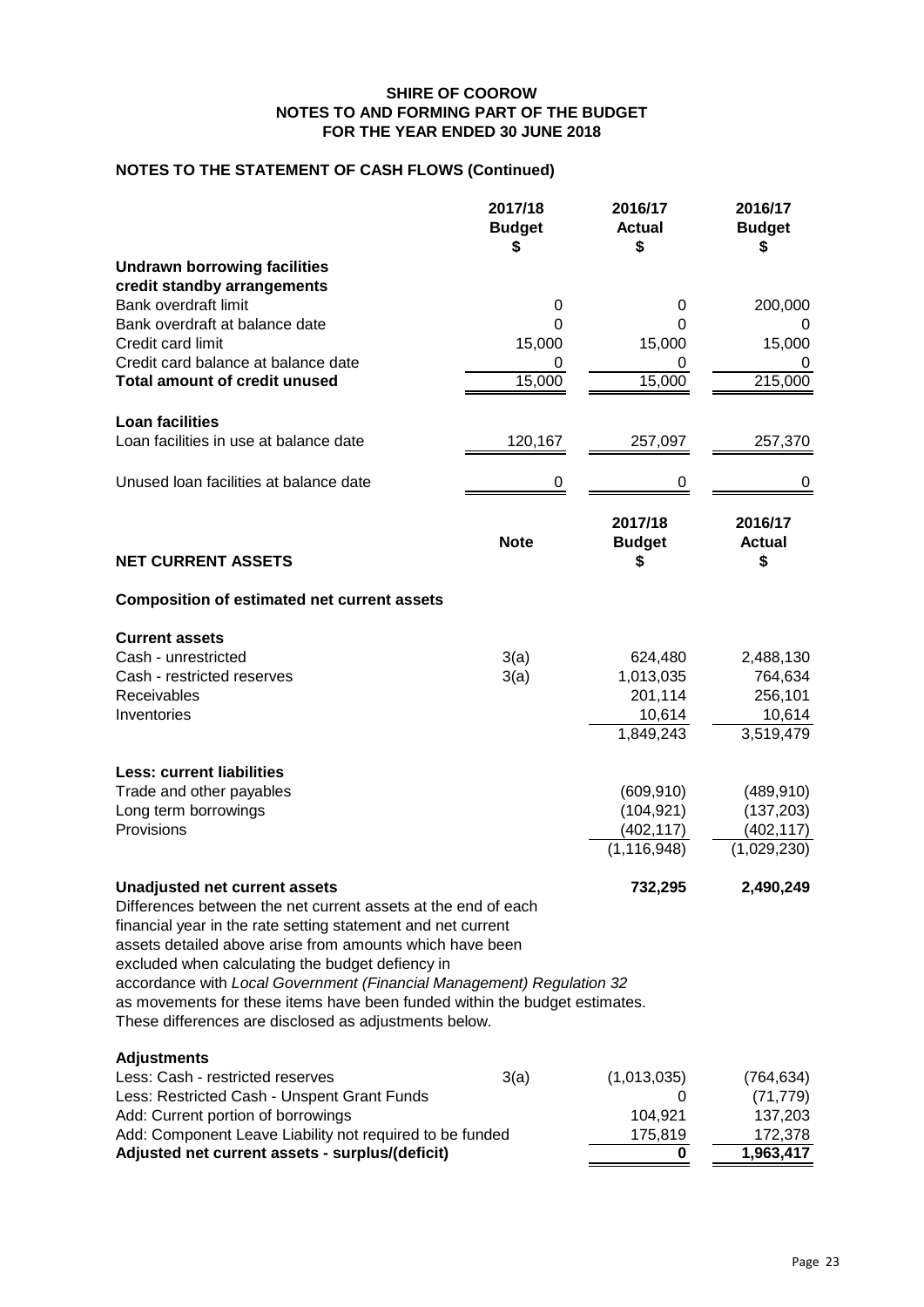#### **5. ACQUISITION OF ASSETS**

The following assets are budgeted to be acquired during the year.

|                                                     | Reporting program |                               |                                 |             |                                    |                     |                        |                           |                  |                             |                                      |                                   |                                |
|-----------------------------------------------------|-------------------|-------------------------------|---------------------------------|-------------|------------------------------------|---------------------|------------------------|---------------------------|------------------|-----------------------------|--------------------------------------|-----------------------------------|--------------------------------|
| <b>Asset class</b>                                  | Governance<br>ъ   | General<br>purpose<br>funding | Law, order,<br>public<br>safety | Health      | <b>Education</b><br>and<br>welfare | <b>Housing</b><br>ъ | Community<br>amenities | Recreation<br>and culture | <b>Transport</b> | <b>Economic</b><br>services | Other<br>property<br>and<br>services | 2017/18<br><b>Budget</b><br>total | 2016/17<br><b>Actual total</b> |
| Property, Plant and Equipment<br>Land and buildings | 10,185            | 0                             | 40,000                          | 5,000       | 77,516                             | 79,625              | 91,992                 | 68,500                    | 10,000           | 0                           | 0                                    | 382,818                           | 214,569                        |
| Furniture and equipment                             | 27,872            | 0                             | $\mathbf 0$                     | $\mathbf 0$ | $\mathbf 0$                        | $\mathbf 0$         | $\mathbf 0$            | 5,000                     | 0                | 0                           | $\mathbf 0$                          | 32,872                            | 4,967                          |
| Plant and equipment                                 | 0                 | 0                             | 0                               | 50,648      | 0                                  | $\mathbf 0$         | $\mathbf 0$            | $\mathbf 0$               | 597,759          | 0                           | 0                                    | 648,407                           | 1,939,526                      |
|                                                     | 38,057            | $\bf{0}$                      | 40,000                          | 55,648      | 77,516                             | 79,625              | 91,992                 | 73,500                    | 607,759          | 0                           | $\bf{0}$                             | 1,064,097                         | 2,159,062                      |
| Infrastructure<br>Roads                             | $\mathbf 0$       | $\mathbf 0$                   | $\mathbf 0$                     | $\mathbf 0$ | $\mathbf 0$                        | $\mathbf 0$         | $\mathbf 0$            | $\mathbf 0$               | 1,957,648        | 0                           | 0                                    | 1,957,648                         | 2,003,037                      |
| Footpaths                                           | 0                 | 0                             | $\mathbf 0$                     | $\mathbf 0$ | $\mathbf 0$                        | $\mathbf 0$         | $\pmb{0}$              | $\mathbf 0$               | 92,400           | 0                           | $\Omega$                             | 92,400                            | 109,986                        |
| Other                                               | $\mathbf 0$       | $\mathbf 0$                   | $\mathbf 0$                     | $\mathbf 0$ | $\mathbf 0$                        | $\mathbf 0$         | 550,530                | 872,005                   | 0                | 0                           | 0                                    | 1,422,535                         | 549,394                        |
|                                                     | 0                 | $\bf{0}$                      | $\mathbf{0}$                    | $\mathbf 0$ | $\bf{0}$                           | 0                   | 550,530                | 872,005                   | 2,050,048        | 0                           | 0                                    | 3,472,583                         | 2,662,417                      |
| Land Held for Resale<br>Land held for resale        | 0                 | 0                             | $\mathbf 0$                     | $\mathbf 0$ | 0                                  | $\mathbf 0$         | 0                      | $\mathbf 0$               | 0                | 0                           | 0                                    | $\mathbf 0$                       | 0                              |
| <b>Total acquisitions</b>                           | 38,057            | $\bf{0}$                      | 40,000                          | 55,648      | 77,516                             | 79,625              | 642,522                | 945,505                   | 2,657,807        | 0                           | $\mathbf 0$                          | 4,536,680                         | 4,821,479                      |

A detailed breakdown of acquisitions on an individual asset basis can be found in

the supplementary information attached to this budget document as follows:

- 2017/2018 Budget Capital Projects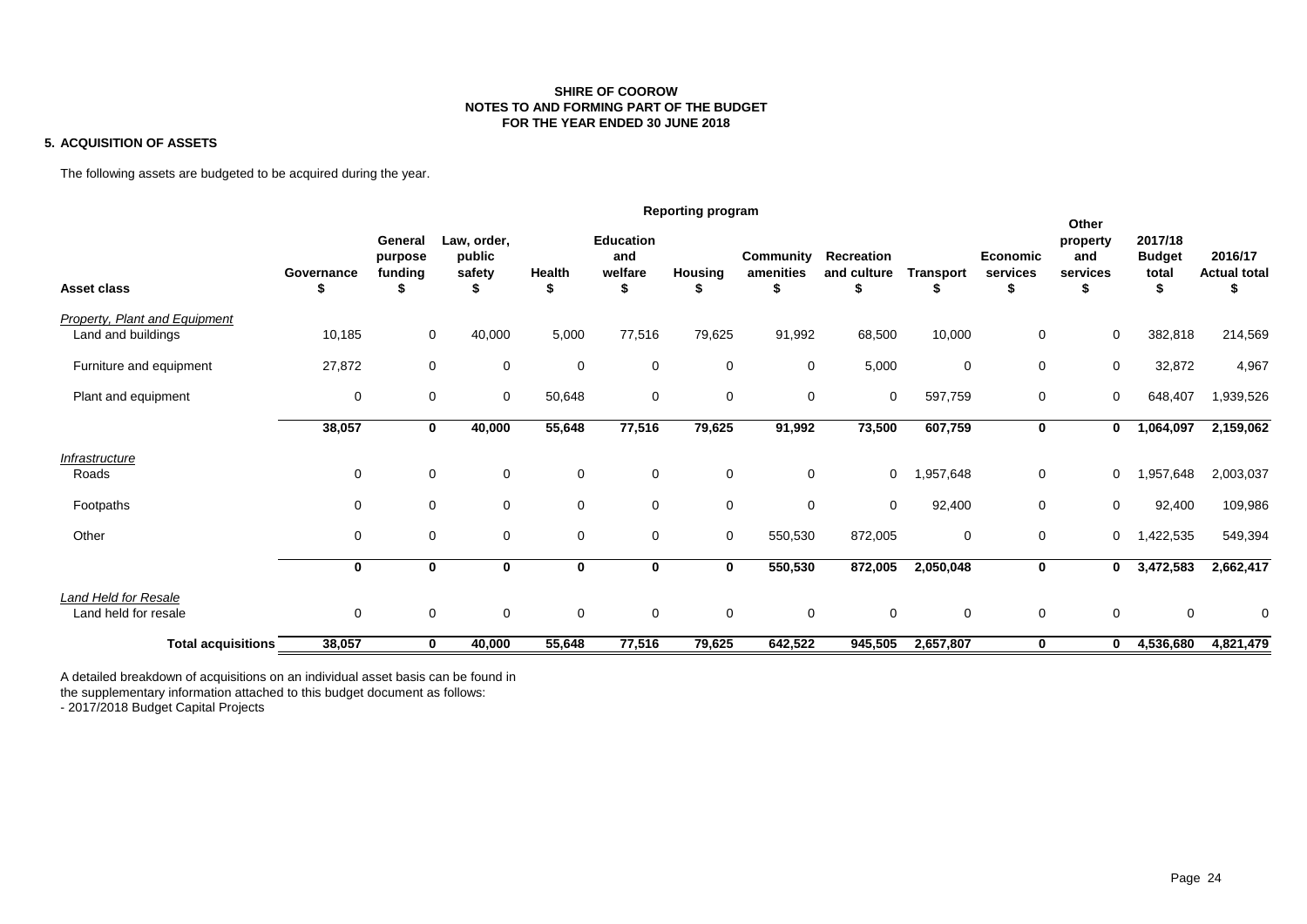## **6. DISPOSALS OF ASSETS**

The following assets are budgeted to be disposed of during the year.

| <b>By Program</b>          | Net book | <b>Sale</b> | 2017/18 Budget |             | 2016/17 Actual |             | 2016/17 Budget |      |
|----------------------------|----------|-------------|----------------|-------------|----------------|-------------|----------------|------|
|                            | value    | proceeds    | <b>Profit</b>  | Loss        | <b>Profit</b>  | Loss        | <b>Profit</b>  | Loss |
|                            | \$       | ъ           | S              | æ.          | \$             | S           | \$             | 5    |
| Governance                 | 0        | 0           | 0              | 0           | 0              | (5, 914)    | 0              | 0    |
| Law, order, public safety  | 0        | $\mathbf 0$ | 0              | $\pmb{0}$   | 8,113          | (23,040)    | $\pmb{0}$      | 0    |
| Health                     | 35,398   | 32,545      | 0              | (2,853)     | $\pmb{0}$      | $\mathbf 0$ | $\mathbf 0$    | 0    |
| Housing                    | 0        | $\mathbf 0$ | 0              | $\mathbf 0$ | $\mathbf 0$    | 0           | 71,896         | 0    |
| Transport                  | 168,843  | 153,298     | 0              | (15, 545)   | 3,868          | (33, 437)   | $\mathbf 0$    | 0    |
|                            | 204,241  | 185,843     | 0              | (18, 398)   | 11,981         | (62, 391)   | 71,896         | 0    |
| <b>By Class</b>            | Net book | <b>Sale</b> | 2017/18 Budget |             | 2016/17 Actual |             | 2016/17 Budget |      |
|                            | value    | proceeds    | <b>Profit</b>  | Loss        | <b>Profit</b>  | Loss        | <b>Profit</b>  | Loss |
|                            |          |             |                |             | S              |             |                | S    |
| <b>Land and buildings</b>  | 0        | 0           | 0              | 0           | 0              | 0           | 71,896         | 0    |
| <b>Plant and equipment</b> | 204,241  | 185,843     | $\mathbf 0$    | (18, 398)   | 11,981         | (62, 391)   | 0              | 0    |
|                            | 204,241  | 185,843     | 0              | (18, 398)   | 11,981         | (62, 391)   | 71,896         | 0    |

A detailed breakdown of disposals on an individual asset basis can be found in the supplementary information attached to this budget document.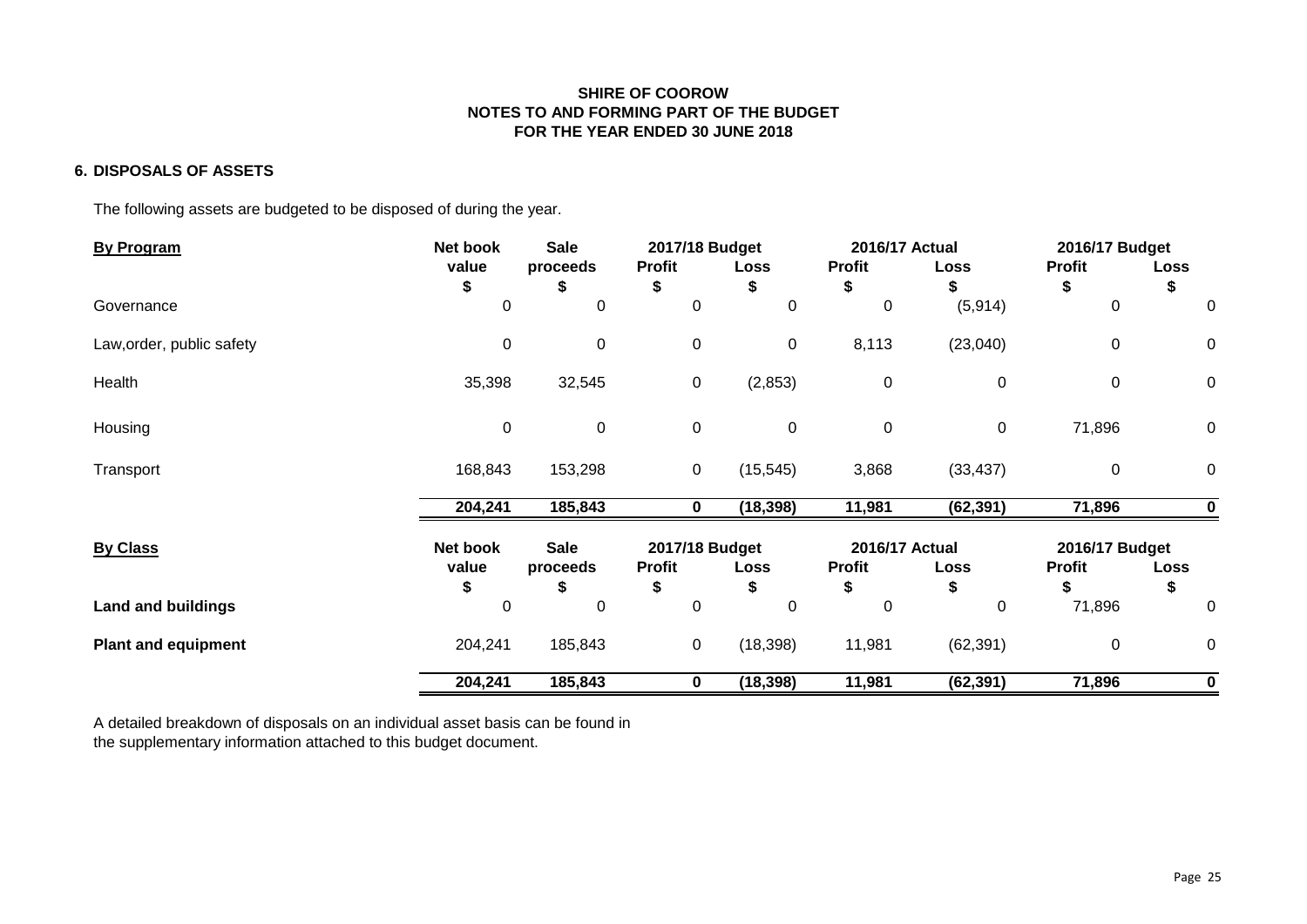## **7. INFORMATION ON BORROWINGS**

#### **(a) Borrowing repayments**

Movement in borrowings and interest between the beginning and the end of the current financial year.

|                               |                  |            | <b>Principal</b> |               | <b>Principal</b> |               | <b>Interest</b> |               |
|-------------------------------|------------------|------------|------------------|---------------|------------------|---------------|-----------------|---------------|
|                               |                  |            | repayments       |               | outstanding      |               | repayments      |               |
|                               | <b>Principal</b> | <b>New</b> | 2017/18          | 2016/17       | 2017/18          | 2016/17       | 2017/18         | 2016/17       |
| <b>Purpose</b>                | $1-Jul-17$       | loans      | <b>Budget</b>    | <b>Actual</b> | <b>Budget</b>    | <b>Actual</b> | <b>Budget</b>   | <b>Actual</b> |
|                               |                  |            |                  | \$            | \$               | ₽             | ₽               | ₽             |
| Housing                       |                  |            |                  |               |                  |               |                 |               |
| Loan 79 - Tuart St House      | 23,627           | $\Omega$   | 23,627           | 22,392        | 0                | 23.627        | 1,233           | 2,445         |
| Loan 88 - Morcombe St House   | 147,636          | 0          | 72.483           | 69.909        | 75,153           | 147.363       | 5.992           | 8,567         |
| Loan 89 - Brand St Houses     | 73,843           | 0          | 28,829           | 27,920        | 45,014           | 73,843        | 2,766           | 3,674         |
| <b>Recreation and culture</b> |                  |            |                  |               |                  |               |                 |               |
| Loan 87 - Maley Park          | 12,264           | 0          | 12,264           | 11,392        | 0                | 12,264        | 870             | 1,741         |
|                               | 257,370          |            | 137,203          | 131,613       | 120,167          | 257,097       | 10,861          | 16,427        |

All borrowing repayments will be financed by general purpose revenue.

## **(b) New borrowings - 2017/18**

Council does not plan to take out any new debentures in 2017/2018.

## **(c) Unspent borrowings**

The Shire of Coorow had no unspent borrowing funds as at 30 June 2017 nor is it expected to have unspent borrowing funds as at 30 June 2018.

#### **(d) Overdraft**

Council has not utilised an overdraft facility during the financial year although an overdraft facility of \$200,000 does exist. It is not anticipated that this facility will be required to be utilised during 2017/2018 so it has been cancelled.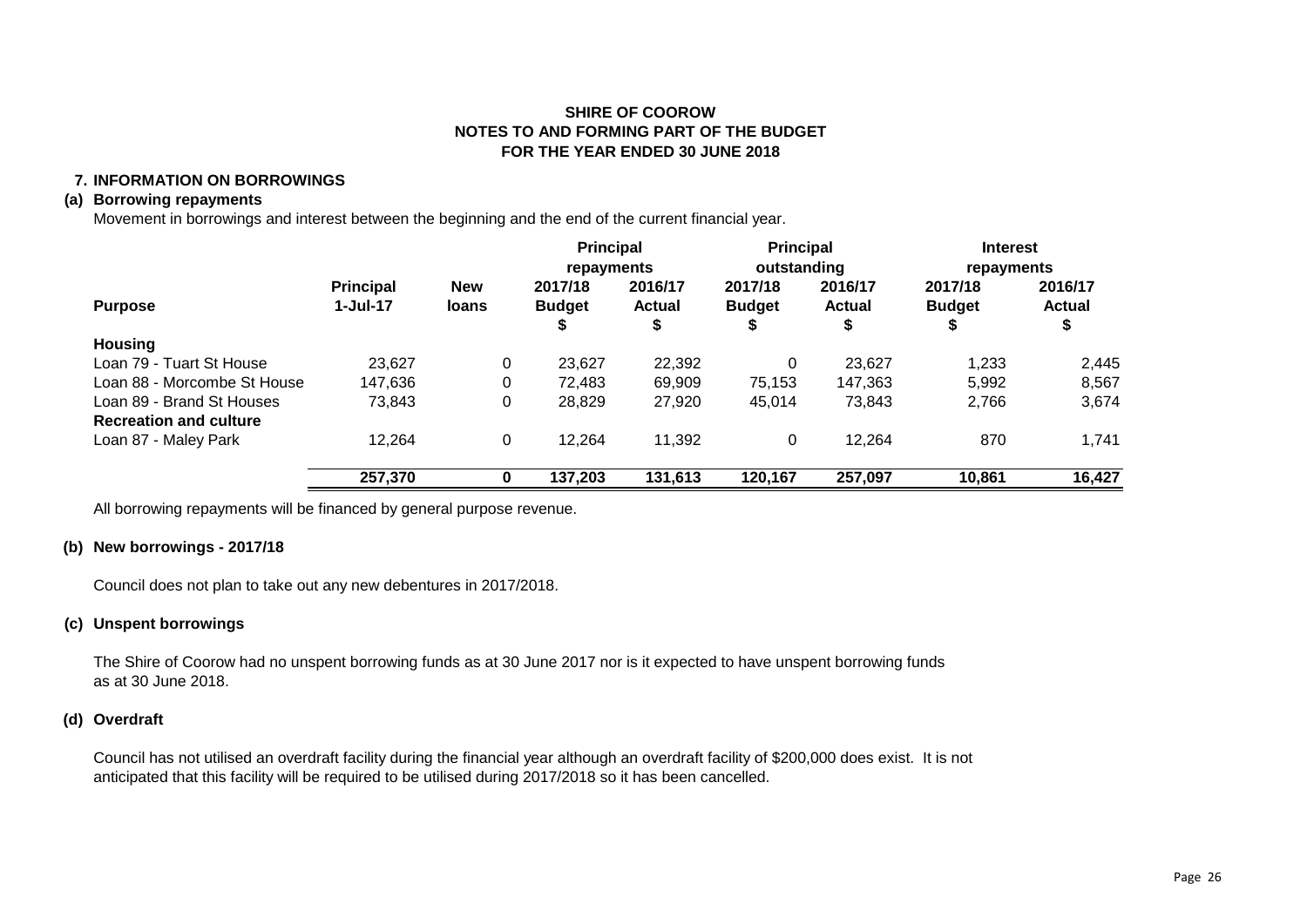*AASB 101.10(e) AASB 101.51 AASB 101.112*

## **SHIRE OF COOROW NOTES TO AND FORMING PART OF THE BUDGET FOR THE YEAR ENDED 30 JUNE 2018**

## *LGA S6.2(4)(b)* **8. RATING INFORMATION**

*FM Reg 23(a)*

|                                        | Rate in<br>\$  | <b>Number</b><br>of | Rateable<br>value     | 2017/18<br><b>Budgeted</b> | 2017/18<br><b>Budgeted</b> | 2017/18<br><b>Budgeted</b> | 2017/18<br><b>Budgeted</b> | 2016/17<br><b>Actual</b> |
|----------------------------------------|----------------|---------------------|-----------------------|----------------------------|----------------------------|----------------------------|----------------------------|--------------------------|
| <b>RATE TYPE</b>                       |                | properties          | \$                    | rate<br>revenue<br>\$      | interim<br>rates<br>\$     | back<br>rates<br>\$        | total<br>revenue<br>\$     | \$                       |
| <b>Differential general rate</b>       |                |                     |                       |                            |                            |                            |                            |                          |
| UV - Agriculture                       | 0.015920       | 201                 | 121,966,018           | 1,941,699                  | 0                          | 0                          | 1,941,699                  | 1,884,968                |
| UV - Mining                            | 0.160764       | 15                  | 608,022               | 97,748                     | 0                          | 0                          | 97,748                     | 96,673                   |
| UV - Exploration                       | 0.115831       | 7                   | 19,459                | 2,254                      | 0                          | 0                          | 2,254                      | 0                        |
| <b>GRV - Townsites</b>                 | 0.120080       | 730                 | 8,089,574             | 971,396                    | 525                        | 0                          | 971,921                    | 930,135                  |
| <b>Sub-Totals</b>                      |                | 953                 | 130,683,073           | 3,013,097                  | 525                        | 0                          |                            | 3,013,622 2,911,776      |
|                                        | <b>Minimum</b> |                     |                       |                            |                            |                            |                            |                          |
| Minimum payment                        | \$             |                     |                       |                            |                            |                            |                            |                          |
| UV - Agriculture                       | 815            | 9                   | 106,782               | 7,335                      | 0                          | 0                          | 7,335                      | 7,335                    |
| UV - Mining                            | 815            | 10                  | 19,594                | 8,150                      | 0                          | 0                          | 8,150                      | 9,785                    |
| UV - Exploration                       | 300            | 5                   | 5,123                 | 1,500                      | 0                          | 0                          | 1,500                      | 0                        |
| <b>GRV - Townsites</b>                 | 815            | 203                 | 953,578               | 165,445                    | 0                          | 0                          | 165,445                    | 173,595                  |
| <b>Sub-Totals</b>                      |                | 227                 | 1,085,077             | 182,430                    | $\pmb{0}$                  | 0                          | 182,430                    | 190,715                  |
|                                        |                | 1,180               | 131,768,150 3,195,527 |                            | 525                        | 0                          | 3,196,052                  | 3,102,491                |
| <b>Ex-Gratia Rates</b>                 |                |                     |                       |                            |                            |                            | 11,890                     | 10,557                   |
| Rates Adjustments                      |                |                     |                       |                            |                            |                            | (499)                      | (25,092)                 |
| Discounts/concessions (Refer note 13)  |                |                     |                       |                            |                            |                            | (85, 195)                  | (99, 597)                |
| Total amount raised from general rates |                |                     |                       |                            |                            |                            | 3,122,248                  | 2,988,359                |
| Specified area rates (Refer note 10)   |                |                     |                       |                            |                            |                            |                            |                          |
| <b>Total rates</b>                     |                |                     |                       |                            |                            |                            |                            | 3,122,248 2,988,359      |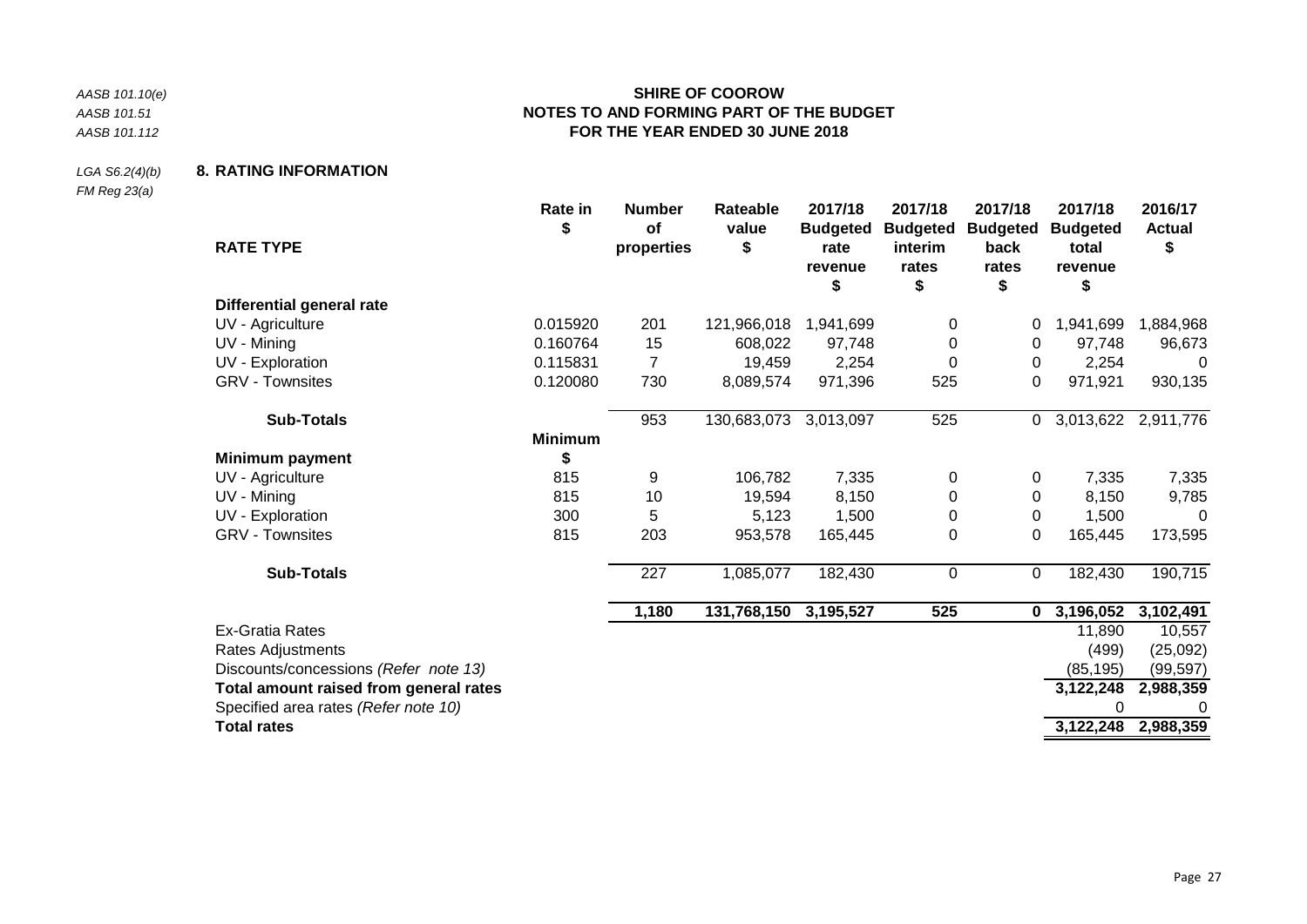## **8(a). RATING INFORMATION**

All land except exempt land in the Shire of Coorow is rated according to its Gross Rental Value (GRV) in townsites or Unimproved Value (UV) in the remainder of the Shire of Coorow.

The general rates detailed above for the 2017/18 financial year have been determined by Council on the basis of raising the revenue required to meet the deficiency between the total estimated expenditure proposed in the budget and the estimated revenue to be received from all sources other than rates and also considering the extenet of any increase in rating over the level adopted in the previous year.

The minimum rates have been determined by Council on the basis that all ratepayers must make a reasonable contribution to the cost of the Local Government services/facilities.

#### **Objectives and reasons for differencial rating**

To provide equity in the rating of properties across the Shire the following rate categories have been determined for the implementation of differential rating.

#### **Differential general rate**

| Description       | <b>Characteristics</b>                                           | <b>Objects</b>                                                                                                                                      | <b>Reasons</b>                                                                                                                                                             |
|-------------------|------------------------------------------------------------------|-----------------------------------------------------------------------------------------------------------------------------------------------------|----------------------------------------------------------------------------------------------------------------------------------------------------------------------------|
| UV - Agricultural | Properties used predominantly for<br>agricultural purposes       | To ensure all ratepayers contribute an equitable<br>share to maintaining the Shire's assets and services                                            | To compensate for the much higher unimproved value<br>of agricultural assessments compared to mining<br>assessments                                                        |
| UV - Mining       | mining leases/tenements                                          | Properties with a land use associated with To ensure all ratepayers contribute an equitable<br>share to maintaining the Shire's assets and services | To compensate for the much lower unimproved value of<br>mining assessments compared to agricultural<br>assessments and high impact on road maintenance<br>requirements     |
| UV - Exploration  | Properties with a land use associated with<br>mining exploration | To ensure all ratepayers contribute an equitable<br>share to maintaining the Shire's assets and services                                            | To compensate for the much lower unimproved value of<br>exploration assessments compared to agricultural<br>assessments and low impact on road maintenance<br>requirements |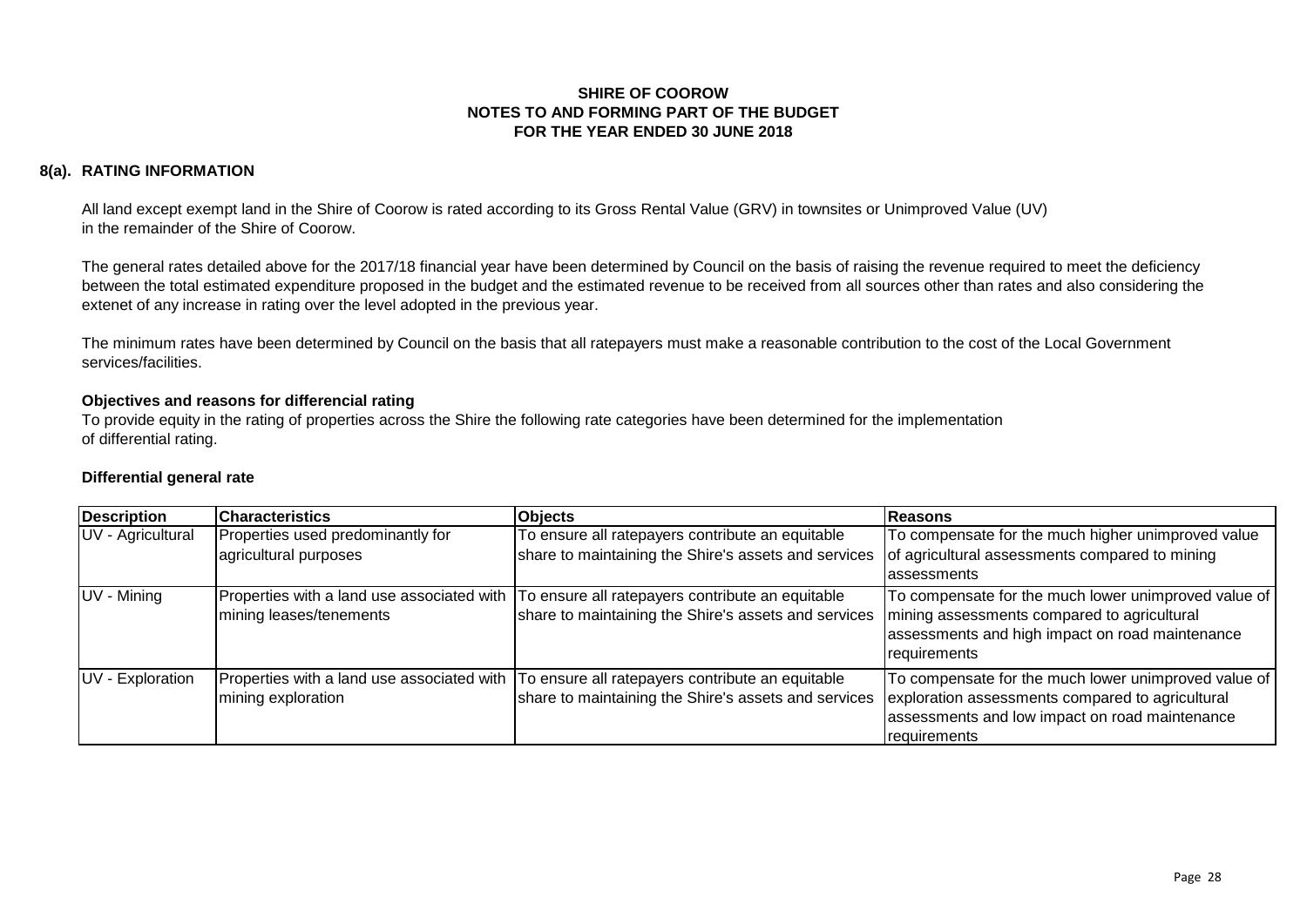## **8(a). RATING INFORMATION**

## **Differential minimum payment**

| <b>Description</b> | <b>Characteristics</b>            | Obiects                                                                                         | Reasons                                               |
|--------------------|-----------------------------------|-------------------------------------------------------------------------------------------------|-------------------------------------------------------|
| UV - Agricultural  | Properties used predominantly for | This rate is considered the minimum contribution for                                            | This rate is considered the minimum contribution for  |
|                    | agricultural purposes             | basic services and infrastructure                                                               | basic services and infrastructure                     |
| UV - Mining        |                                   | Properties with a land use associated with This rate is considered the minimum contribution for | This rate is considered the minimum contribution for  |
|                    | mining leases/tenements           | basic services and infrastructure                                                               | basic services and infrastructure                     |
| UV - Exploration   |                                   | Properties with a land use associated with To cover basis costs of administering a rate         | This rate is reflective of the lowest minimum rate    |
|                    | mining exploration                | lassessment.                                                                                    | considered appropriate to cover administrative costs. |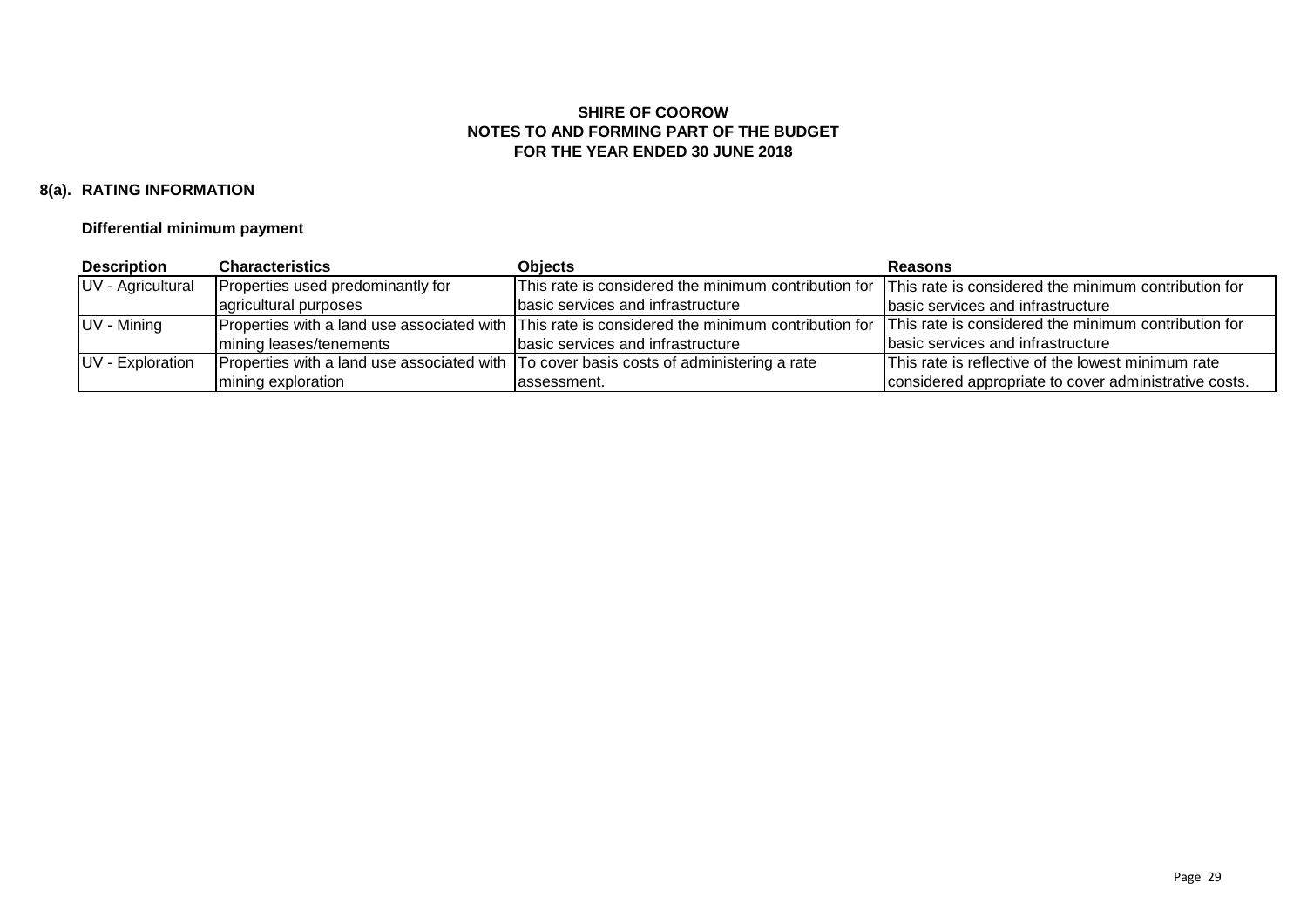## **9. CASH BACKED RESERVES**

|                                       | 2017/18                         | 2017/18                          | 2017/18                   | 2017/18                         | 2016/17                         | 2016/17                          | 2016/17                   | 2016/17                         | 2016/17                  | 2016/17                          | 2016/17                   | 2016/17                         |
|---------------------------------------|---------------------------------|----------------------------------|---------------------------|---------------------------------|---------------------------------|----------------------------------|---------------------------|---------------------------------|--------------------------|----------------------------------|---------------------------|---------------------------------|
|                                       | <b>Budget</b><br><b>Opening</b> | <b>Budget</b><br><b>Transfer</b> | <b>Budget</b><br>Transfer | <b>Budget</b><br><b>Closing</b> | <b>Actual</b><br><b>Opening</b> | <b>Actual</b><br><b>Transfer</b> | <b>Actual</b><br>Transfer | <b>Actual</b><br><b>Closing</b> | <b>Budget</b><br>Opening | <b>Budget</b><br><b>Transfer</b> | <b>Budget</b><br>Transfer | <b>Budget</b><br><b>Closing</b> |
|                                       | balance                         | to                               | (from)                    | balance                         | balance                         | to                               | (from)                    | balance                         | balance                  | to                               | (from)                    | balance                         |
|                                       |                                 |                                  |                           |                                 |                                 |                                  |                           |                                 |                          |                                  |                           |                                 |
| Leave Reserve                         | 172,378                         | 3,441                            | 0                         | 175,819                         | 194,589                         | 5,074                            | (27, 285)                 | 172,378                         | 194,589                  | 4,871                            | (23,580)                  | 175,880                         |
| <b>Building Reserve</b>               | 4,043                           | 200,081                          |                           | 204,124                         | 3,936                           | 107                              |                           | 4,043                           | 3,936                    | 80,099                           | <sup>0</sup>              | 84,035                          |
| <b>Resource Sharing Reserve</b>       | 24,285                          | 485                              |                           | 24,770                          | 23,640                          | 645                              |                           | 24,285                          | 23,640                   | 592                              | (24, 232)                 |                                 |
| <b>Plant Reserve</b>                  | 410,881                         | 8,202                            |                           | 419,083                         | 547,240                         | 13,641                           | (150,000)                 | 410,881                         | 547,240                  | 13,692                           |                           | 560,932                         |
| Waste Management Reserve              |                                 |                                  |                           |                                 | 5,447                           | 100                              | (5,547)                   | 0                               | 5,447                    | 136                              | (5,583)                   |                                 |
| Radio & Television Broadcasting       | 26,457                          | 528                              |                           | 26,985                          | 25,753                          | 704                              |                           | 26,457                          | 25,753                   | 615                              | (10, 738)                 | 15,630                          |
| Green Head Commercial Parking         |                                 |                                  |                           |                                 | 238                             |                                  | (242)                     |                                 | 238                      |                                  | (247)                     |                                 |
| Leeman Commercial Parking Re          |                                 |                                  |                           |                                 | 117                             |                                  | (119)                     |                                 | 117                      |                                  | (117)                     |                                 |
| Wann Park Water Reserve               | 31,756                          | 634                              | (32, 390)                 |                                 | 30,913                          | 843                              |                           | 31,756                          | 30,913                   | 774                              | (31, 687)                 |                                 |
| <b>Community Grant Reserve</b>        |                                 |                                  |                           |                                 | 4,877                           | 90                               | (4,967)                   |                                 | 4,877                    | 122                              | (4,999)                   |                                 |
| Coorow Aged Accommodation R           |                                 |                                  |                           |                                 | 2,468                           | 46                               | (2,514)                   |                                 | 2,468                    | 81                               | (2,549)                   |                                 |
| Joint Venture Housing Reserve         | 59,829                          | 20,775                           | (5,805)                   | 74,799                          | 58,240                          | 1,589                            |                           | 59,829                          | 58,240                   | 1,541                            |                           | 59,781                          |
| Furniture & Equipment Reserve         |                                 |                                  |                           |                                 | 10,000                          | 185                              | (10, 185)                 |                                 | 10,000                   | 250                              | (10, 250)                 |                                 |
| Road Infrastructure Reserve           |                                 |                                  |                           |                                 | 342,917                         | 6,358                            | (349, 275)                |                                 | 342,917                  | 8,573                            | (351, 490)                |                                 |
| <b>Bowling Club Reserve</b>           | 2,157                           | 2,143                            |                           | 4,300                           | 2,100                           | 57                               |                           | 2,157                           | 2,100                    | 2,153                            |                           | 4,253                           |
| Pool Revitalisation Reserve           | 32,848                          | 32,656                           |                           | 65,504                          |                                 | 32,848                           |                           | 32,848                          |                          |                                  |                           |                                 |
| <b>Tourist Infrastructure Reserve</b> | ∩                               | 17,651                           |                           | 17,651                          |                                 |                                  |                           |                                 |                          |                                  |                           |                                 |
|                                       | 764,634                         | 286,596                          | (38, 195)                 | 1,013,035                       | 1,252,475                       | 62,293                           | (550, 134)                | 764,634                         | ,252,475                 | 113,508                          | (465, 472)                | 900,511                         |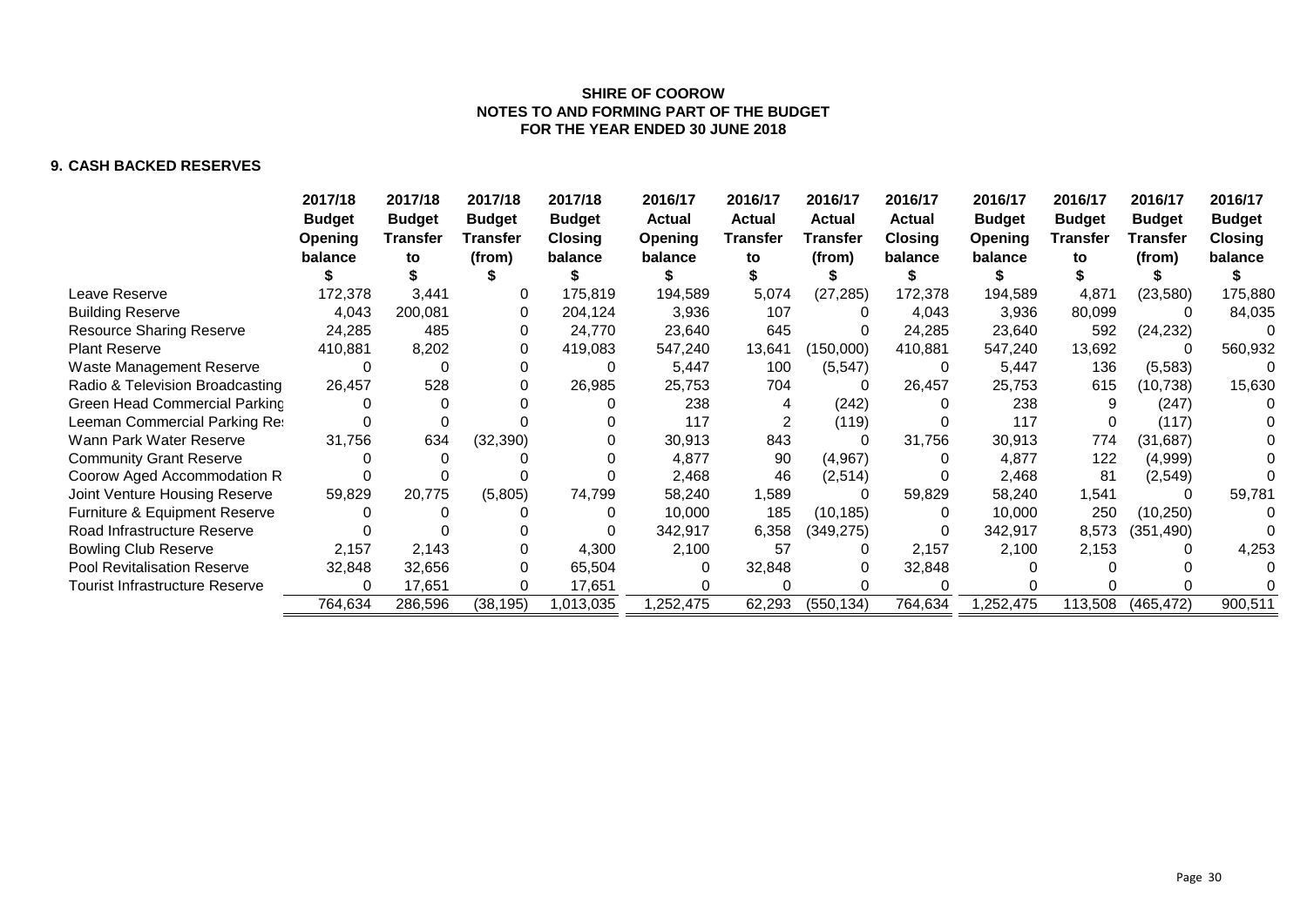#### **FOR THE YEAR ENDED 30 JUNE 2018 SHIRE OF COOROW NOTES TO AND FORMING PART OF THE BUDGET**

## **9. CASH BACKED RESERVES (Continued)**

In accordance with council resolutions in relation to each reserve account, the purpose for which the reserves are set aside are as follows:

|                                       | <b>Anticipated</b> |                                                                                                                        |
|---------------------------------------|--------------------|------------------------------------------------------------------------------------------------------------------------|
| Reserve name                          | date of use        | <b>Purpose of the reserve</b>                                                                                          |
| Leave Reserve                         | Ongoing            | To be used to fund annual and long service leave requirements                                                          |
| <b>Building Reserve</b>               | Ongoing            | To be used for the upgrading of Council buildings                                                                      |
| <b>Resource Sharing Reserve</b>       | Ongoing            | To be used for resource sharing projects                                                                               |
| <b>Plant Reserve</b>                  | Ongoing            | To be used for the purchase of major plant                                                                             |
| Waste Management Reserve              | 16/17              | To be used for the management of waste                                                                                 |
| Radio & Television Broadcasting       | Ongoing            | To be used to maintain/upgrade equipment at rebroadcasting sites                                                       |
| Green Head Commercial Parking         | 16/17              | To be used for the construction of commercial parking in Green Head                                                    |
| Leeman Commercial Parking Res         | 16/17              | To be used for the construction of commercial parking in Leeman                                                        |
| Wann Park Water Reserve               | 17/18              | To be used to fund the development of a suitable water supply to Wann Park in Leeman                                   |
| <b>Community Grant Reserve</b>        | 16/17              | To be used to provide funds for community-based projects                                                               |
| Coorow Aged Accommodation R           | 16/17              | To be combined into Joint Venture Housing Reserve in future                                                            |
| Joint Venture Housing Reserve         | Ongoing            | To be used for the maintenance and further development of Joint Venture Housing (formerly Leeman Aged Accommodation Re |
| Furniture & Equipment Reserve         | 16/17              | To be used for the purchase of furniture and equipment                                                                 |
| Road Infrastructure Reserve           | 16/17              | To be used for road, footpath and drainage infrastructure projects                                                     |
| <b>Bowling Club Reserve</b>           | Ongoing            | To be used for the future replacement of synthetic bowling green surfaces                                              |
| <b>Pool Revitalisation Reserve</b>    | 17/18              | To be used for the redevelopment of the Coorow Swimming Pool                                                           |
| <b>Tourist Infrastructure Reserve</b> | Ongoing            | To be used for the constructure and renewal of tourist infrastructure                                                  |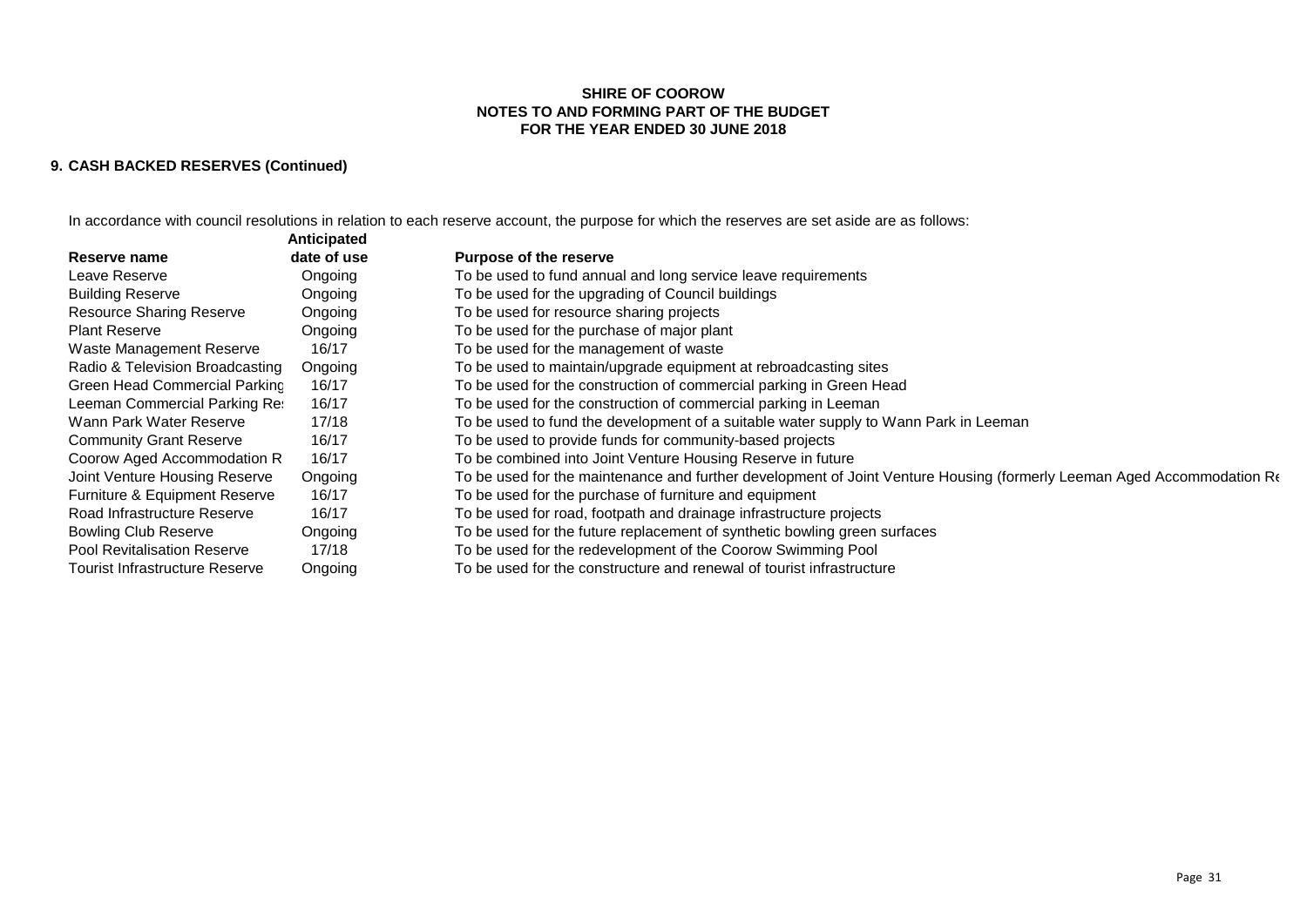#### **10. SPECIFIED AREA RATE**

There are no Specified Area Rates planned for the 2017/2018 financial year.

#### **11. SERVICE CHARGES**

There are no Service Charges planned for the 2017/2018 financial year.

#### **12. INTEREST CHARGES AND INSTALMENTS - RATES AND SERVICE CHARGES**

The following instalment options are available to ratepayers for the payment of rates and service charges.

| <b>Instalment options</b>            | Date due                                           | <b>Instalment</b><br>plan admin<br>charge<br>\$ | <b>Instalment</b><br>plan<br>interest<br>rate<br>% | <b>Unpaid</b><br>rates<br>interest<br>rates<br>% |
|--------------------------------------|----------------------------------------------------|-------------------------------------------------|----------------------------------------------------|--------------------------------------------------|
| <b>Option one</b>                    |                                                    |                                                 |                                                    |                                                  |
| Payment in full<br><b>Option two</b> | 29/08/2017                                         | 0                                               | $0.00\%$                                           | 11.00%                                           |
| Two instalments                      | 29/08/2017<br>3/01/2018                            | 5                                               | 5.50%                                              | 11.00%                                           |
| <b>Option three</b>                  |                                                    |                                                 |                                                    |                                                  |
| Four instalments                     | 29/08/2017<br>30/10/2017<br>3/01/2018<br>5/03/2018 | 15                                              | 5.50%                                              | 11.00%                                           |
|                                      |                                                    |                                                 | 2017/18<br><b>Budget</b><br>revenue<br>\$          | 2016/17<br><b>Actual</b><br>\$                   |
| Instalment plan admin charge revenue |                                                    |                                                 | 2,500                                              | 2,280                                            |
| Instalment plan interest earned      |                                                    |                                                 | 7,500                                              | 7,477                                            |
| Unpaid rates interest earned         |                                                    |                                                 | 18,000                                             | 19,359                                           |
|                                      |                                                    |                                                 | 28,000                                             | 29,116                                           |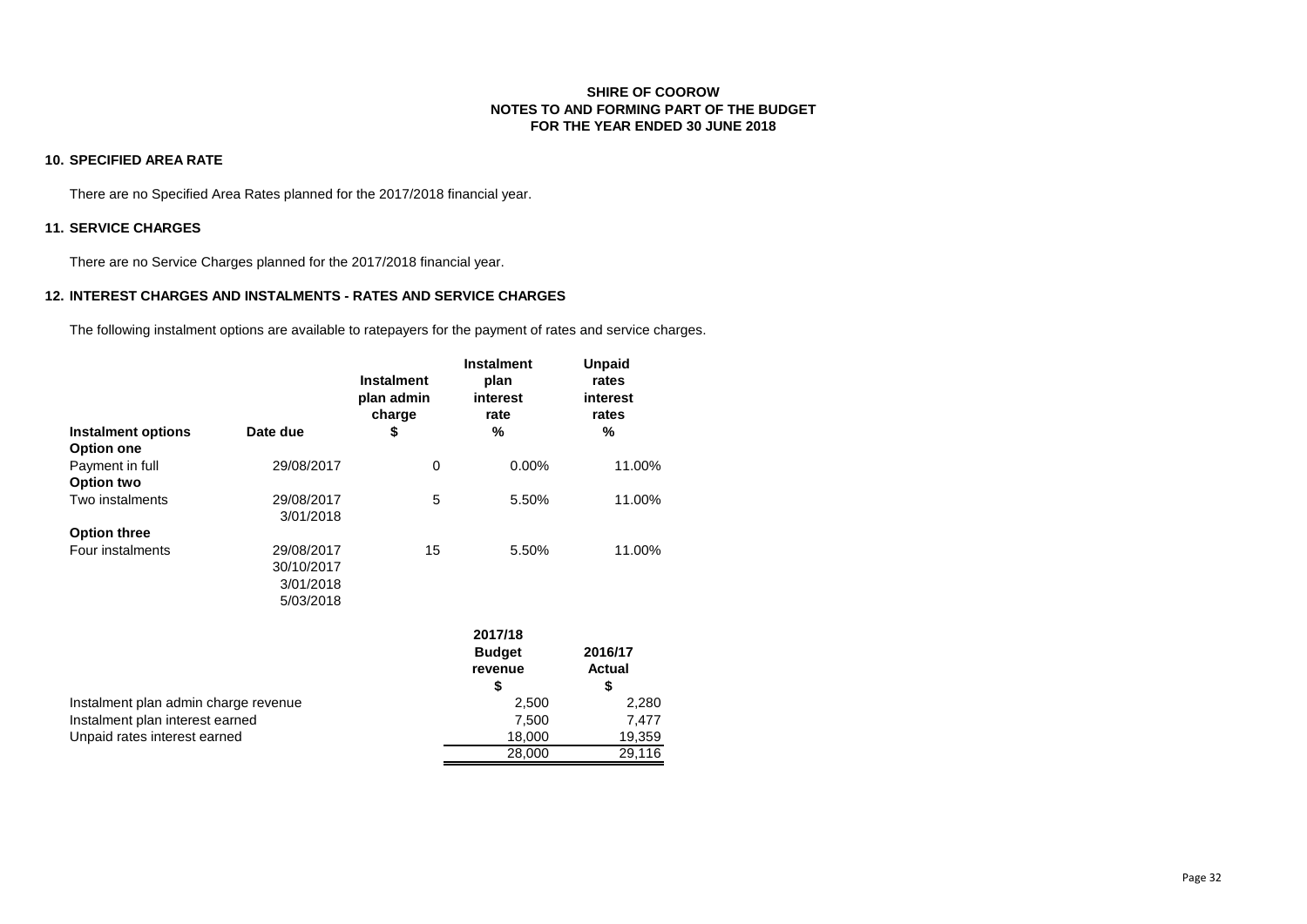#### **NOTES TO AND FORMING PART OF THE BUDGET FOR THE YEAR ENDED 30 JUNE 2018 SHIRE OF COOROW**

#### **13. PAYMENT DISCOUNTS, WAIVERS AND CONCESSIONS**

**Rates discounts**

| Rate or fee to which<br>discount is granted | Disc %<br>or<br>Amount (\$) | 2017/18<br><b>Budget</b> | 2016/17<br>Actual | Circumstances in which discount is granted                |
|---------------------------------------------|-----------------------------|--------------------------|-------------------|-----------------------------------------------------------|
| <b>Municipal Rates</b>                      | 4%                          | 85.195                   |                   | 99,597 When rates are paid within 35 days of being levied |
|                                             |                             | 85.195                   | 99.597            |                                                           |
| <b>Waivers or concessions</b>               |                             |                          |                   |                                                           |

There are no Waivers or Concessions planned for the 2017/2018 financial year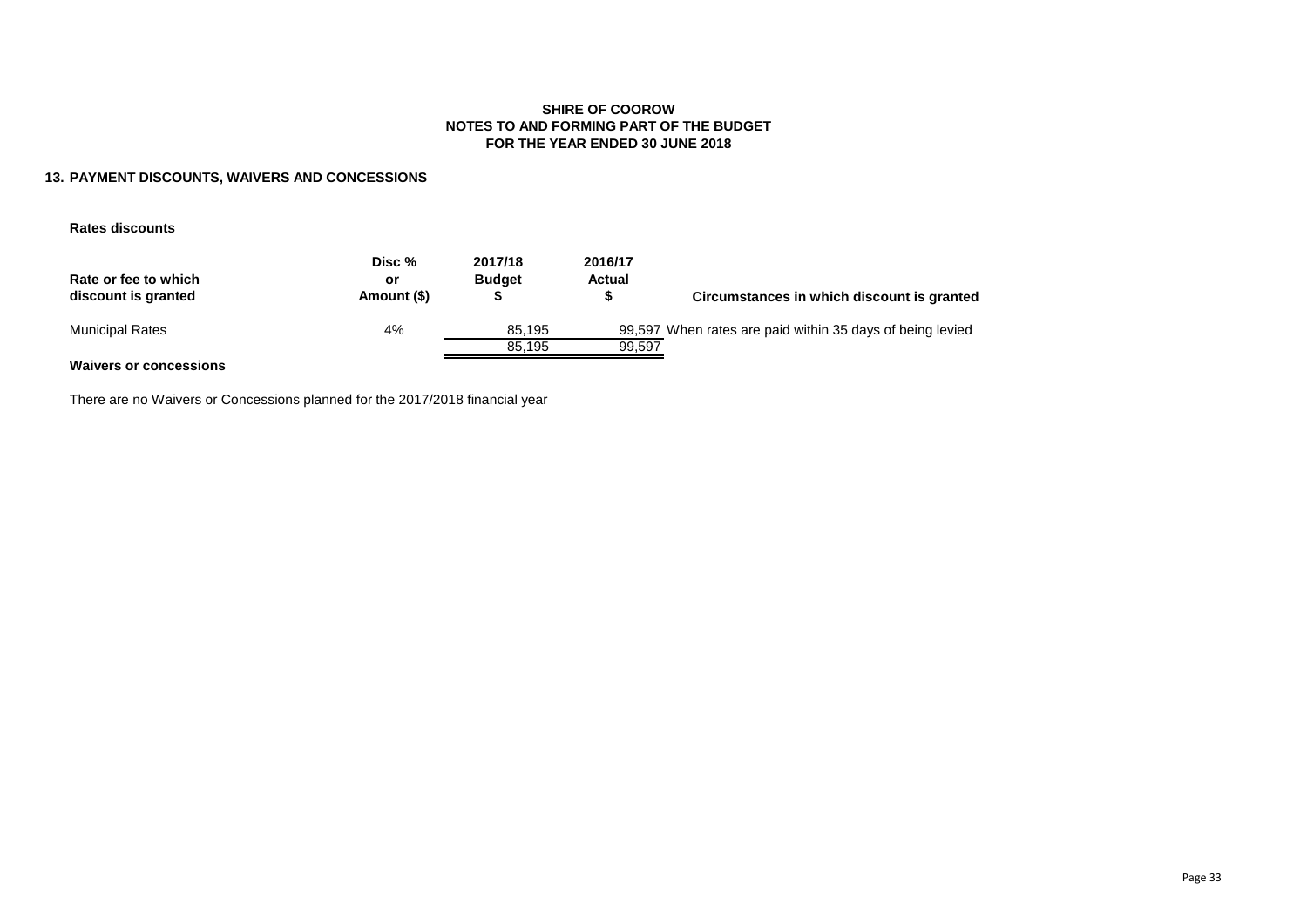| <b>14. FEES &amp; CHARGES REVENUE</b> | 2017/18<br><b>Budget</b><br>5 | 2016/17<br>Actual<br>\$ |
|---------------------------------------|-------------------------------|-------------------------|
| General purpose funding               | 8.510                         | 8,969                   |
| Law, order, public safety             | 4,832                         | 6,479                   |
| Health                                | 3.193                         | 1.527                   |
| Education and welfare                 | 27,260                        | 29,706                  |
| Housing                               | 77,480                        | 62,980                  |
| Community amenities                   | 297,060                       | 309,019                 |
| Recreation and culture                | 19,643                        | 23,884                  |
| Economic services                     | 61,807                        | 70,803                  |
| Other property and services           | 35,000                        | 49,796                  |
|                                       | 534,785                       | 563,163                 |

## **15. GRANT REVENUE**

Grants, subsidies and contributions are included as operating revenues in the Statement of Comprehensive Income:

| <b>By Program:</b>                                |           |           |
|---------------------------------------------------|-----------|-----------|
| Operating grants, subsidies and contributions     |           |           |
| Governance                                        | 14,050    | 24,522    |
| General purpose funding                           | 732,986   | 2,120,133 |
| Law, order, public safety                         | 72,128    | 122,629   |
| Health                                            | 1,000     | 1,667     |
| <b>Education and welfare</b>                      | 400       | 540       |
| Housing                                           | 0         | 24,455    |
| Community amenities                               | 498,683   | 51,159    |
| Recreation and culture                            | 271,159   | 46,966    |
| Transport                                         | 127,659   | 122,016   |
| Economic services                                 | 18,000    | 26,980    |
| Other property and services                       | 60,300    | 106,175   |
|                                                   | 1,796,365 | 2,647,242 |
| Non-operating grants, subsidies and contributions |           |           |
| Law, order, public safety                         | 40,000    | 1,009,855 |
| Education and welfare                             | 72,555    | O         |
| Community amenities                               | 3,727     | $\Omega$  |
| Recreation and culture                            | 39,511    | ∩         |
| Transport                                         | 986,901   | 1,260,468 |
| Economic services                                 | 35,000    | 341,309   |
|                                                   | 1,177,694 | 2,611,632 |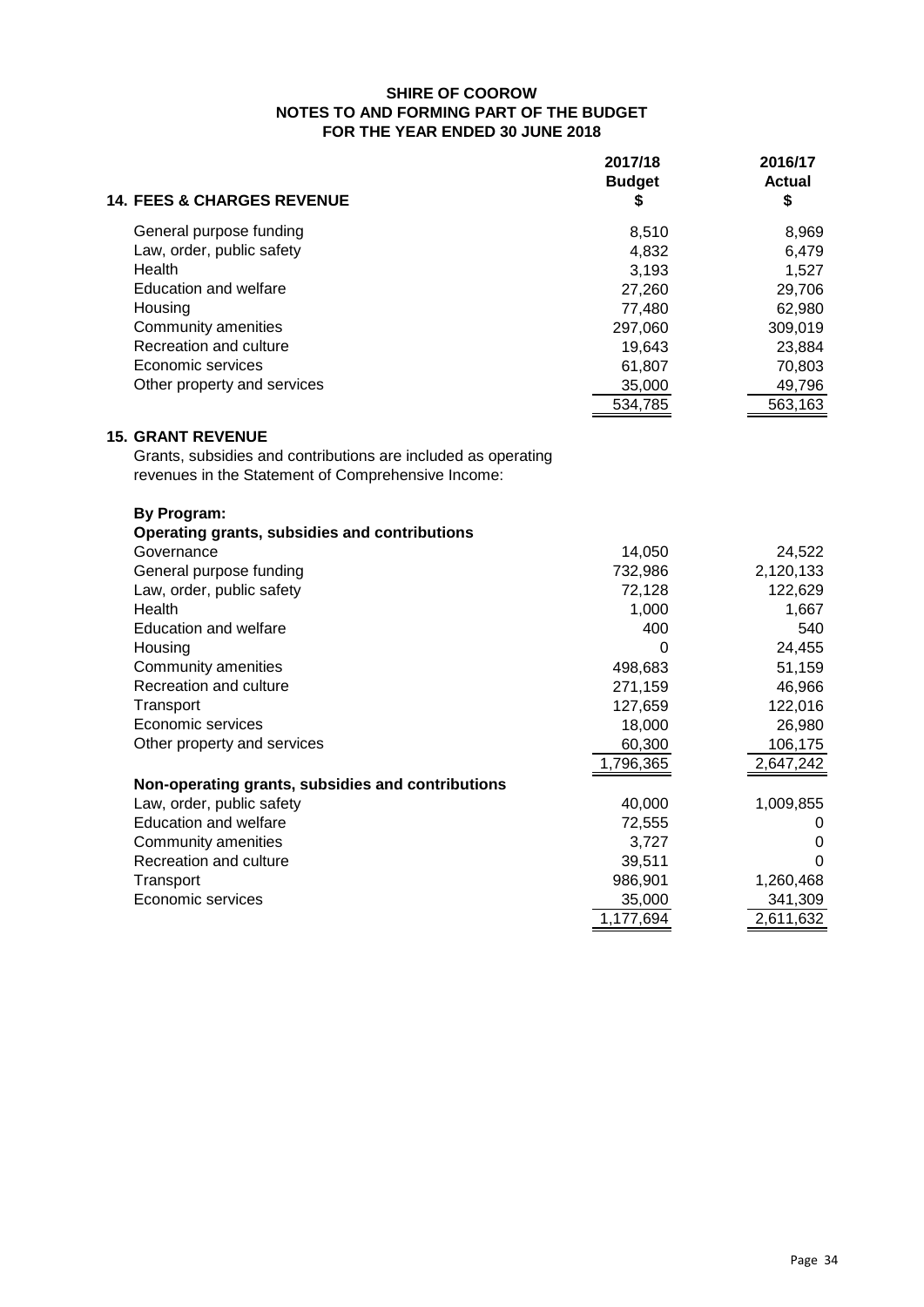| <b>16. ELECTED MEMBERS REMUNERATION</b>                                                                 | 2017/18<br><b>Budget</b><br>\$ | 2016/17<br><b>Actual</b><br>\$ |
|---------------------------------------------------------------------------------------------------------|--------------------------------|--------------------------------|
| The following fees, expenses and allowances were<br>paid to council members and/or the Mayor/President. |                                |                                |
| Meeting fees                                                                                            | 18,800                         | 17,400                         |
| Mayor/President's allowance                                                                             | 10.000                         | 10,000                         |
| Deputy Mayor/President's allowance                                                                      | 2,500                          | 2,500                          |
| Travelling expenses                                                                                     | 7,000                          | 8,481                          |
| Telecommunications allowance                                                                            | 4,800                          | 4,800                          |
|                                                                                                         | 43,100                         | 43,181                         |

## **17. TRUST FUNDS**

Funds held at balance date over which the local government has no control and which are not included in the financial statements are as follows:

| <b>Detail</b>                        | <b>Balance</b><br>$1-Jul-17$<br>S | <b>Estimated</b><br>amounts<br>received<br>S | <b>Estimated</b><br>amounts<br>paid<br>(\$) | <b>Estimated</b><br>balance<br>30-Jun-18<br>S |
|--------------------------------------|-----------------------------------|----------------------------------------------|---------------------------------------------|-----------------------------------------------|
| House Bonds - Aged Units             | 1,600                             | 0                                            | (1,600)                                     | 0                                             |
| <b>LGCHP Surplus</b>                 | 19,581                            | 0                                            | (19, 581)                                   | $\Omega$                                      |
| <b>BCITF Levy</b>                    | 168                               | 1,966                                        | (1,986)                                     | 148                                           |
| <b>BRB Levy</b>                      | 328                               | 3,039                                        | (3,273)                                     | 94                                            |
| Police Licensing                     | 0                                 | 323,815                                      | (323, 815)                                  | 0                                             |
| <b>Standpipe Card Bond</b>           | 2,380                             | 100                                          | (100)                                       | 2,380                                         |
| Leeman Ratepayers Assn               | 9,780                             | 0                                            |                                             | 9,780                                         |
| <b>Kerbing Deposits</b>              | 13,600                            | 1,000                                        | (12,600)                                    | 2,000                                         |
| Coorow Bushfire Brigade              | 2,025                             | 0                                            |                                             | 2,025                                         |
| <b>CCLI Number Plate Funds</b>       | 500                               | 0                                            |                                             | 500                                           |
| <b>Green Head Number Plate Funds</b> | 500                               | 0                                            |                                             | 500                                           |
| Warradarge Bushfire Brigade          | 1,350                             | 0                                            |                                             | 1,350                                         |
| Leeman Bushfire Brigade              | 3,618                             | 0                                            | (3,618)                                     | $\Omega$                                      |
| Refuse Site Key Bond                 | 400                               | 0                                            |                                             | 400                                           |
| Public Open Space                    | 376,353                           | 0                                            | (376, 353)                                  | 0                                             |
| Bonds - Other                        | 12,495                            | 0                                            |                                             | 12,495                                        |
|                                      | 444,678                           | 329,920                                      | (742, 926)                                  | 31,672                                        |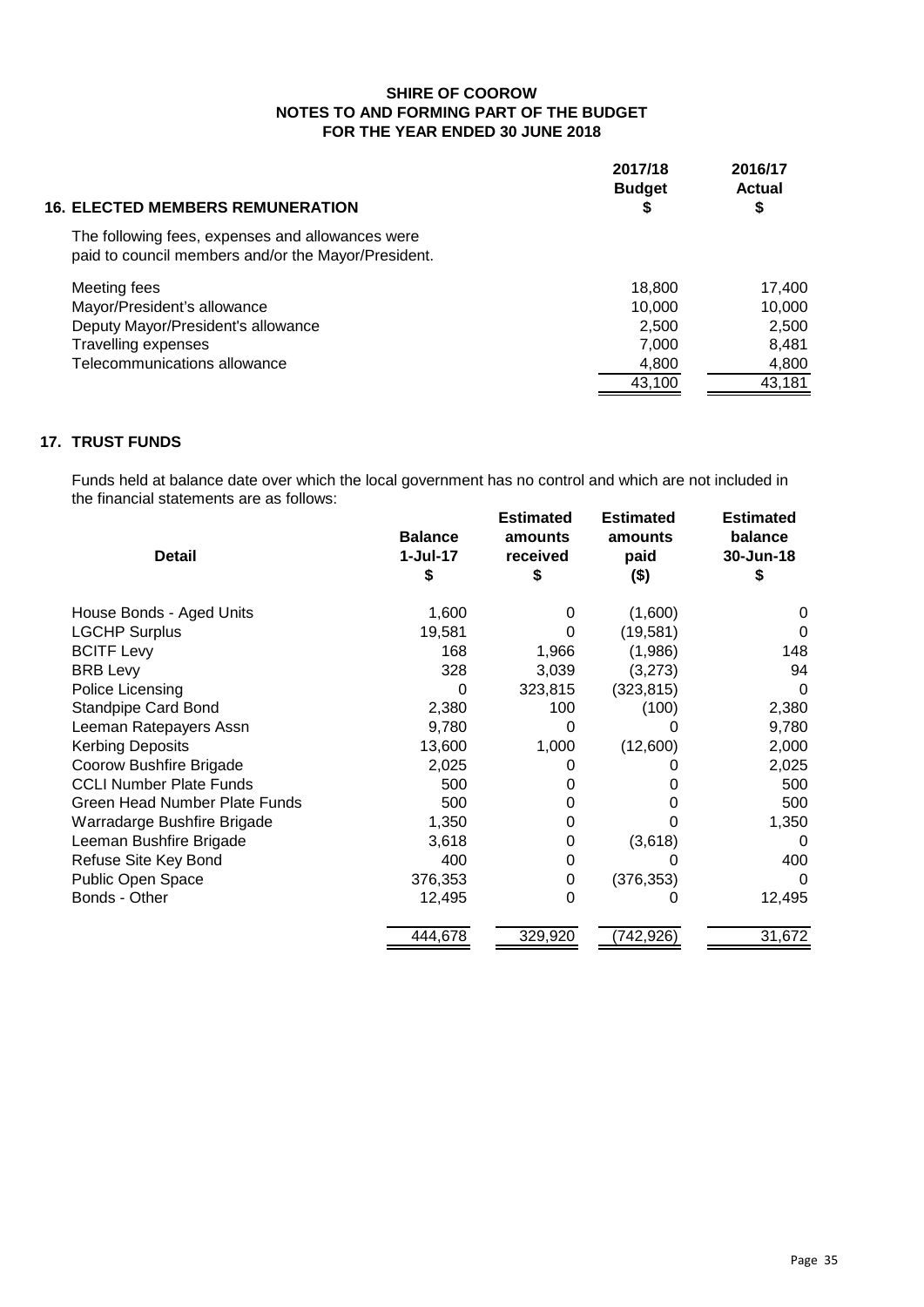## **18. MAJOR LAND TRANSACTIONS**

It is not anticipated any major land transactions will occur in 2017/18.

## **19. TRADING UNDERTAKINGS AND MAJOR TRADING UNDERTAKINGS**

It is not anticipated any trading undertakings or major trading undertakings will occur in 2017/18.

## **20. INTERESTS IN JOINT ARRANGEMENTS**

It is not anticipated the Shire will be party to any joint venture arrangements during 2017/18.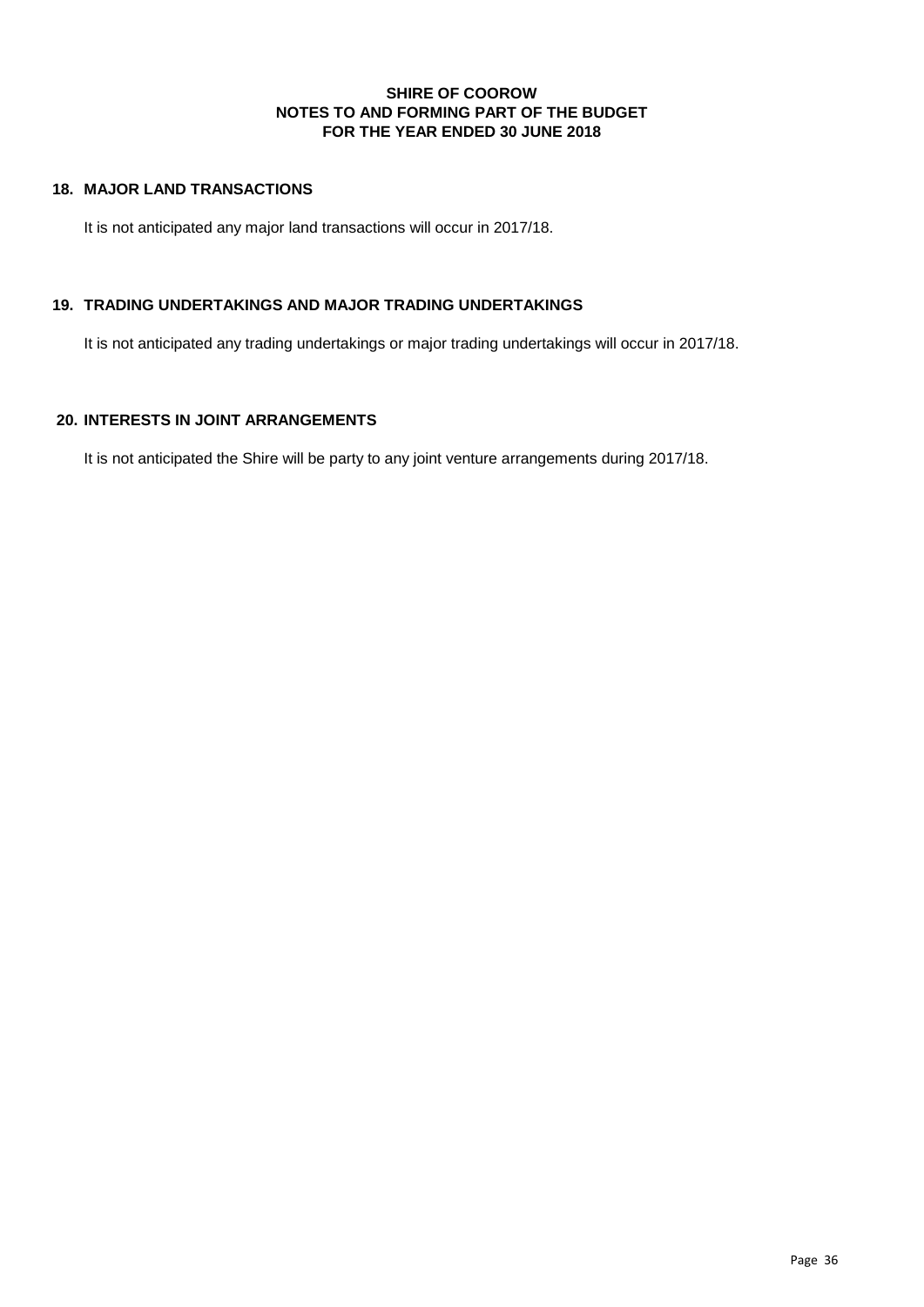## **2017/18 BUDGET - CAPITAL PROJECTS**

| <b>BUILDINGS</b>                              |             |    | Ref PROG GL/JOB | <b>COST</b> | <b>TRADE</b> | <b>RESERVES</b> | <b>GRANTS</b> | <b>MUNI</b> |
|-----------------------------------------------|-------------|----|-----------------|-------------|--------------|-----------------|---------------|-------------|
|                                               |             |    |                 |             |              |                 |               |             |
| Leeman Administration Centre - Solar Panels   | CF          | 4  | 03A4            | 10,185      |              |                 |               | 10,185      |
| Green Head Bush Fire Brigade Shed Upgrade     |             | 5  | 0774            | 40,000      |              |                 | 40,000        |             |
| <b>Medical Centre Flooring</b>                | <b>LTFP</b> | 7  | 1634            | 5,000       |              |                 |               | 5,000       |
| GHMS - replace shed                           | <b>CL</b>   | 8  | 1684            | 77,516      |              |                 | 72,555        | 4,961       |
| Lot 50 Nairn Street - Solar Panels            |             | 9  | H001            | 7,000       |              |                 |               | 7,000       |
| Carpet Contingency                            | <b>LTFP</b> | 9  | 5024            | 5,125       |              |                 |               | 5,125       |
| Lot 490 Tamarisk Street - Painting            |             | 9  | H003            | 10,500      |              |                 |               | 10,500      |
| Lot 490 Tamarisk Street - Skylight            |             | 9  | H003            | 2,000       |              |                 |               | 2,000       |
| Lot 49 Nairn Street - Painting                |             | 9  | H004            | 8,000       |              |                 |               | 8,000       |
| Lot 42 Commercial Street - Painting           |             | 9  | H005            | 8,500       |              |                 |               | 8,500       |
| Lot 5 Bristol Street - Renewal (inc Painting) |             | 9  | H008            | 16,000      |              |                 |               | 16,000      |
| Lot 11 Spain Street - replace external blinds |             | 9  | H012            | 2,000       |              |                 |               | 2,000       |
| 29 Spain Street - Airconditioning             |             | 9  | H013            | 12,000      |              |                 |               | 12,000      |
| 29 Spain Street - Repainting                  |             | 9  | H013            | 8,500       |              |                 |               | 8,500       |
| <b>Dynamite Bay Toilets</b>                   | LTFP        | 10 | 2384            |             |              |                 |               |             |
| Leeman Foreshore Toilets                      |             | 10 | 23G4            | 91,992      |              |                 |               | 91,992      |
| Leeman Recreation Centre - Painting           |             | 11 | 31A4            | 8,500       |              |                 |               | 8,500       |
| Coorow Aquatic Centre Plan                    | <b>LTFP</b> | 11 | 4114            | 60,000      |              |                 |               | 60,000      |
| Green Head Depot Toilets                      |             | 12 | 62D4            | 10,000      |              |                 |               | 10,000      |
| <b>PLANT &amp; EQUIPMENT</b>                  |             |    |                 |             |              |                 |               |             |
| CW001 - Ford Ranger - MRS                     | LTFP        | 7  | 1464            | 50,648      | 32,545       |                 |               | 18,103      |
| CW007 - Grader                                | LTFP        | 12 | 6384            | 340,000     | 127,310      |                 |               | 212,690     |
| CW0024 - Refurbish Low Loader Trailer         | LTFP        | 12 | 3574            | 28,982      |              |                 |               | 28,982      |
| CW003 - Ford Ranger - WS                      | LTFP        | 12 | 3594            | 40,277      | 23,388       |                 |               | 16,889      |
| Ride on Mower                                 | LTFP        | 12 | 6364            | 33,500      | 2,600        |                 |               | 30,900      |
| New Truck & Equipment - Mtc Crew              | LTFP        | 12 | 3554            | 150,000     |              |                 |               | 150,000     |
| Sundry Plant - Hydraulic Crimper              |             | 12 | 6274            | 5,000       |              |                 |               | 5,000       |
| <b>FURNITURE &amp; EQUIPMENT</b>              |             |    |                 |             |              |                 |               |             |
| Replace Server                                | <b>LTFP</b> | 4  | 0504            | 27,872      |              |                 |               | 27,872      |
| Replace Coorow Hall Oven                      |             | 11 | 2554            | 5,000       |              |                 | 500           | 4,500       |
| <b>OTHER INFRASTRUCTURE</b>                   |             |    | Ref PROG GL/JOB | <b>COST</b> | <b>LOANS</b> | <b>RESERVES</b> | <b>GRANTS</b> | <b>MUNI</b> |
| Coastal Transfer Station - Concrete aprons    | C/F         | 10 | 1904            | 21,364      |              |                 |               | 21,364      |
| <b>Green Head Walk Trails</b>                 | <b>LTFP</b> | 10 | 2064            | 482,950     |              |                 | 454,771       | 28,179      |
| Coastal Cemetery                              | C/F         | 10 | 3004            | 46,216      |              |                 | 3,727         | 42,489      |
| Coorow Skate Park                             | C/F         | 11 | 7454            | 39,906      |              |                 |               | 39,906      |
| Leeman Water Harvesting Project               |             | 11 | 2674            | 256,423     |              | 32,390          | 172,360       | 51,673      |
| Johns Street Fish Cleaning Facility           |             | 11 | 7304            | 22,575      |              |                 | 16,930        | 5,645       |
| Leeman Bowling Green Resurfacing              | LTFP        | 11 | 2744            | 129,090     |              |                 | 86,060        | 43,030      |
| Dynamite Bay Beach Ramp                       | C/F         | 11 | 7304            | 45,000      |              |                 |               | 45,000      |
| Dynamite Bay Solar Lights                     | C/F         | 11 | 7304            | 5,000       |              |                 |               | 5,000       |
| Leeman Foreshore Redevelopment                | <b>LTFP</b> | 11 | 2854            | 204,177     |              | 326,105         |               | 121,928     |
| Lot 601 Petersen Place Park                   | LTFP        | 11 | 7284            | 169,834     |              | 169,834         |               |             |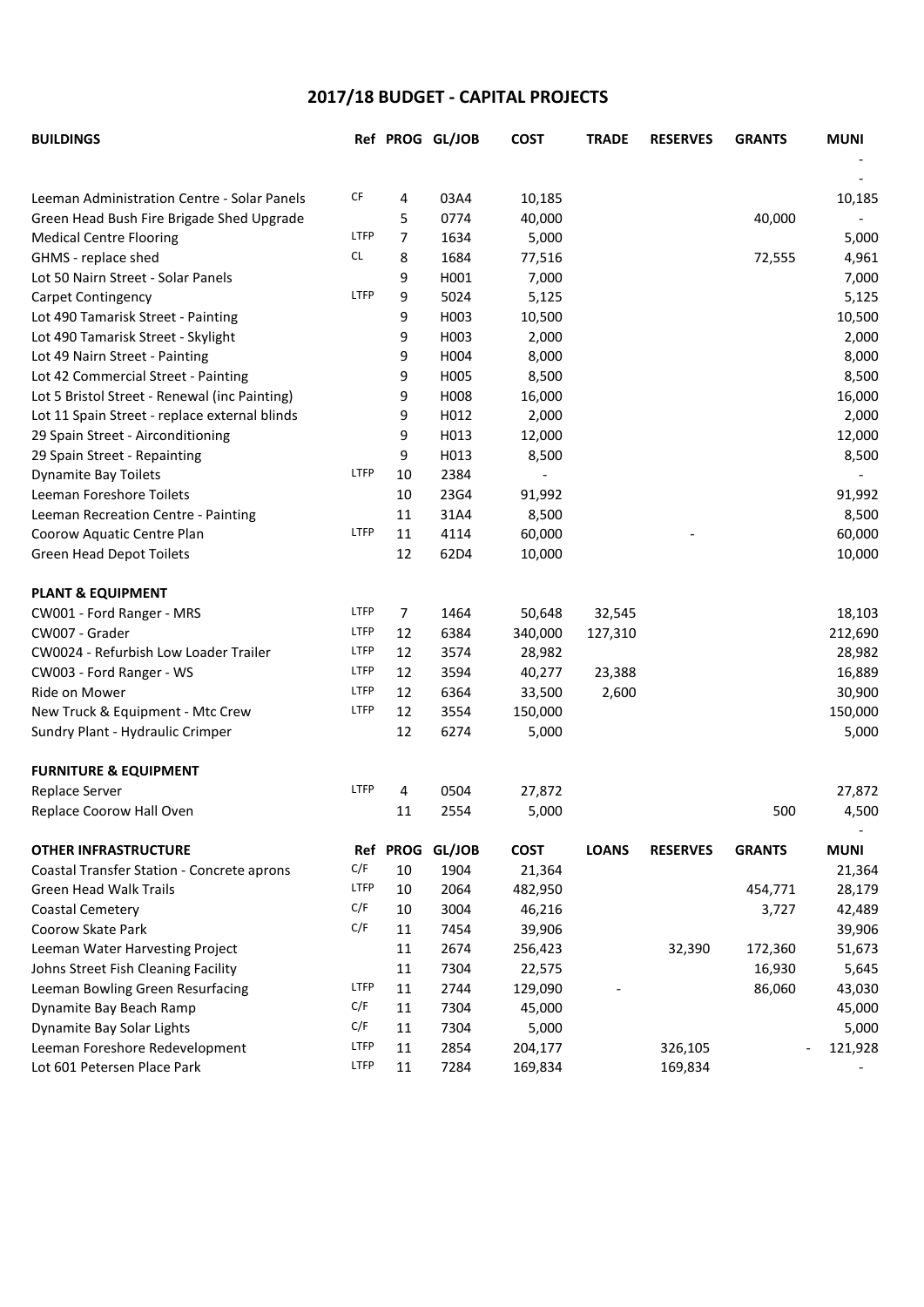| <b>ROADS</b>                              |      |    | Ref PROG GL/JOB | <b>COST</b> | <b>TRADE</b> | <b>RESERVES</b> | <b>GRANTS</b> | <b>MUNI</b> |
|-------------------------------------------|------|----|-----------------|-------------|--------------|-----------------|---------------|-------------|
| Roads to Recovery Projects                |      | 12 | 3164            | 484,464     |              |                 | 462,234       | 22,230      |
| - Thomas Road - resheeting                | LTFP |    | T014            | 111,416     |              |                 | 100,000       |             |
| - Wubin Gunyidi Road - resheeting         | LTFP |    | T165            | 150,801     |              |                 | 146,166       |             |
| - Launer Road - replace culverts          | C/F  |    | T006            | 152,393     |              |                 | 148,068       |             |
| - Willmott Road - resheeting              | LTFP |    | T093            | 69,853      |              |                 | 68,000        |             |
| <b>Regional Road Group Projects</b>       |      | 12 | 3174            | 799,565     |              |                 | 524,667       | 274,898     |
| - Buntine Marchagee Rd widening seal      | LTFP | 12 | X002            | 314,520     |              |                 | 203,667       |             |
| - Coorow Green Head Rd East - reseal      | LTFP | 12 | X161            | 240,751     |              |                 | 159,667       |             |
| - Coorow Green Head Rd West widening seal | LTFP | 12 | X162            | 244,294     |              |                 | 161,333       |             |
| <b>Municipal Capital Projects</b>         |      |    |                 | 673,619     |              |                 |               | 673,619     |
| - Teasdale Road - realignment planning    | LTFP | 12 | C026            | 60,000      |              |                 |               |             |
| - Long Street - drains & kerbing          | LTFP | 12 | C085            | 153,055     |              |                 |               |             |
| - Grigson Street - drains & kerbing       | LTFP | 12 | C106            | 47,956      |              |                 |               |             |
| - Morcombe Road - drains & kerbing        | C/F  | 12 | C109            | 38,900      |              |                 |               |             |
| - Morcombe Street - drains & kerbing      | LTFP | 12 | C108            | 51,594      |              |                 |               |             |
| - Quandong Place - drains & kerbing       | C/F  | 12 | C119            | 53,472      |              |                 |               |             |
| - Mazza Road - resheeting                 | C/F  | 12 | C028            | 37,979      |              |                 |               |             |
| - McPartland Road - resheeting            | LTFP | 12 | C023            | 97,549      |              |                 |               |             |
| - McPartland Road - replace culverts      | C/F  | 12 | C023            | 11,448      |              |                 |               |             |
| - South Waddy Road - replace culverts     | C/F  | 12 | C005            | 9,848       |              |                 |               |             |
| - Davies Road - replace culvert           | C/F  | 12 | C015            | 4,924       |              |                 |               |             |
| - South Waddy Road - resheeting           | LTFP | 12 | C005            | 101,374     |              |                 |               |             |
| - Cambell White Road - replace culverts   | C/F  | 12 | C052            | 5,520       |              |                 |               |             |
| <b>FOOTPATHS</b>                          |      |    |                 |             |              |                 |               |             |
| - Grigson Street                          |      | 12 | F106            | 33,600      |              |                 |               | 33,600      |
| - Morcombe Street                         |      | 12 | F108            | 19,600      |              |                 |               | 19,600      |
| - Morcombe Road                           |      | 12 | F109            | 39,200      |              |                 |               | 39,200      |
|                                           |      |    |                 | 4,536,680   | 185,843      | 528,329         | 1,833,804     | 1,017,957   |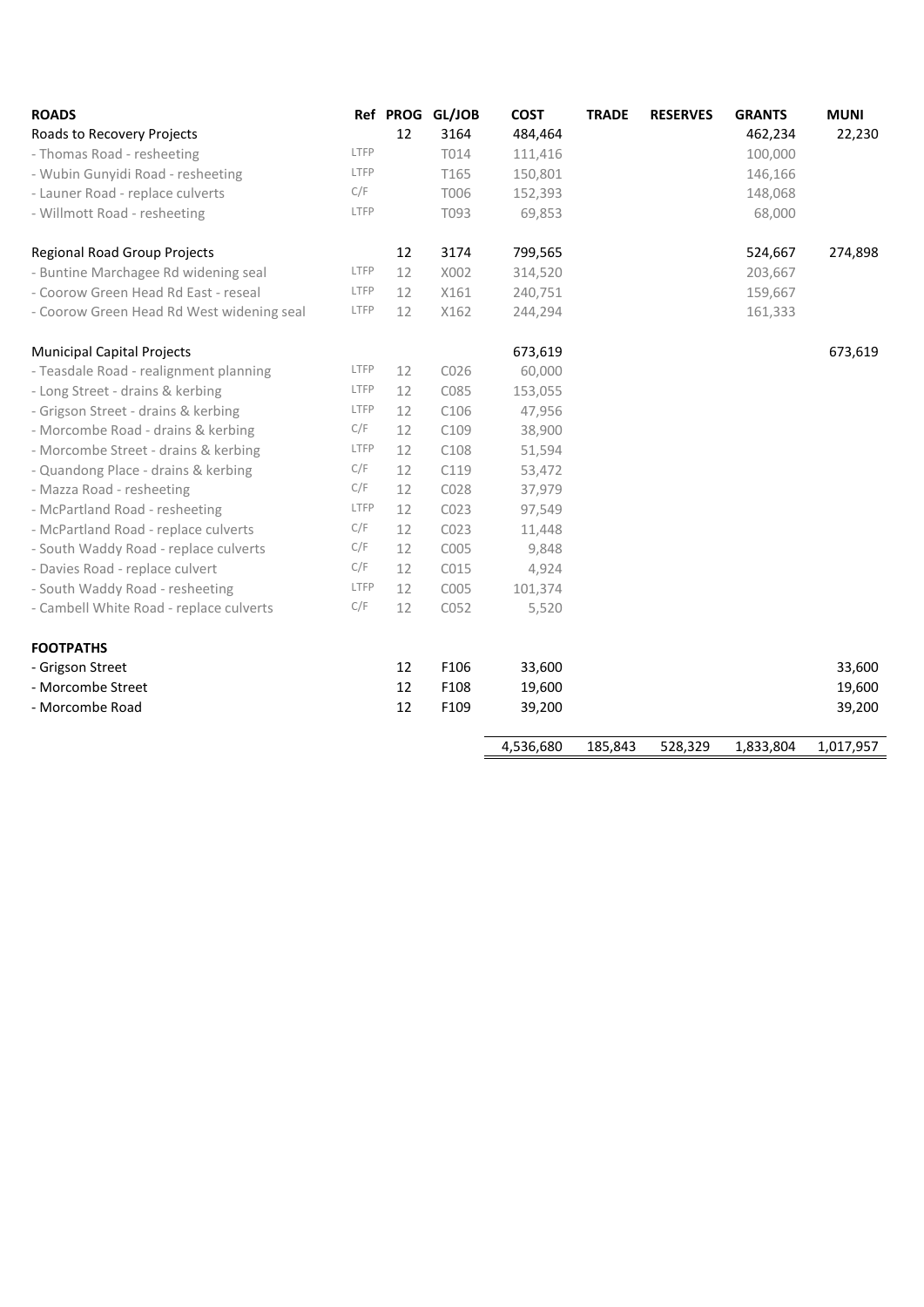|                                                                       |                     | Fee/Charge          | <b>Authority to set Fee</b>              | GL   |
|-----------------------------------------------------------------------|---------------------|---------------------|------------------------------------------|------|
| <b>GOVERNANCE</b>                                                     |                     |                     |                                          |      |
| <b>Freedom of Information</b>                                         |                     |                     |                                          |      |
| <b>Application Fee</b>                                                |                     | \$                  | 30.00 Set by FOI Regs 1993               | 0483 |
| Charge for Staff Member's Time Dealing with Application               | per hour (pro rata) | \$                  | 30.00 Set by FOI Regs 1993               | 0483 |
| Charge for Access Time Supervised by Staff Member                     | per hour (pro rata) | \$                  | 30.00 Set by FOI Regs 1993               | 0483 |
| Photocopy charges - staff time                                        | per hr (pro rata)   | \$                  | 30.00 Set by FOI Regs 1993               | 0483 |
| Photocopy charges                                                     | per page            | \$                  | 0.20 Set by FOI Regs 1993                | 0483 |
| Charge for time taken by staff to transcribe data between media       | per hour (pro rata) | \$                  | 30.00 Set by FOI Regs 1993               | 0483 |
| Charge for duplicating a tape, film or computer information           |                     |                     | actual cost Set by FOI Regs 1993         | 0483 |
| Charge for delivery, packaging and postage                            |                     |                     | actual cost Set by FOI Regs 1993         | 0483 |
| <b>GENERAL PURPOSE FUNDING</b>                                        |                     |                     |                                          |      |
| <b>Rates</b>                                                          |                     |                     |                                          |      |
| Late Payment Penalty Interest                                         |                     |                     | 11% Council in accordance with LGA 6.13  | 0171 |
| Instalment Option Interest                                            |                     |                     | 5.5% Council in accordance with LGA 6.45 | 0211 |
| Instalment Option Admin Fee                                           | per instalment      | \$                  | 6.00 Council in accordance with LGA 6.45 | 0231 |
| Enquiries/Orders/Requisitions Fee                                     |                     | \$                  | 77.00 Council                            | 0553 |
| Dishonoured Cheque Processing Fee                                     |                     | actual cost Council |                                          | 0483 |
| <b>Sale of Council Publications</b>                                   |                     |                     |                                          |      |
| Electoral Roll (email pdf)                                            | each                | \$                  | 26.00 Subject to LGA Admin Reg 29B       | 0433 |
| Rate Book (email pdf)                                                 | each                | \$<br>97.00         | Subject to LGA Admin Reg 29B             | 0523 |
| Agendas/Minutes (email pdf)                                           | each                | \$<br>16.00         | Council                                  | 0523 |
| Municipal Heritage Register (unbound)                                 |                     | \$<br>52.00         | Council                                  | 0523 |
| <b>Building Approval Statistics (email pdf)</b>                       | per annum           | \$                  | 93.00 Subject to LGA Admin Reg 29B       | 0523 |
| <b>Printing/Photocopying/Faxing</b>                                   |                     |                     |                                          |      |
| <b>Black only</b><br>Photocopying per single sheet A4 Black and White | each                | \$                  | 0.65 Council                             | 0523 |
| Photocopying per double side A4 Black and White                       | each                | \$<br>1.15          | Council                                  | 0523 |
| Photocopying per single sheet A3 Black and White                      | each                | \$<br>1.05          | Council                                  | 0523 |
| Photocopying per double side A3 Black and White                       | each                | \$<br>2.05          | Council                                  | 0523 |
| Colour                                                                |                     |                     |                                          |      |
| Photocopying per single sheet A4 Colour                               | each                | \$                  | 1.55 Council                             | 0523 |
| Photocopying per double side Colour                                   | each                | \$                  | 3.10 Council                             | 0523 |
| Photocopying per single sheet A3 Colour                               | each                | \$<br>2.60          | Council                                  | 0523 |
| Photocopying per double side A3 Colour                                | each                | \$                  | 5.15 Council                             | 0523 |
| <b>Facsimile</b>                                                      |                     |                     |                                          |      |
| Facsimile (outgoing) per minute - 1page                               | each                | \$                  | 3.40 Council                             | 0523 |
| Facsimile (outgoing) Additional pages                                 | each                | \$<br>3.40          | Council                                  | 0523 |
| Facsimile (incoming) - 1 page                                         | each                | \$                  | 3.40 Council                             | 0523 |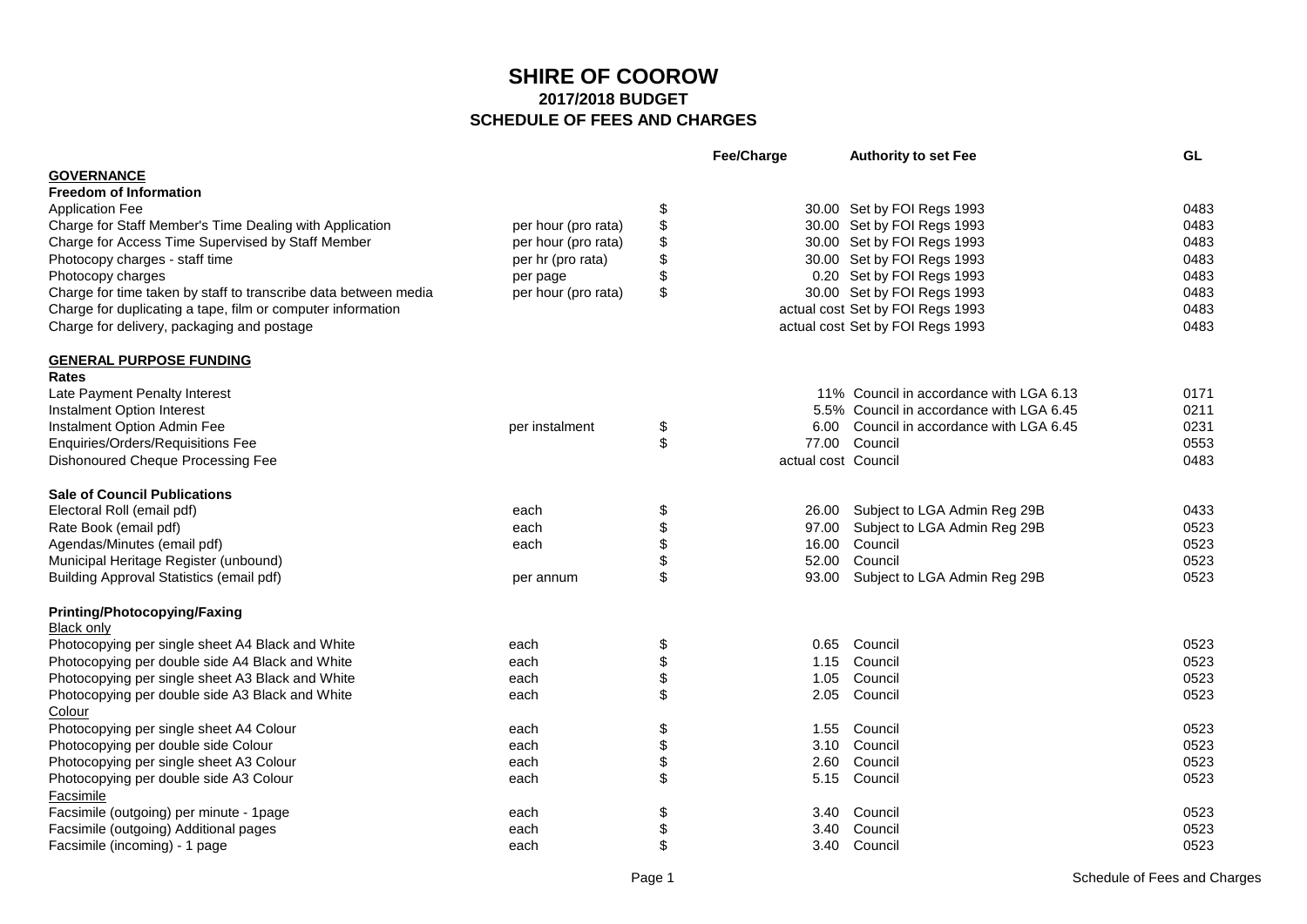|                                                                                                                                              |                   | Fee/Charge         | <b>Authority to set Fee</b> | GL   |
|----------------------------------------------------------------------------------------------------------------------------------------------|-------------------|--------------------|-----------------------------|------|
| <b>LAW, ORDER, PUBLIC SAFETY</b>                                                                                                             |                   |                    |                             |      |
| <b>Animal Control</b>                                                                                                                        |                   |                    |                             |      |
| Microchipping of Dogs and Cats                                                                                                               |                   |                    |                             |      |
| <b>Standard Rate</b>                                                                                                                         | per animal        | \$                 | 60.00 Council               | 0863 |
| <b>Pensioner Rate</b>                                                                                                                        | per animal        | \$                 | 31.00 Council               | 0863 |
| Registration of Cats (initial grant and renewal)                                                                                             | per annum         | \$                 | 20.00 Cat Regs 2012         | 0283 |
|                                                                                                                                              | 3 year period     | \$                 | 42.50 Cat Regs 2012         | 0283 |
|                                                                                                                                              | lifetime          | \$                 | 100.00 Cat Regs 2012        | 0283 |
| Concessional annual rate if registered after 31 May up to 31 October<br>Note: Registration of a breeding cat must be a lifetime registration | per annum         | \$                 | 10.00 Cat Regs 2012         | 0283 |
| <b>Registration of Dogs</b>                                                                                                                  |                   |                    |                             |      |
| Dangerous dog (sterilised or unsterilised)                                                                                                   | per annum         | \$<br>50.00        | Dog Regs 2013               | 0853 |
| Unsterilised                                                                                                                                 | per annum         | \$<br>50.00        | Dog Regs 2013               | 0853 |
|                                                                                                                                              | 3 year period     | \$<br>120.00       | Dog Regs 2013               | 0853 |
|                                                                                                                                              | lifetime          | \$<br>250.00       | Dog Regs 2013               | 0853 |
| Sterilised                                                                                                                                   | per annum         | \$<br>20.00        | Dog Regs 2013               | 0853 |
|                                                                                                                                              | 3 year period     | \$<br>42.50        | Dog Regs 2013               | 0853 |
|                                                                                                                                              | lifetime          | \$<br>100.00       | Dog Regs 2013               | 0853 |
| <b>Concessional Rates</b>                                                                                                                    |                   |                    |                             |      |
| Sterilised - Pensioner Rate                                                                                                                  | per annum         | \$<br>10.00        | Dog Regs 2013               | 0853 |
|                                                                                                                                              | 3 year period     | \$<br>21.25        | Dog Regs 2013               | 0853 |
|                                                                                                                                              | lifetime          | \$<br>50.00        | Dog Regs 2013               | 0853 |
| <b>Unsterilised - Pensioner Rate</b>                                                                                                         | per annum         | \$<br>25.00        | Dog Regs 2013               | 0853 |
|                                                                                                                                              | 3 year period     | \$<br>60.00        | Dog Regs 2013               | 0853 |
|                                                                                                                                              | lifetime          | \$<br>125.00       | Dog Regs 2013               | 0853 |
| Guide dogs                                                                                                                                   |                   | nil                | Dog Regs 2013               | 0853 |
| Dogs used for droving or tending stock                                                                                                       |                   | $\star$            | Dog Regs 2013               | 0853 |
| Dogs owned by pensioners                                                                                                                     |                   | $***$              | Dog Regs 2013               | 0853 |
| Foxhounds, bona fide kept together in a kennelled pack of $\ge$ = 10                                                                         | per pack          | \$<br>$\star\star$ | 40.00 Dog Regs 2013         | 0853 |
| Registration after 31 May in any year                                                                                                        |                   |                    | Dog Regs 2013               | 0853 |
| Dogs kept in an approved kennel, where not otherwise registered                                                                              | per establishment | \$<br>200.00       | Dog Regs 2013               | 0843 |
| State Emergency Services tracker dogs                                                                                                        |                   | \$<br>1.00         | Dog Regs 2013               | 0853 |
| * 25% of fee otherwise payable<br>** 50% of fee otherwise payable                                                                            |                   |                    |                             |      |
| Seizure & Impounding of Animal                                                                                                               |                   | \$<br>120.00       | Council                     | 0873 |
| Daily Sustenance                                                                                                                             | per animal        | \$<br>22.00        | Council                     | 0873 |
| Surrender and/or Destruction of Dog/Cat                                                                                                      |                   | \$                 | 118.00 Council              | 0873 |
|                                                                                                                                              |                   |                    |                             |      |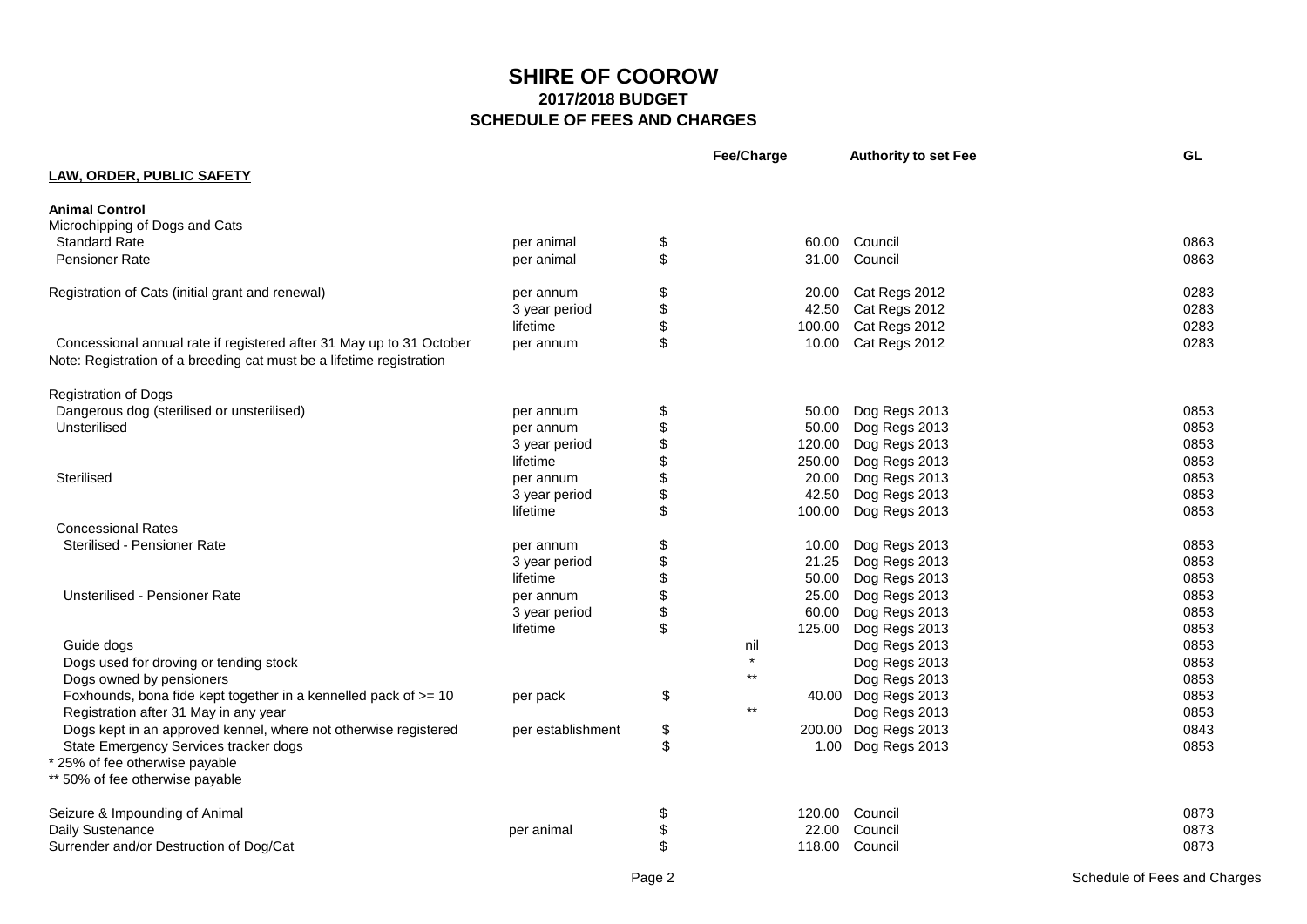|                                                                                                                                                                                       |                            |          | Fee/Charge      | <b>Authority to set Fee</b>                        | GL.          |
|---------------------------------------------------------------------------------------------------------------------------------------------------------------------------------------|----------------------------|----------|-----------------|----------------------------------------------------|--------------|
| Hire of Dog Barking Collar                                                                                                                                                            | per week                   | \$       | 31.00           | Council                                            | 0873         |
| Replacement of Dog/Cat Licence Tag                                                                                                                                                    |                            | \$       | 4.10            | Council                                            | 0873         |
| Replacement of Dog/Cat Name Tag                                                                                                                                                       |                            | \$       | 4.10            | Council                                            | 0873         |
| Inspection of Register                                                                                                                                                                |                            |          | 2.00            | Council                                            | 0873         |
| Certified copy of an entry in the register                                                                                                                                            |                            | \$       | 2.10            | Council                                            | 0873         |
|                                                                                                                                                                                       |                            |          |                 |                                                    |              |
| Daily Sustenance - Livestock                                                                                                                                                          |                            | \$       | 22.00           | Council<br>Council                                 | 0873<br>0873 |
| Impounding of Cattle, Horses, Pigs and the like *                                                                                                                                     |                            | \$<br>\$ | 230.00<br>70.00 | Council                                            | 0873         |
| Impounding of Sheep, Goats and the like #                                                                                                                                             |                            |          |                 |                                                    |              |
| * with an additional charge of \$2.20 per km for each km that each animal needs to be driven to a                                                                                     |                            |          |                 |                                                    |              |
| pound after the first km plus a daily charge of \$22.00 per day after the first day<br># with an additional charge of \$2 per km for each km that each animal needs to be driven to a |                            |          |                 |                                                    |              |
| pound after the first km plus a daily charge of \$5.00 per day after the first day.                                                                                                   |                            |          |                 |                                                    |              |
|                                                                                                                                                                                       |                            |          |                 |                                                    |              |
| <b>Impounding Fees - Vehicles</b>                                                                                                                                                     |                            |          |                 |                                                    |              |
| <b>Towing Fee</b>                                                                                                                                                                     | per km                     | \$       |                 | 2.10 Council                                       | 2092         |
| <b>Holding Fee</b>                                                                                                                                                                    | per day                    | \$       |                 | 11.00 Council                                      | 2092         |
| <b>HEALTH</b>                                                                                                                                                                         |                            |          |                 |                                                    |              |
| <b>Coorow Medical Centre</b>                                                                                                                                                          |                            |          |                 |                                                    |              |
| Professional Hiring of Premises Fee                                                                                                                                                   | per day                    | \$       |                 | 41.00 Council                                      | 1593         |
| Treatment of Sewage and Disposal of Effluent and Liquid Waste                                                                                                                         |                            |          |                 |                                                    |              |
| Application Fee for the Approval of an Apparatus                                                                                                                                      |                            | \$       |                 | 118.00 Health (Treatment of Sewage and Disposal of | 1993         |
| Issuing Fee for a 'Permit to Use an Apparatus'                                                                                                                                        |                            | \$       |                 | 118.00 Effluent and Liquid Waste) Regulations 1974 | 1993         |
|                                                                                                                                                                                       |                            |          |                 |                                                    |              |
| <b>Premises Serving Food</b>                                                                                                                                                          |                            |          |                 |                                                    |              |
| Food Act Registration Fee (as resolved by Council)                                                                                                                                    | per premises, per annur \$ |          |                 | 57.00 Council                                      | 1343         |
| <b>Offensive Trades</b>                                                                                                                                                               |                            |          |                 |                                                    |              |
| Licenses                                                                                                                                                                              |                            |          |                 |                                                    |              |
| Slaughterhouses                                                                                                                                                                       |                            | \$       |                 | 298.00 Health (Offensive Trades Fees) Regs 1976    | 1353         |
| Piggeries                                                                                                                                                                             |                            | \$       |                 | 298.00 Health (Offensive Trades Fees) Regs 1976    | 1353         |
| <b>Artificial Manure Depots</b>                                                                                                                                                       |                            | \$       |                 | 211.00 Health (Offensive Trades Fees) Regs 1976    | 1353         |
| <b>Bone Mills</b>                                                                                                                                                                     |                            | \$       |                 | 171.00 Health (Offensive Trades Fees) Regs 1976    | 1353         |
| Places for Storing, Drying or Preserving Bones                                                                                                                                        |                            | \$       |                 | 171.00 Health (Offensive Trades Fees) Regs 1976    | 1353         |
| Fat Melting, Fat Extracting or Tallow Melting Establishments:                                                                                                                         |                            |          |                 |                                                    | 1353         |
| - Butcher Shops and Similar                                                                                                                                                           |                            | \$       |                 | 171.00 Health (Offensive Trades Fees) Regs 1976    | 1353         |
| - Larger Establishments                                                                                                                                                               |                            | \$       |                 | 298.00 Health (Offensive Trades Fees) Regs 1976    | 1353         |
| <b>Blood Drying</b>                                                                                                                                                                   |                            | \$       |                 | 171.00 Health (Offensive Trades Fees) Regs 1976    | 1353         |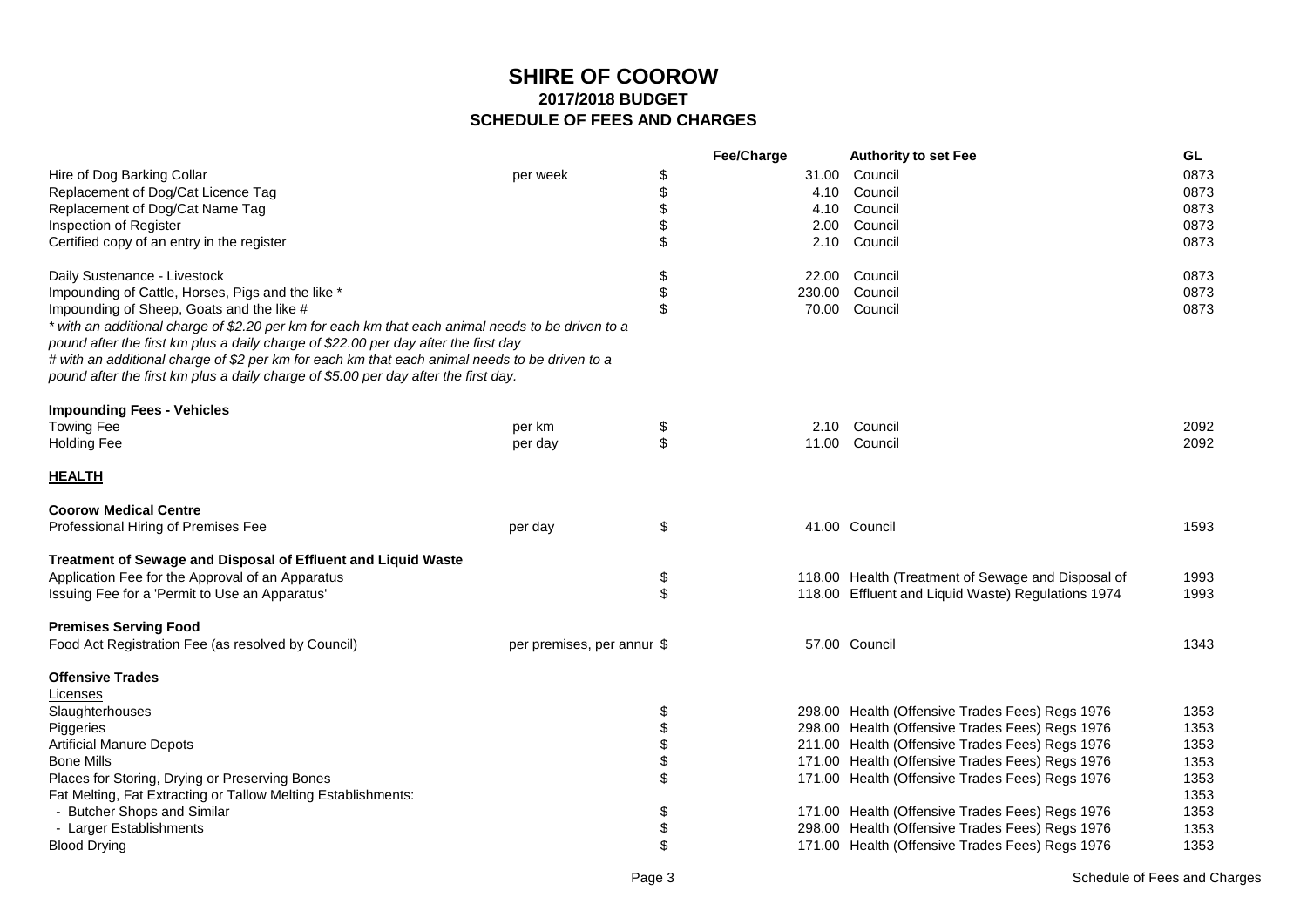|                                                                            |          | Fee/Charge            | <b>Authority to set Fee</b>                     | GL      |
|----------------------------------------------------------------------------|----------|-----------------------|-------------------------------------------------|---------|
| Gut Scraping, Preparation of Sausage Skins                                 |          | \$                    | 171.00 Health (Offensive Trades Fees) Regs 1976 | 1353    |
| Fellmongeries                                                              |          | \$                    | 171.00 Health (Offensive Trades Fees) Regs 1976 | 1353    |
| <b>Manure Works</b>                                                        |          |                       | 211.00 Health (Offensive Trades Fees) Regs 1976 | 1353    |
| <b>Fish Curing Establishments</b>                                          |          |                       | 211.00 Health (Offensive Trades Fees) Regs 1976 | 1353    |
| Laundries, Dry-cleaning Establishments                                     |          |                       | 147.00 Health (Offensive Trades Fees) Regs 1976 | 1353    |
| <b>Bone Merchant Premises</b>                                              |          |                       | 171.00 Health (Offensive Trades Fees) Regs 1976 | 1353    |
| <b>Flock Factories</b>                                                     |          |                       | 171.00 Health (Offensive Trades Fees) Regs 1976 | 1353    |
| Knackeries                                                                 |          |                       | 298.00 Health (Offensive Trades Fees) Regs 1976 | 1353    |
| <b>Poultry Processing Establishments</b>                                   |          |                       | 298.00 Health (Offensive Trades Fees) Regs 1976 | 1353    |
| <b>Poultry Farming</b>                                                     |          |                       | 298.00 Health (Offensive Trades Fees) Regs 1976 | 1353    |
| Rabbit Farming                                                             |          | \$                    | 298.00 Health (Offensive Trades Fees) Regs 1976 | 1353    |
| Fish Processing Establishment in which Whole Fish are Cleaned and Prepared |          | \$                    | 298.00 Health (Offensive Trades Fees) Regs 1976 | 1353    |
| Shellfish and Crustacean Processing Establishments                         |          | \$                    | 298.00 Health (Offensive Trades Fees) Regs 1976 | 1353    |
| Any other offensive trade not specified                                    |          | \$                    | 298.00 Health (Offensive Trades Fees) Regs 1976 | 1353    |
| <b>HOUSING</b>                                                             |          |                       |                                                 |         |
| <b>Rent from Council Housing Leased to non-staff</b>                       |          |                       |                                                 |         |
| Leeman Properties                                                          | per week | \$                    | 360.00 Council                                  |         |
| <b>Coorow Properties</b>                                                   | per week | \$<br>205.00          | Council                                         |         |
| <b>Rent from Aged Accommodation Units</b>                                  |          |                       |                                                 |         |
| Leeman Aged Units                                                          |          |                       |                                                 |         |
| Unit 1 - 2 bedroom                                                         | per week |                       | As per joint venture agreement                  | 1693    |
| Unit 2 - 1 bedroom                                                         | per week |                       | As per joint venture agreement                  | 1693    |
| Unit 3 - 1 bedroom                                                         | per week |                       | As per joint venture agreement                  | 1693    |
| Unit 4 - 2 bedroom                                                         | per week |                       | As per joint venture agreement                  | 1693    |
| <b>Coorow Aged Units</b>                                                   |          |                       |                                                 |         |
| Unit 1 - 2 bedroom                                                         | per week |                       | As per joint venture agreement                  | 1683    |
| Unit 2 - 2 bedroom                                                         | per week |                       | As per joint venture agreement                  | 1683    |
| Bond chargeable max of 4 weeks rent plus pet bond of \$260                 |          |                       |                                                 |         |
| Rent from Council Housing Leased to Staff                                  |          |                       |                                                 |         |
| Where Occupier Maintains Garden                                            | per week | 50% market value      | Council                                         | Various |
| Where Occupier Does Not Maintain Garden                                    | per week | As above + \$100/week | Council                                         | N/A     |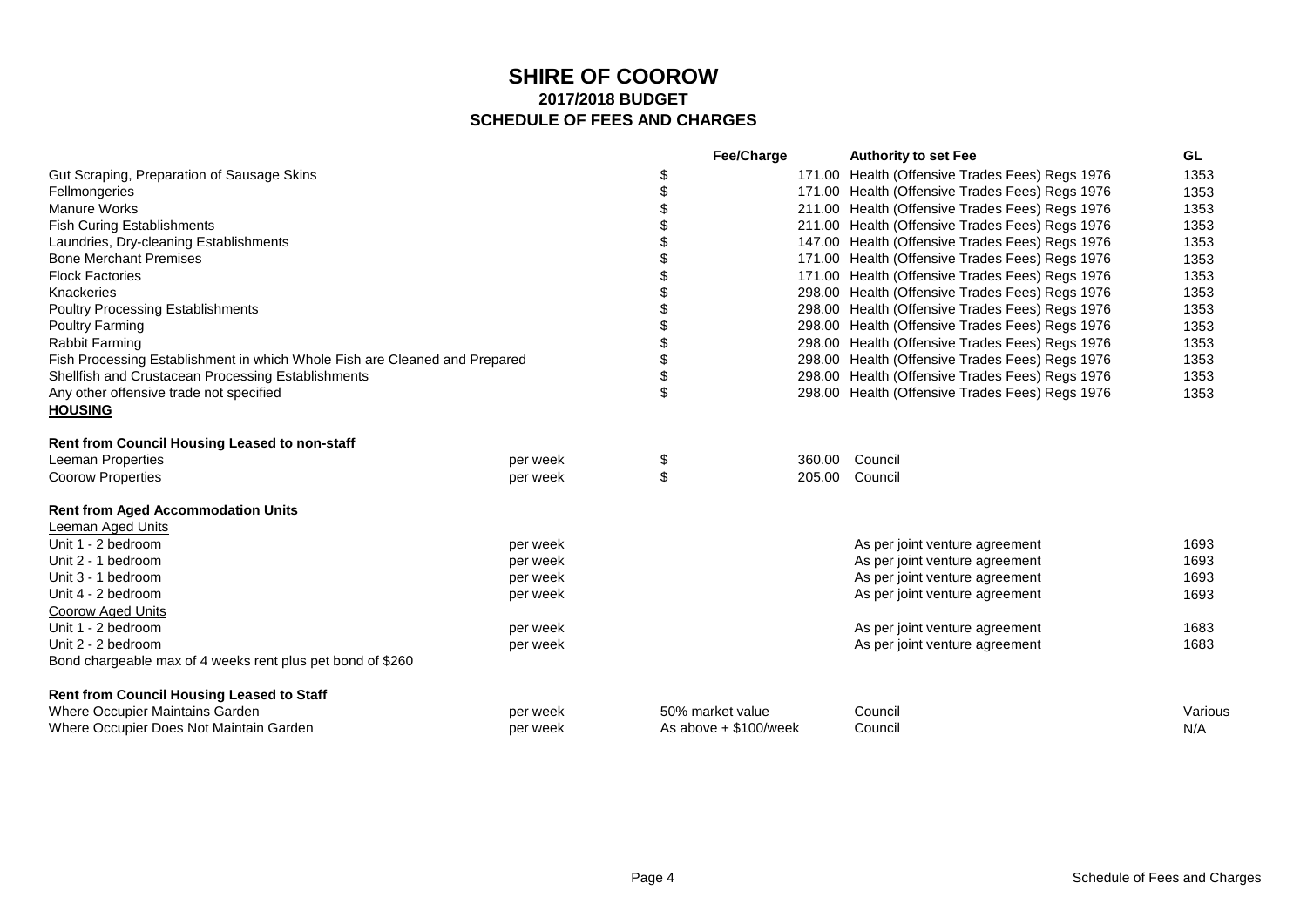|                                                                        |                | Fee/Charge   | <b>Authority to set Fee</b> | <b>GL</b> |
|------------------------------------------------------------------------|----------------|--------------|-----------------------------|-----------|
| <b>COMMUNITY AMENITIES</b>                                             |                |              |                             |           |
| <b>Leeman and Green Head Cemetery</b>                                  |                |              |                             |           |
| Grave digging to a depth of 1.8 metres:                                |                |              |                             |           |
| Ordinary (adult) grave                                                 | on application | \$<br>555.00 | Council                     | 2363      |
| Child (under 7 years) grave                                            | on application | \$<br>415.00 | Council                     | 2363      |
| Stillborn child grave                                                  | on application | \$<br>350.00 | Council                     | 2363      |
| Grave digging deeper than 1.8 metres:                                  |                |              |                             |           |
| First additional 0.3 metre                                             |                | \$<br>75.00  | Council                     | 2363      |
| Second additional 0.3 metre                                            |                | \$<br>95.00  | Council                     | 2363      |
| Third additional 0.3 metre                                             |                | \$<br>115.00 | Council                     | 2363      |
| Each additional 0.3 metre thereafter                                   |                | \$<br>20.00  | Council                     | 2363      |
| Re-opening a grave for each interment or exhumation:                   |                |              |                             |           |
| Ordinary (adult) grave                                                 |                | \$<br>555.00 | Council                     | 2363      |
| Child (under 7 years) grave                                            |                | \$<br>415.00 | Council                     | 2363      |
| Stillborn child grave                                                  |                | \$<br>350.00 | Council                     | 2363      |
| Removal of kerbing, tiles, etc if necessary according to time required | per man hour   | \$<br>60.00  | Council                     | 2363      |
| Any brick grave                                                        |                | \$<br>380.00 | Council                     | 2363      |
| Any vault                                                              |                | \$<br>115.00 | Council                     | 2363      |
| Interment of ashes in a grave                                          |                | \$<br>115.00 | Council                     | 2363      |
| Extra charges:                                                         |                |              |                             |           |
| Interment without due notice                                           |                | \$<br>60.00  | Council                     | 2363      |
| Late arrival at cemetery gates                                         |                | \$<br>30.00  | Council                     | 2363      |
| Exhumations in addition to re-opening fee                              |                | \$<br>555.00 | Council                     | 2363      |
| Land for Burial:                                                       |                |              |                             |           |
| Single plot (2.4 x 1.2 metres)                                         |                | \$<br>160.00 | Council                     | 2363      |
| Double plot (2.4 x 2.4 metres)                                         |                | \$<br>320.00 | Council                     | 2363      |
| Triple plot (2.4 x 3.5 metres)                                         |                | \$<br>480.00 | Council                     | 2363      |
| Niche Wall:                                                            |                |              |                             |           |
| Compartment for ashes                                                  |                | \$<br>160.00 | Council                     | 2363      |
| Interment of ashes into compartment                                    |                | \$<br>110.00 | Council                     | 2363      |
| Permission to erect nameplate                                          |                | \$<br>12.00  | Council                     | 2363      |
| Erection of nameplate                                                  |                | \$<br>60.00  | Council                     | 2363      |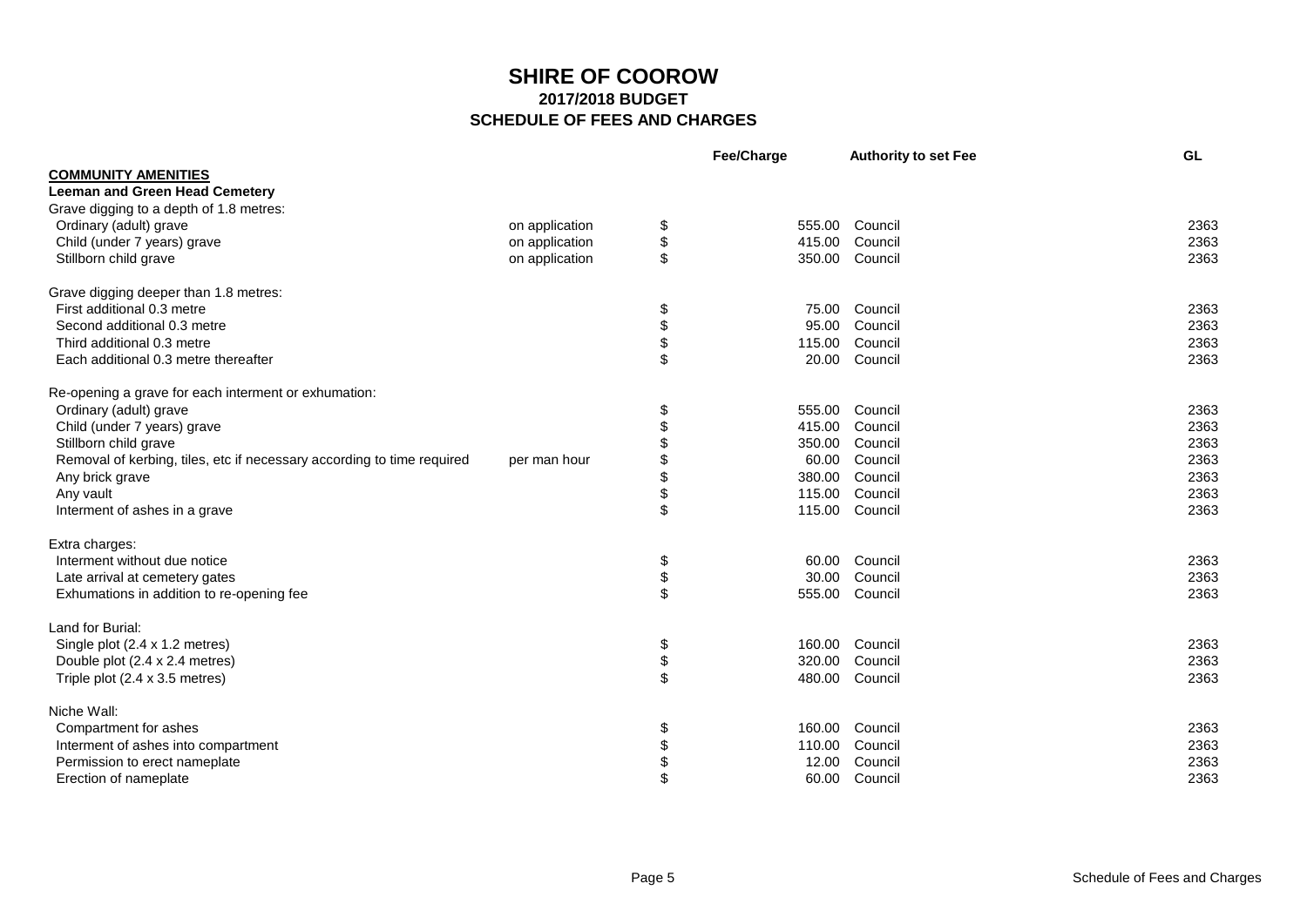|                                                                               |              | Fee/Charge                | <b>Authority to set Fee</b> | <b>GL</b>  |
|-------------------------------------------------------------------------------|--------------|---------------------------|-----------------------------|------------|
| Miscellaneous Charges:                                                        |              |                           |                             |            |
| Permission to erect anyheadstone, monument or kerbing (Shire to               |              |                           |                             |            |
| be notified - Manager Works and Services to authorise beforehand)             |              | \$<br>55.00               | Council                     | 2363       |
| Permission to erect nameplate                                                 |              | \$                        | 12.00 Council               | 2363       |
| Registration of "Transfer of Form of Grant of Right of Burial"                |              | \$<br>20.00               | Council                     | 2363       |
| Copy of "Grant of Burial"                                                     |              | \$                        | 20.00 Council               | 2363       |
| Grave number plate                                                            |              | \$                        | 26.00 Council               | 2363       |
| Undertakers/Monumental licence fee                                            |              | \$                        | 23.00 Council               | 2363       |
| Making a search in register                                                   | per 1/2 hour | \$                        | 16.00 Council               | 2363       |
| <b>Trading in Public Places</b>                                               |              |                           |                             |            |
| <b>Stallholders Permit Application</b>                                        |              | \$                        | Council                     | 3183       |
| <b>Stallholders Permit</b>                                                    | per annum    | per event \$60.00 Council |                             | 3183       |
| <b>Traders Permit Application</b>                                             |              | \$                        | 60.00 Council               | 3183       |
| <b>Traders Permit</b>                                                         | per annum    | \$                        | 515.00 Council              | 3183       |
|                                                                               | per month    | \$                        | 105.00 Council              | 3183       |
|                                                                               | per week     | \$                        | 310.00 Council              | 3183       |
| <b>Rubbish Charges</b>                                                        |              |                           |                             |            |
| Domestic Rubbish (Weekly rubbish/fortnightly recycling - 240L Bins)           |              | \$                        | 310.00 Council              | 1803       |
| Pensioner Domestic Rubbish (Weekly rubbish/fortnightly recycling - 240L Bins) |              | \$                        | 240.00 Council              | 1803       |
| Commercial Rubbish (240L Bin)                                                 |              | \$                        | 310.00 Council              | 1923       |
| Commercial Rubbish (1.5m3 Bulk Bin)                                           |              | \$<br>2,930.00 Council    |                             | 1923       |
| Commercial Rubbish (3m3 Bulk Bin)                                             |              | \$<br>2,930.00 Council    |                             | 1923       |
| NB: Commercial charges based on cost recovery.                                |              |                           |                             |            |
| <b>Leeman Septage Pond</b>                                                    |              |                           |                             |            |
| <b>Waste Water Charges</b>                                                    | per litre    | \$                        | 0.06 Council                | 19A3       |
| <b>General Refuse Tipping Charges - Ratepayers &amp; Residents</b>            |              |                           |                             |            |
| Asbestos Cement Disposal (by Prior Arrangement Only)                          |              |                           |                             |            |
| Minimum Charge                                                                |              | \$                        | 110.00 Council              | 1883, 1973 |
| Volume Charge                                                                 | per m3       | \$                        | 110.00 Council              |            |
| <b>Metal Scrap</b>                                                            |              | free *                    | Council                     |            |
| Car Bodies                                                                    |              | free *                    | Council                     |            |
| Uncontaminated Green Waste                                                    |              | free *                    | Council                     |            |
| Clean Fill                                                                    |              | free $#$                  | Council                     |            |
| Clean Up of Wastes Not Dumped in Correct Location or not Segregated           |              | at cost ##                | Council                     | 1883, 1973 |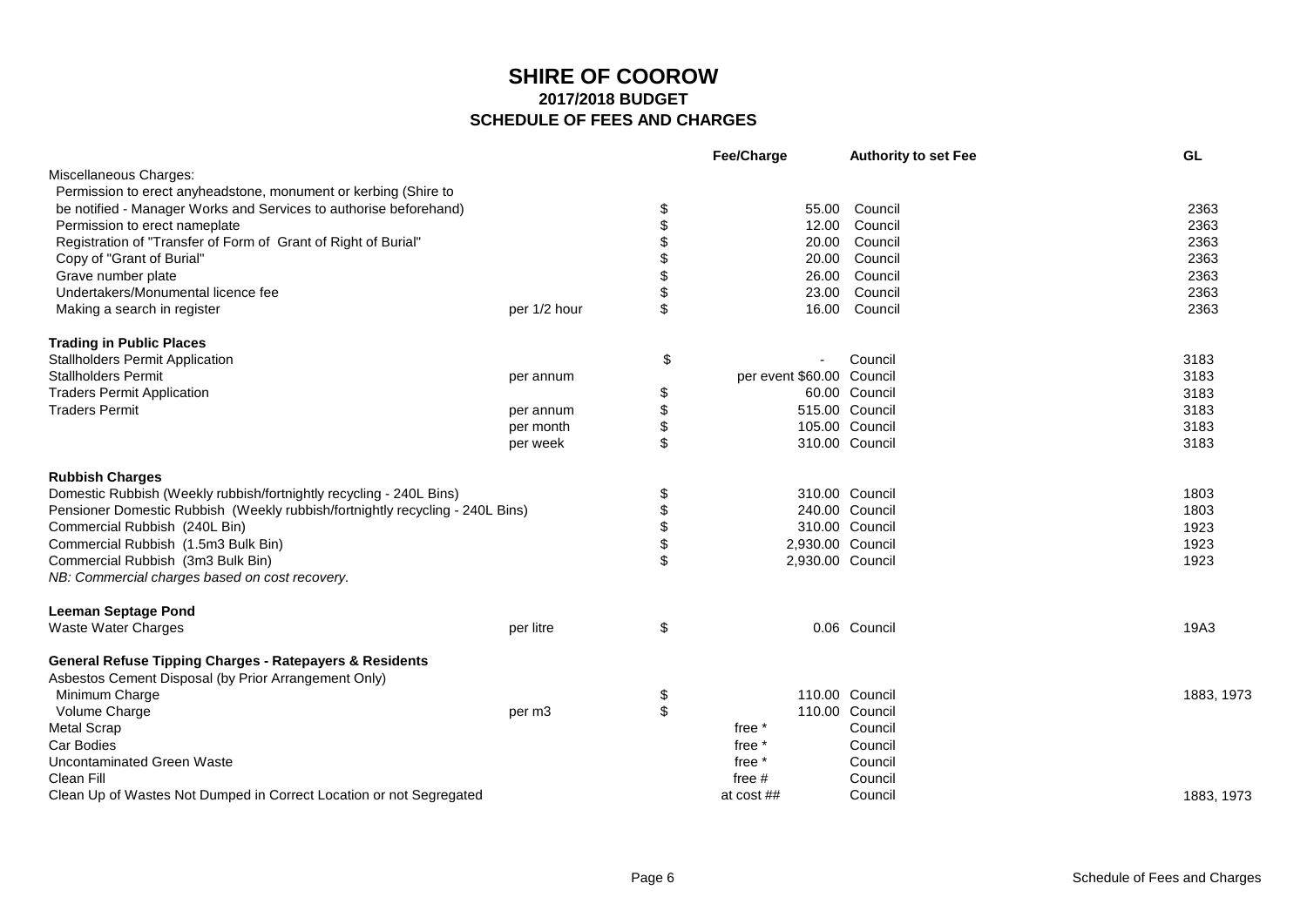|                                                                                                                                                                             |                    | Fee/Charge              | <b>Authority to set Fee</b> | <b>GL</b>  |
|-----------------------------------------------------------------------------------------------------------------------------------------------------------------------------|--------------------|-------------------------|-----------------------------|------------|
| Vehicle Tyres (off rim - rims are to go to metal dump area)                                                                                                                 |                    |                         |                             |            |
| Car                                                                                                                                                                         | per tyre           | \$                      | 5.50 Council                | 1883, 1973 |
| <b>Light Commercial</b>                                                                                                                                                     | per tyre           | \$                      | 8.00 Council                | 1883, 1973 |
| 4WD Vehicle                                                                                                                                                                 | per tyre           | \$                      | 8.00 Council                | 1883, 1973 |
| Truck                                                                                                                                                                       | per tyre           | \$                      | 16.00 Council               | 1883, 1973 |
| <b>All Other Vehicles</b>                                                                                                                                                   | per tyre           | commercial rate         | Council                     | 1883, 1973 |
| * if disposed of with care in correct locality and segregated from other wastes                                                                                             |                    |                         |                             |            |
| # if disposed of with care in correct locality where it can easily be used for coverage of waste                                                                            |                    |                         |                             |            |
| ## cost of clean up at private hire rates + charges on assessed loose volume of waste                                                                                       |                    |                         |                             |            |
| General Refuse Tipping Charges - Entities Outside the Shire                                                                                                                 |                    |                         |                             |            |
| General Refuse - loose                                                                                                                                                      | per m3             | \$                      | 21.00 Council               |            |
| General Refuse - compacted                                                                                                                                                  | per m3             | \$                      | 36.00 Council               |            |
| Asbestos Cement Disposal (by Prior Arrangement Only)                                                                                                                        |                    |                         |                             |            |
| Minimum Charge                                                                                                                                                              |                    | \$                      | 110.00 Council              |            |
| Volume Charge                                                                                                                                                               | per m <sub>3</sub> |                         | 110.00 Council              |            |
| Metal Scrap                                                                                                                                                                 | per m3             | commercial arrangements | Council                     |            |
| Car Bodies                                                                                                                                                                  | per m3             | commercial arrangements | Council                     |            |
| Uncontaminated Green Waste                                                                                                                                                  | per m3             | commercial arrangements | Council                     |            |
| Clean Fill                                                                                                                                                                  | per m3             | commercial arrangements | Council                     |            |
| Clean Up of Wastes Not Dumped in Correct Location or not Segregated                                                                                                         |                    | at $cost$ ##            | Council                     |            |
| Vehicle Tyres (off rim - rims are to go to metal dump area)                                                                                                                 |                    |                         |                             |            |
| Car                                                                                                                                                                         | per tyre           | \$                      | 5.50 Council                |            |
| <b>Light Commercial</b>                                                                                                                                                     | per tyre           |                         | 8.00 Council                |            |
| 4WD Vehicle                                                                                                                                                                 | per tyre           |                         | 8.00 Council                |            |
| Truck                                                                                                                                                                       | per tyre           |                         | 16.00 Council               |            |
| All Other Vehicles                                                                                                                                                          | per tyre           | commercial arrangements | Council                     |            |
| ## cost of clean up at private hire rates + charges on assessed loose volume of waste                                                                                       |                    |                         |                             |            |
| Refuse Tipping Charges - Business Users, Non-Resident Users, Farm                                                                                                           |                    |                         |                             |            |
| <b>Users, Building and Demolition Wastes</b>                                                                                                                                |                    |                         |                             |            |
| General Mixed Waste (where not collected by Council's Refuse Collector)                                                                                                     |                    |                         |                             |            |
| Minimum Charge                                                                                                                                                              | per load           | \$                      | 21.00 Council               |            |
| Volume Charge (loose volume)                                                                                                                                                | per m3             | \$                      | 21.00 Council               |            |
| Fencing Wire (from farms or otherwise)                                                                                                                                      |                    |                         |                             |            |
| Minimum Charge                                                                                                                                                              | per load           |                         | 62.00 Council               |            |
| Volume Charge (loose volume)                                                                                                                                                | per m <sub>3</sub> |                         | 62.00 Council               |            |
| Out of Hours Tip Access                                                                                                                                                     | per annum          |                         | 42.00 Council               |            |
| Key Bond (refundable on key return) *                                                                                                                                       |                    |                         | 100.00 Council              |            |
| * key only available to Commercial tip users once they have demonstrated that their business activities would be adversely affected if increased tip access was not granted |                    |                         |                             |            |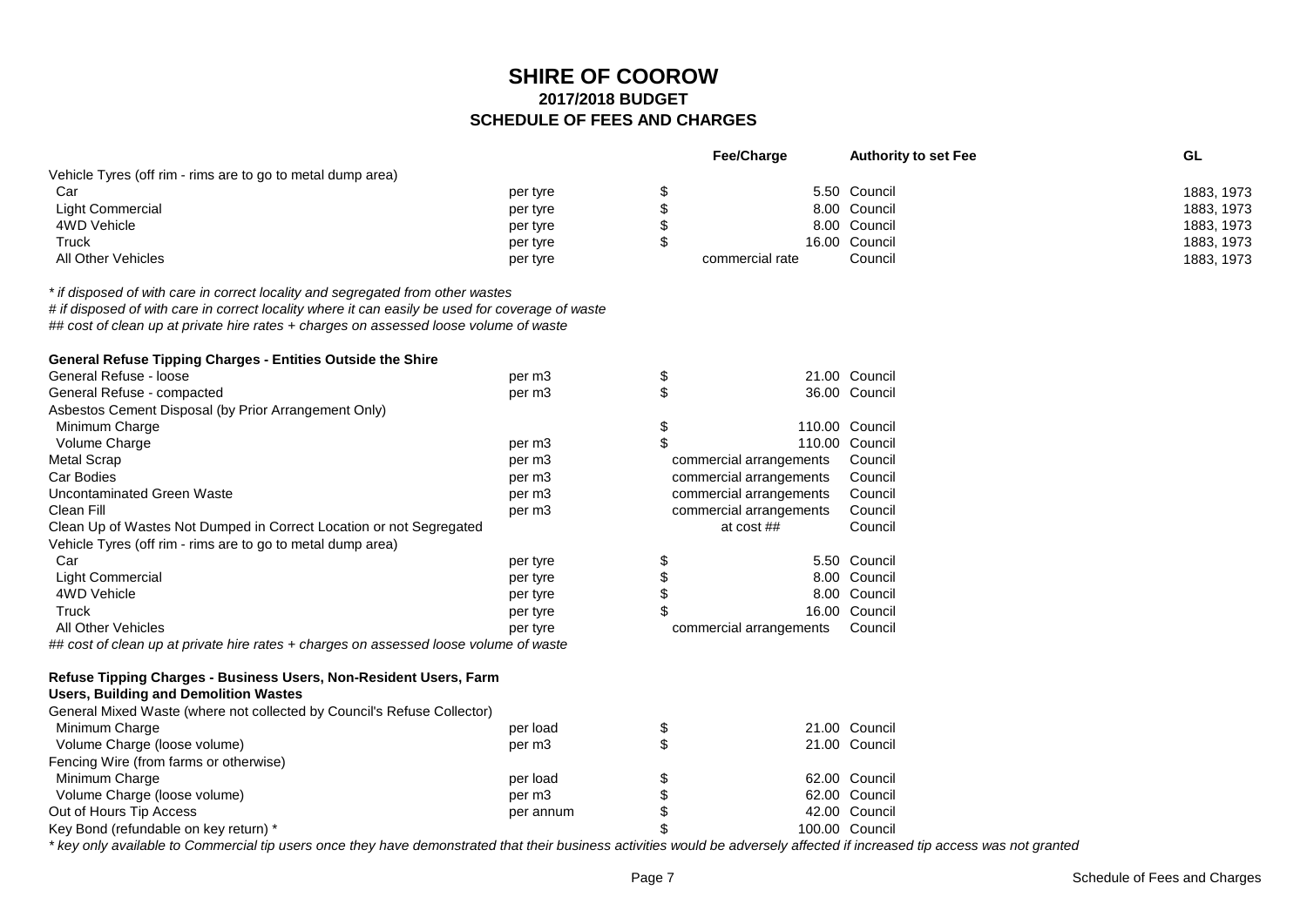|                                                                                                                                                                                                                                                                                   |          | <b>Fee/Charge</b>                                                | <b>Authority to set Fee</b>                                                                                  | GL   |
|-----------------------------------------------------------------------------------------------------------------------------------------------------------------------------------------------------------------------------------------------------------------------------------|----------|------------------------------------------------------------------|--------------------------------------------------------------------------------------------------------------|------|
| <b>Planning Services Fees</b><br>Determining a development application (other than for an extractive<br>industry) where the development has not commenced or been carried out                                                                                                     |          |                                                                  |                                                                                                              | 3183 |
| and the estimated cost of the development is:<br>a) Not more than \$50,000<br>b) More than \$50,000 but not more than \$500,000                                                                                                                                                   | \$       |                                                                  | 147.00 Planning & Development Regs 2009 - Schedule 2                                                         |      |
| Percentage of Estimated Development Cost<br>c) More than \$500,000 but not more than \$2.5 million                                                                                                                                                                                |          | 0.32%                                                            | Planning & Development Regs 2009 - Schedule 2                                                                |      |
| Minimum Fee<br>Additional Percentage for every \$1 in excess of \$500,000                                                                                                                                                                                                         | \$       | 0.257%                                                           | 1,700.00 Planning & Development Regs 2009 - Schedule 2<br>Planning & Development Regs 2009 - Schedule 2      |      |
| d) More than \$2.5 million but not more than \$5 million<br>Minimum Fee<br>Additional Percentage for every \$1 in excess of \$2.5 million                                                                                                                                         | \$       | 0.206%                                                           | 7,161.00 Planning & Development Regs 2009 - Schedule 2<br>Planning & Development Regs 2009 - Schedule 2      |      |
| e) More than \$5 million but not than \$21.5 million<br>Minimum Fee<br>Additional Percentage for every \$1 in excess of \$5 million                                                                                                                                               | \$       | 0.123%                                                           | 12,633.00 Planning & Development Regs 2009 - Schedule 2<br>Planning & Development Regs 2009 - Schedule 2     |      |
| f) More than \$21.5 million<br>Note: If development has commenced or been carried out, an additional<br>amount by way of penalty, that is twice the amount of the fee payable for<br>determination of the application (in addition to the initial application fee) is<br>payable. | \$       |                                                                  | 34,196.00 Planning & Development Regs 2009 - Schedule 2                                                      |      |
| Amended plans (this applies where a determination is already given by the<br>Shire or where amended plans are submitted and not requested by the<br>Shire)                                                                                                                        |          |                                                                  |                                                                                                              |      |
| Minimum Fee<br>Percentage of the Original Application Fee                                                                                                                                                                                                                         | \$       | 66%                                                              | 97.00 Planning & Development Regs 2009 - Schedule 2<br>Planning & Development Regs 2009 - Schedule 2         |      |
| Single House - Residential Design Codes performance criteria or Town<br>Planning Scheme variation assessment                                                                                                                                                                      |          | \$73 per performance criteria /<br><b>TPS variation assessed</b> | Planning & Development Regs 2009 - Schedule 2                                                                |      |
| Minimum<br>Maximum                                                                                                                                                                                                                                                                | \$<br>\$ |                                                                  | 147.00 Planning & Development Regs 2009 - Schedule 2<br>730.00 Planning & Development Regs 2009 - Schedule 2 |      |
| Demolition where Planning Approval Required                                                                                                                                                                                                                                       |          |                                                                  | \$147.00 Planning & Development Regs 2009 - Schedule 2                                                       |      |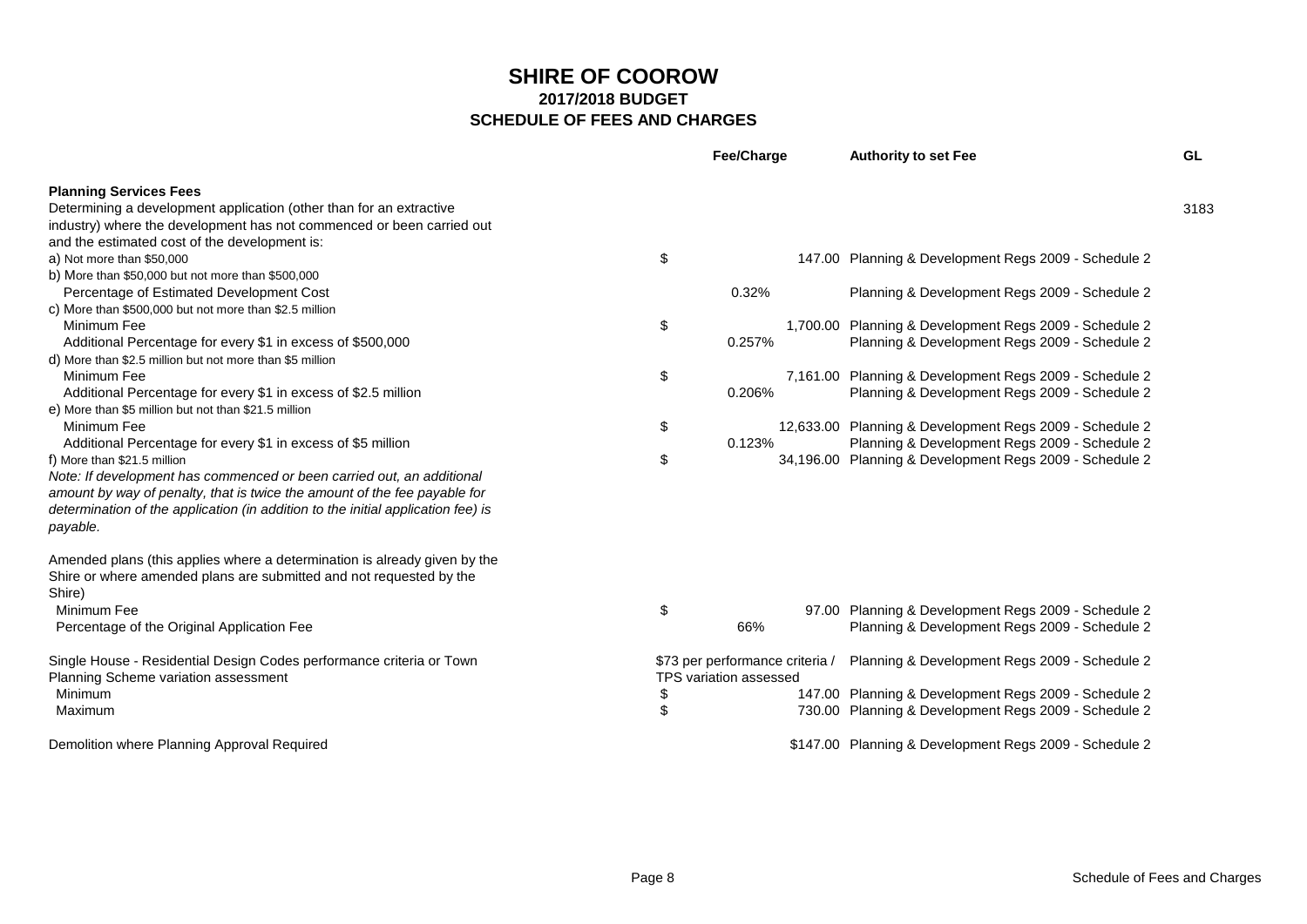|                                                                                                                                                                                                                       |                                                  |          | Fee/Charge | <b>Authority to set Fee</b>                                   | GL |
|-----------------------------------------------------------------------------------------------------------------------------------------------------------------------------------------------------------------------|--------------------------------------------------|----------|------------|---------------------------------------------------------------|----|
| Application for approval of home based business/occupation (including<br>cottage industry & short term accommodation) or other Planning Approval                                                                      |                                                  |          |            |                                                               |    |
| <b>Initial Fee</b>                                                                                                                                                                                                    |                                                  | \$       |            | 222.00 Planning & Development Regs 2009 - Schedule 2          |    |
| <b>Annual Renewal Fee</b>                                                                                                                                                                                             |                                                  | \$       |            | 73.00 Planning & Development Regs 2009 - Schedule 2           |    |
| Penalty if home based business has already commenced, or if approval to<br>be renewed has expired                                                                                                                     |                                                  |          |            | \$444.00 Planning & Development Regs 2009 - Schedule 2        |    |
| Application for change of use or for alteration or extension or change of a<br>non-conforming use which Determination of Development Application Fees<br>does not apply to                                            |                                                  |          |            | \$295.00 Planning & Development Regs 2009 - Schedule 2        |    |
| Penalty if the change of use or the alteration or extension or change of the<br>non-conforming use has commenced                                                                                                      |                                                  |          |            | \$590.00 Planning & Development Regs 2009 - Schedule 2        |    |
| Extension of current Planning Approval                                                                                                                                                                                |                                                  |          |            | \$131.00 Planning & Development Regs 2009 - Schedule 2        |    |
| Relocation of building envelope                                                                                                                                                                                       |                                                  |          |            | \$147.00 Planning & Development Regs 2009 - Schedule 2        |    |
| Determination of Development Application for an extractive industry<br><b>Initial Fee</b>                                                                                                                             |                                                  |          |            | 739.00 Planning & Development Regs 2009 - Schedule 2          |    |
| Penalty if development has commenced or been carried out                                                                                                                                                              |                                                  | \$<br>\$ |            | 1,478.00 Planning & Development Regs 2009 - Schedule 2        |    |
| Provision of a subdivision clearance                                                                                                                                                                                  |                                                  |          |            |                                                               |    |
| Not more than 5 lots                                                                                                                                                                                                  | per lot                                          | \$       |            | 73.00 Planning & Development Regs 2009 - Schedule 2           |    |
| More than 5 lots but not more than 195 lots                                                                                                                                                                           | per lot for first 5 lots /<br>per lot thereafter |          |            | \$73.00/\$35.00 Planning & Development Regs 2009 - Schedule 2 |    |
| More than 195 lots                                                                                                                                                                                                    |                                                  | \$       |            | 7,393.00 Planning & Development Regs 2009 - Schedule 2        |    |
| Issue of zoning certificate                                                                                                                                                                                           | per certificate                                  | \$       |            | 73.00 Planning & Development Regs 2009 - Schedule 2           |    |
| Reply to a property settlement request                                                                                                                                                                                | per reply                                        | \$       |            | 73.00 Planning & Development Regs 2009 - Schedule 2           |    |
| Issue of written planning advice                                                                                                                                                                                      | per advice                                       | \$       |            | 73.00 Planning & Development Regs 2009 - Schedule 2           |    |
| Minor Scheme Amendment (i.e. an amendment that involves only textual<br>changes or rectifies a zoning anomaly) *<br>* fee is inclusive of all associated advertising charges with 50% refundable<br>if not advertised |                                                  | \$       |            | 4,023.00 Planning & Development Regs 2009 - Section 48        |    |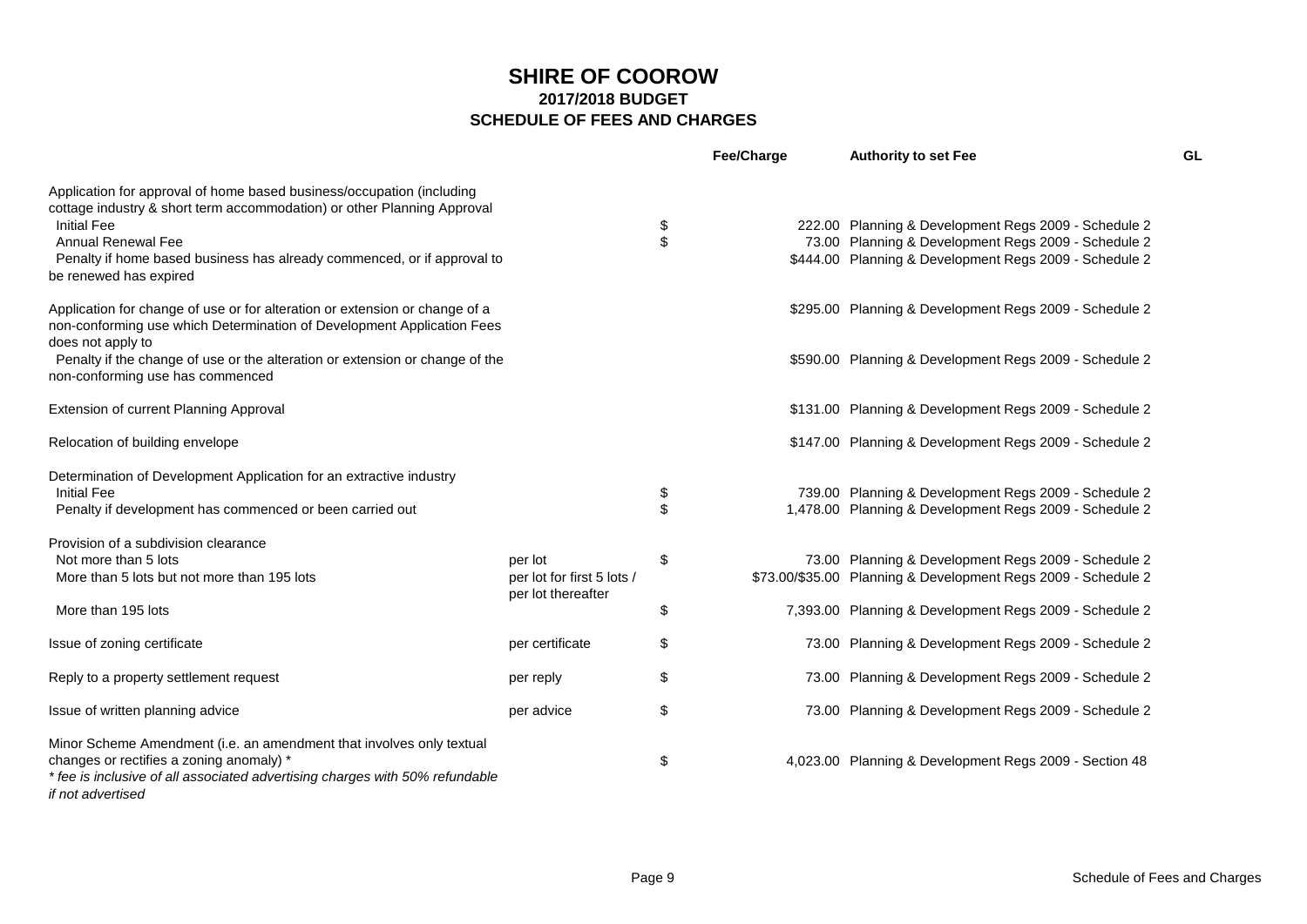|                                                                                                                                                                                                                                              |                               |          | Fee/Charge | <b>Authority to set Fee</b>                                                                                      | GL |
|----------------------------------------------------------------------------------------------------------------------------------------------------------------------------------------------------------------------------------------------|-------------------------------|----------|------------|------------------------------------------------------------------------------------------------------------------|----|
| Major Scheme Amendment (i.e. an amendment that involves a zoning<br>change) *<br>* fee is inclusive of all associated advertising charges with 50% refundable<br>if not advertised                                                           |                               | \$       |            | 7,377.00 Planning & Development Regs 2009 - Section 48                                                           |    |
| Minor Structure Plans, Outline Development Plans, Subdivision Guide<br>Plans or similar *                                                                                                                                                    |                               | \$       |            | 3,348.00 Planning & Development Regs 2009 - Section 48                                                           |    |
| Modifications to Plans once approval given<br>* fee is inclusive of all associated advertising charges with 50% refundable<br>if not advertised                                                                                              |                               | \$       |            | 1,077.00 Planning & Development Regs 2009 - Section 48                                                           |    |
| Major Structure Plans, Outline Development Plans, Subdivision Guide<br>Plans or similar *<br>Modifications to Plans once approval given<br>* fee is inclusive of all associated advertising charges with 50% refundable<br>if not advertised |                               | \$<br>\$ |            | 6,043.00 Planning & Development Regs 2009 - Section 48<br>2,147.00 Planning & Development Regs 2009 - Section 48 |    |
| Detailed Area Plan                                                                                                                                                                                                                           |                               | \$       |            | 932.00 Planning & Development Regs 2009 - Section 48                                                             |    |
| Issue of Section 40 certificate                                                                                                                                                                                                              |                               | \$       |            | 73.00 Planning & Development Regs 2009 - Section 48                                                              |    |
| Road / R.O.W. / P.A.W. request for closure *<br>* fee is inclusive of all associated advertising charges                                                                                                                                     |                               | \$       |            | 657.00 Planning & Development Regs 2009 - Section 48                                                             |    |
| Advertising<br>Onsite signage<br>Newspaper advertising                                                                                                                                                                                       | per sign<br>per advertisement | \$<br>\$ |            | 323.00 Planning & Development Regs 2009 - Section 48<br>323.00 Planning & Development Regs 2009 - Section 48     |    |
| CD digital copy of planning document                                                                                                                                                                                                         |                               | \$       |            | 26.00 Planning & Development Regs 2009 - Section 48                                                              |    |
| Pre-strata inspection                                                                                                                                                                                                                        |                               | \$       |            | 329.00 Planning & Development Regs 2009 - Section 48                                                             |    |
| <b>Council Planning Fees</b><br>Purchase of Town Planning Scheme/Strategy text<br>* electronic copies free from both WAPC and Council websites                                                                                               |                               | \$       | 62.00      | Council                                                                                                          |    |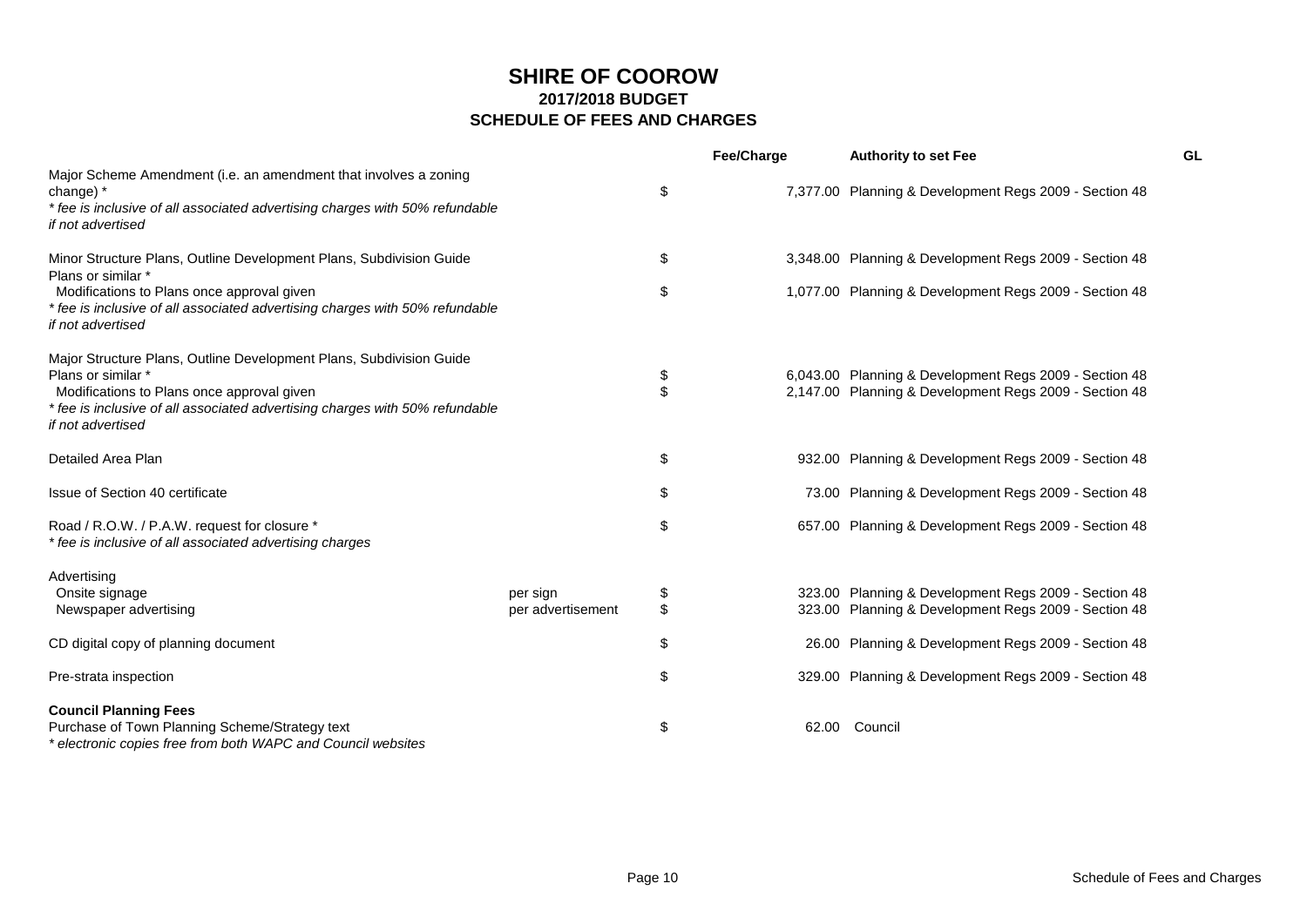|                                                                                                                                                                       |              |                | Fee/Charge | <b>Authority to set Fee</b> | GL      |
|-----------------------------------------------------------------------------------------------------------------------------------------------------------------------|--------------|----------------|------------|-----------------------------|---------|
| <b>RECREATION AND CULTURE</b>                                                                                                                                         |              |                |            |                             |         |
| <b>Community &amp; Recreation Centre Hire</b>                                                                                                                         |              |                |            |                             |         |
| (Maley Park, Leeman Recreation Centre &                                                                                                                               |              |                |            |                             |         |
| <b>Green Head Community Centre)</b>                                                                                                                                   |              |                |            |                             |         |
| <b>Complete Social Area including Kitchen/Hall/Ablutions</b>                                                                                                          |              |                |            |                             |         |
| <b>Hourly Rate</b>                                                                                                                                                    | per hour     | \$             |            | 31.00 Council               | Various |
| Half Day Rate (4 hours)                                                                                                                                               | per half day | \$             |            | 82.00 Council               |         |
| Full Day Rate (4 hours +)                                                                                                                                             | per day      | \$             |            | 155.00 Council              |         |
| Annual Fee - Green Head Church Group                                                                                                                                  | per year     | \$             |            | 310.00 Council              |         |
| Green Head Annual Easter Art Exhibition                                                                                                                               | per event    | \$             |            | 105.00 Council              |         |
| Green Head/Leeman Seniors - Social Lolly Days                                                                                                                         | per month    | \$             |            | 42.50 Council               |         |
| Leeman/Green Head Belly Dance Group                                                                                                                                   | per session  | \$             |            | 15.50 Council               |         |
| ** Surcharge (Cabarets, Socials, etc.)                                                                                                                                | per hour     | \$             |            | 90.00 Council               |         |
| Shire of Coorow Based Community Group One Off Functions                                                                                                               | per day      | \$             |            | Council                     |         |
| ** As per Policy Manual, charged when building is left in an unsatisfactory condition and requires additional cleaning e.g. shampooing of carpets, washing of floors. |              |                |            |                             |         |
| <b>Change Rooms</b>                                                                                                                                                   |              |                |            |                             |         |
| Used in conjunction with Function Centre or for Babysitting purposes or as<br>Overnight Sleeping Area.                                                                |              | \$             |            | 41.00 Council               |         |
| <b>Bonds (Refundable)</b>                                                                                                                                             |              |                |            |                             |         |
| <b>Facility Hire Bond</b>                                                                                                                                             |              | \$             |            | 310.00 Council              |         |
| Key Bond                                                                                                                                                              |              | $\mathfrak{L}$ |            | 52.00 Council               |         |
| <b>Coorow Swimming Pool</b>                                                                                                                                           |              |                |            |                             | 3433    |
| Casual Admission - Adult                                                                                                                                              |              |                |            | 4.00 Council                |         |
| Casual Admission - Child                                                                                                                                              |              |                |            | 2.00 Council                |         |
| Casual Admission - Adult Spectator                                                                                                                                    |              |                |            | 1.00 Council                |         |
| Season Ticket - Family                                                                                                                                                |              |                |            | 160.00 Council              |         |
| Season Ticket - Adult                                                                                                                                                 |              |                |            | 118.00 Council              |         |
| Season Ticket - Child                                                                                                                                                 |              |                |            | 37.00 Council               |         |
| Half Season Ticket - Family                                                                                                                                           |              |                |            | 92.00 Council               |         |
| Half Season Ticket - Adult                                                                                                                                            |              |                |            | 62.00 Council               |         |
| Half Season Ticket - Child                                                                                                                                            |              |                |            | 21.00 Council               |         |
| Hire of Pool for Private Functions (with Pool Manager in attendance)                                                                                                  | per hour     | $\mathfrak{L}$ |            | 76.00 Council               |         |
|                                                                                                                                                                       |              |                |            |                             |         |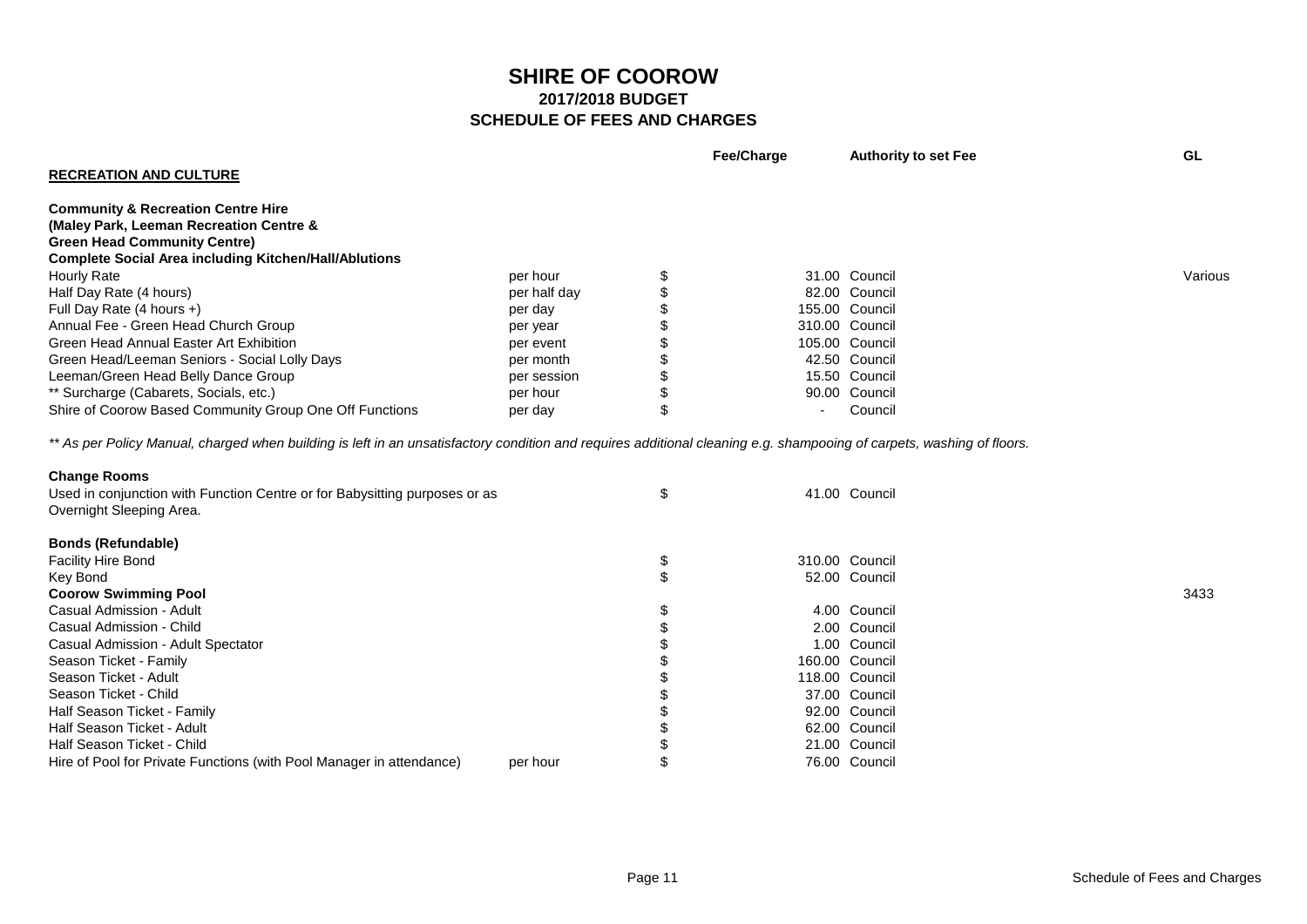|                                                                                                                                                                                                                                                                                 |                                                                                                            |                | Fee/Charge | <b>Authority to set Fee</b>                                                                       | GL         |
|---------------------------------------------------------------------------------------------------------------------------------------------------------------------------------------------------------------------------------------------------------------------------------|------------------------------------------------------------------------------------------------------------|----------------|------------|---------------------------------------------------------------------------------------------------|------------|
| <b>Sports Club Hire of Function Centres &amp; Grounds</b><br>Coorow Hockey Club<br>(Entitled to 2 training nights per week, home games and special functions)                                                                                                                   | per season                                                                                                 | \$             |            | 310.00 Council                                                                                    | 2783       |
| Coorow Latham Netball Club<br>(Entitled to 2 training nights per week, home games and special functions)                                                                                                                                                                        | per season                                                                                                 | \$             |            | 310.00 Council                                                                                    | 2783       |
| Coorow Latham Cricket Club<br>(Entitled to 2 training nights per week, home games and special functions)                                                                                                                                                                        | per season                                                                                                 | \$             |            | 310.00 Council                                                                                    | 2783       |
| Coorow Latham Football Club<br>(Entitled to 2 training nights per week and home games, special functions<br>and monthly meetings.)                                                                                                                                              | per season                                                                                                 | \$             |            | 515.00 Council                                                                                    | 2783       |
| Coorow Tennis Club<br>(Use of function centre for pennants and club fixtures.)                                                                                                                                                                                                  | per season                                                                                                 | \$             |            | 515.00 Council                                                                                    | 2783       |
| Turquoise Coast Table Tennis Association<br>(Entitled to one day per week and Annual Tournament.)                                                                                                                                                                               | per season                                                                                                 | \$             |            | 300.00 Council                                                                                    | 2793       |
| Other Sports Clubs Training Sessions                                                                                                                                                                                                                                            | per hour                                                                                                   | \$             |            | 5.00 Council                                                                                      | 2793       |
| All other Sporting Groups that use Leeman Rec Centre                                                                                                                                                                                                                            | per season                                                                                                 | \$             |            | 310.00 Council                                                                                    | 2793       |
| Crockery, Cutlery & Furniture (for use outside Council facilities)<br>Hire of crockery (as available)<br>Hire of additional crockery (as available)<br>Hire of cutlery (as available)<br>Hire of additional cutlery (as available)<br>Hire of Tables/Trestles<br>Hire of Chairs | per setting of 50<br>per setting of 10<br>per setting of 50<br>per setting of 10<br>per table<br>per chair | \$<br>\$<br>\$ |            | 41.00 Council<br>16.00 Council<br>41.00 Council<br>16.00 Council<br>16.00 Council<br>1.60 Council | 2453, 2473 |
| <b>Breakages</b>                                                                                                                                                                                                                                                                |                                                                                                            |                | at cost    | Council                                                                                           |            |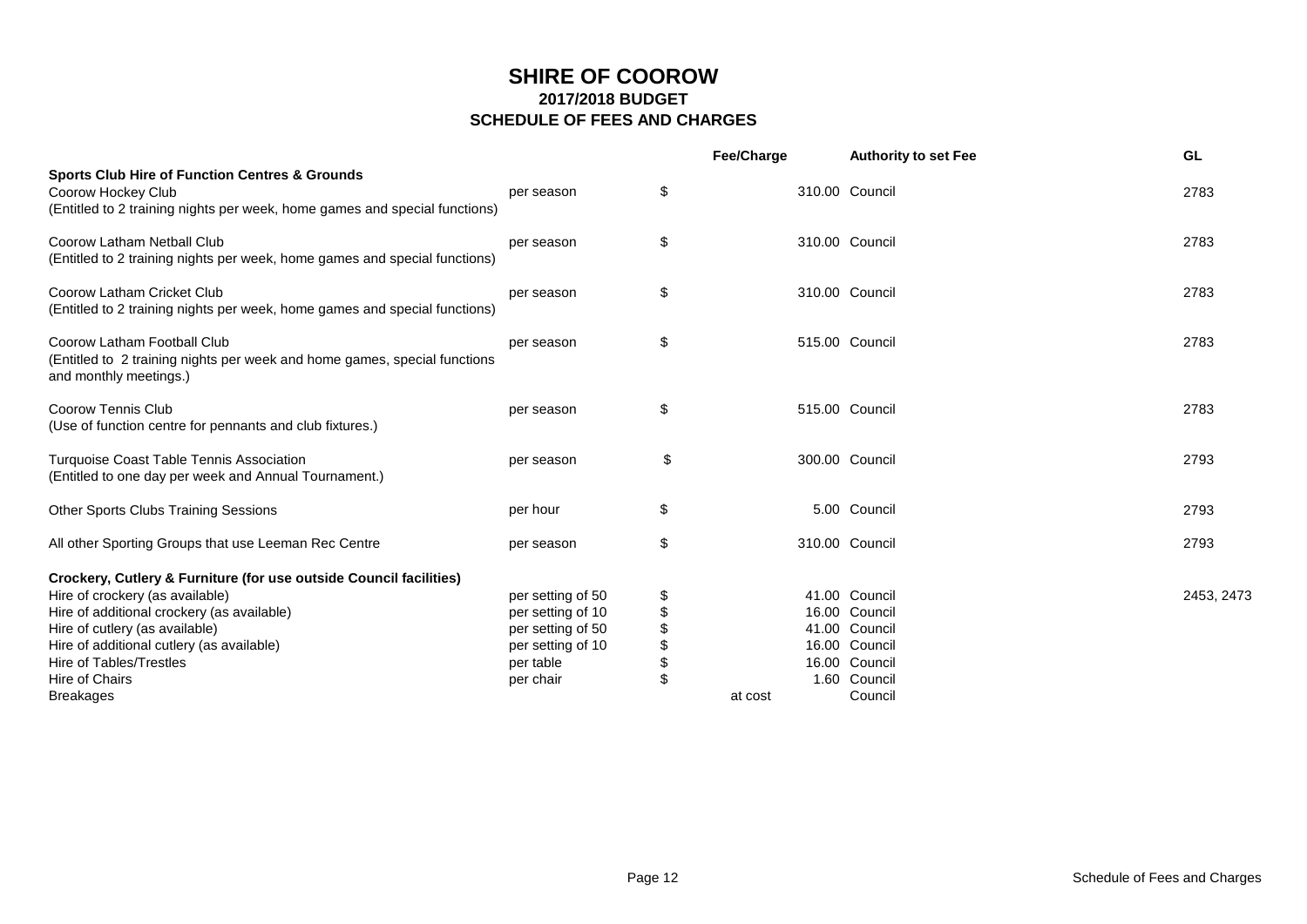|                                                                       |                  |                                           | Fee/Charge       | <b>Authority to set Fee</b>             | GL         |
|-----------------------------------------------------------------------|------------------|-------------------------------------------|------------------|-----------------------------------------|------------|
| Leases                                                                |                  |                                           |                  |                                         |            |
| Leeman                                                                |                  |                                           |                  |                                         |            |
| Leeman Country & Sporting Club (expires 6 Jan 2034)                   |                  | \$                                        |                  | 110.00 Council                          | 2733       |
| Leeman Volunteer Sea Rescue Group (expires 31 Dec 2029)               |                  | \$                                        |                  | 11.00 Council                           | 2733       |
| Stephen Small (Lot 52 Thomas Street) (expires 3 November 2021)        |                  | \$                                        |                  | 505.00 Council                          | 2733       |
| Lot 53A Thomas Street (yet to be leased)                              |                  |                                           |                  | TBA To be advertised - commercial rates | 2733       |
| Lot 53B Thomas Street                                                 |                  |                                           |                  | TBA To be advertised - commercial rates | 2733       |
| Lot 53C (expires 30 June 2017)                                        |                  |                                           |                  | TBA To be advertised - commercial rates | 2733       |
| St John Ambulance (expires 30 June 2032)                              |                  | $\, \, \raisebox{12pt}{$\scriptstyle \$}$ |                  | 22.00 Council                           |            |
| Green Head                                                            |                  |                                           |                  |                                         |            |
| RL & MA Alexander (Lot 395) expires 30 Sep 2019                       |                  | \$                                        | 2,240.00 Council |                                         | 2743       |
| St John Ambulance (expires 30 June 2032)                              |                  | \$                                        |                  | 22.00 Council                           | 2743       |
| Green Head Men's Shed (expires 30 Nov 2023)                           |                  | \$                                        |                  | Council                                 | 2743       |
| Telstra Tower Lease (Lot 709) (paid Jul each year) expires 1 Jul 2021 |                  | \$                                        | 5,310.00 Council |                                         | 4673       |
| Green Head Sporting Club (expires 30 June 2031)                       |                  | \$                                        |                  | 110.00 Council                          | 2743       |
| Coorow                                                                |                  |                                           |                  |                                         |            |
| Coorow Bowling Club (expires 30 June 2031)                            |                  | \$                                        |                  | 110.00 Council                          | 2753       |
| Coorow Golf Club (expires 30 June 2031)                               |                  | \$                                        |                  | 110.00 Council                          | 2753       |
| Coorow Community Resource Centre (expires 31 Dec 2018)                |                  | \$                                        |                  | 16.00 Council                           | 2753       |
| Coorow Hotel CCLI (Leach Drain easement)                              |                  | \$                                        |                  | 660.00 Council                          | 2753       |
| <b>Library Services</b>                                               |                  |                                           |                  |                                         |            |
| Lost/Damaged Items                                                    |                  |                                           | at cost          | Council                                 | 2983       |
| <b>ECONOMIC SERVICES</b>                                              |                  |                                           |                  |                                         |            |
| <b>Coorow Caravan Park (Council Owned)</b>                            |                  |                                           |                  |                                         | 3983       |
| Powered Site and Water (includes 2 persons)                           | per week         | \$                                        | 130.00           | Council                                 |            |
| Powered Site and Water (includes 2 persons)                           | per day          | \$                                        | 25.00            | Council                                 |            |
| <b>Additional Persons</b>                                             | per day          | \$                                        | 5.00             | Council                                 |            |
| Tent Site (unpowered)                                                 | per day          | \$                                        | 10.00            | Council                                 |            |
| Casual (non resident) Shower                                          | per person daily | \$                                        | 6.00             | Council                                 |            |
| Stay two nights - pay for one.                                        |                  |                                           |                  |                                         |            |
| Tourists stay free for a maximum of 2 days during Wildflower Season   |                  |                                           |                  |                                         |            |
| 1 July to 30 September each year.                                     |                  |                                           |                  |                                         |            |
| Maximum 12 week stay at any time.                                     |                  |                                           |                  |                                         |            |
| <b>Milligan Island Coastal Node</b>                                   |                  |                                           |                  |                                         |            |
| Overnight site fee                                                    | per night        | \$                                        |                  | 15.00 Council                           | \$6,943.00 |
|                                                                       |                  |                                           |                  |                                         |            |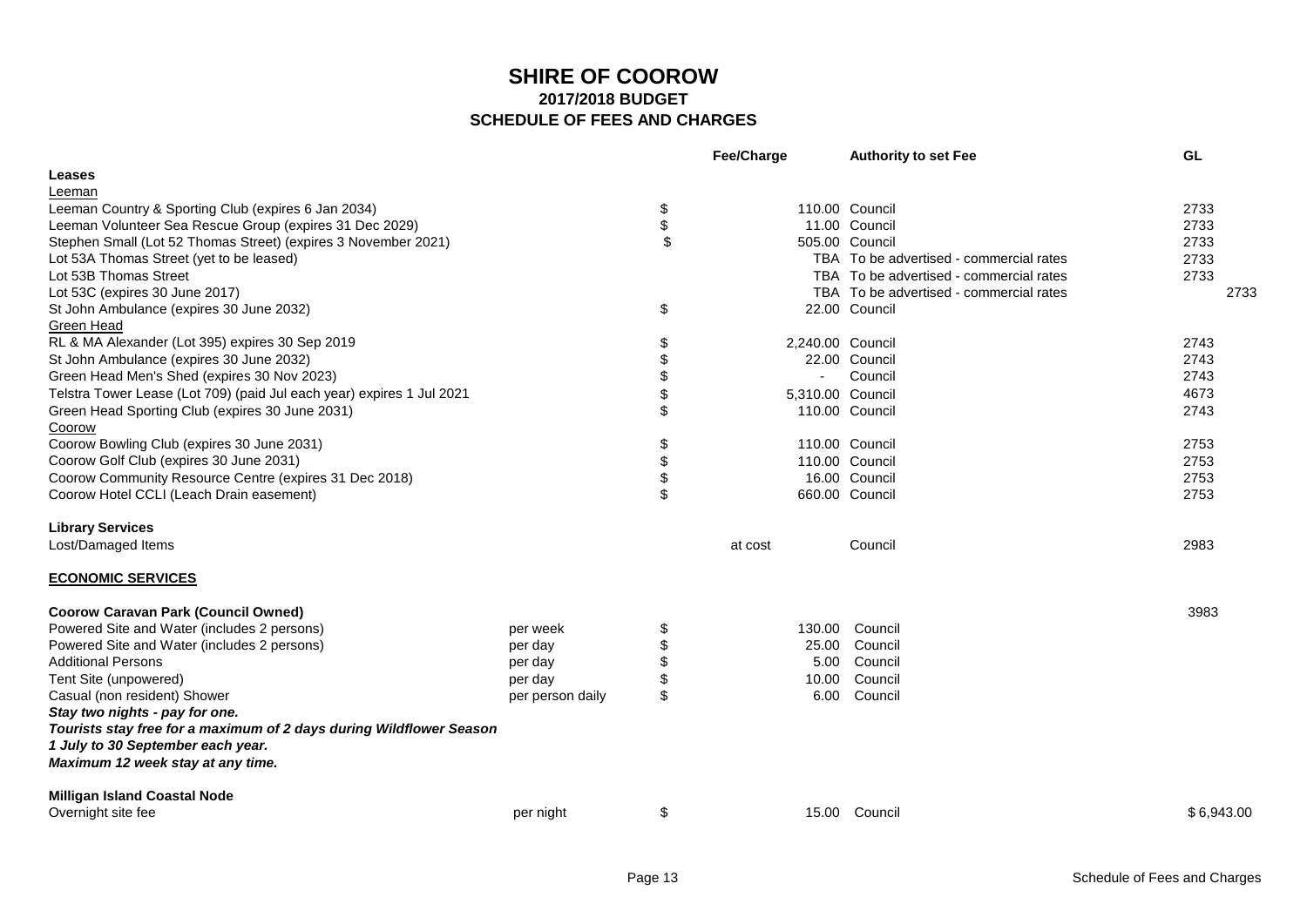|                                                                        |                      | Fee/Charge |        | <b>Authority to set Fee</b>                      | GL   |
|------------------------------------------------------------------------|----------------------|------------|--------|--------------------------------------------------|------|
| <b>Caravan Park Annual License Fee</b>                                 |                      |            |        |                                                  |      |
| Leeman Caravan Park                                                    |                      |            |        | Caravan Parks & Camping Grounds Regs 1997        | 4193 |
| 125 x Caravan Sites @ \$6.00 each = \$750                              |                      | \$         | 750.00 |                                                  |      |
| 20 x Camp Sites @ \$3.00 each = \$60                                   |                      | \$         | 60.00  |                                                  |      |
| 60 x Overflow Sites $@$ \$1.50 each = \$90                             |                      | \$         | 90.00  |                                                  |      |
| <b>Green Head Caravan Park</b>                                         |                      | \$         | 438.00 | Caravan Parks & Camping Grounds Regs 1997        | 4193 |
| 70 x Caravan Sites @ \$6.00 each = \$420                               |                      |            |        |                                                  |      |
| 12 x Overflow Sites $@$ \$1.50 each = \$18                             |                      |            |        |                                                  |      |
| <b>Half Way Mill Road House Caravan Park</b>                           | minimum fee          | \$         |        | 200.00 Caravan Parks & Camping Grounds Regs 1997 | 4193 |
| $8 \times$ Caravan Sites @ \$6.00 each = \$48                          |                      |            |        |                                                  |      |
| 0 x Camp Sites $@$ \$3.00 each = \$0                                   |                      |            |        |                                                  |      |
| 0 x Overflow Sites $@$ \$1.50 each = \$0                               |                      |            |        |                                                  |      |
| Application for or renewal of license - same as annual fees above      |                      |            |        | Caravan Parks & Camping Grounds Regs 1997        | 4193 |
| Additional penalty fee for renewing license after expiry               |                      | \$         |        | 20.00 Caravan Parks & Camping Grounds Regs 1997  | 4193 |
|                                                                        |                      |            |        |                                                  |      |
| Hire of Leeman Recreation Centre for Overflow Site Facility            | per site per night   | \$         |        | 10.00 Council                                    | 2783 |
| <b>Standpipes</b>                                                      |                      |            |        |                                                  |      |
| Public Standpipe System Access Card Bond                               | per annum            | \$         |        | 70.00 Council                                    |      |
| Minimum charge for water taken from Standpipe                          |                      | \$         |        | 20.00 Council                                    | 4273 |
|                                                                        | per Kilolitre (1,000 |            |        |                                                  | 4273 |
| Public Standpipe Water Charges                                         | litres)              | \$         |        | 5.15 Council                                     |      |
| <b>Building Fees</b>                                                   |                      |            |        |                                                  |      |
| Building Permit Fee - Class 1 or 10 building or incidental structure   |                      |            |        |                                                  | 4153 |
| Percentage of Proposed Building Cost (min. \$96.00 fee)                |                      | 0.19%      |        | Building Regs 2012                               |      |
| Building Permit Fee - Class 2 to 9 building or incidental structure    |                      |            |        |                                                  |      |
| Percentage of Proposed Building Cost (min. \$96.00 fee)                |                      | 0.09%      |        | Building Regs 2012                               |      |
| Building Permit Fee - uncertified application (min. \$96.00 fee)       |                      | 0.32%      |        | Building Regs 2012                               |      |
| Demolition Permit Fee - Class 1 or 10 building or incidental structure |                      | \$         | 97.70  | Building Regs 2012                               |      |
| Demolition Permit Fee - Class 2 to 9 building or incidental structure  | per storey           | \$         | 97.70  | Building Regs 2012                               |      |
| <b>Permit Extension Fee</b>                                            |                      | \$         | 97.70  | Building Regs 2012                               |      |
| Occupancy Permit Fee - for a completed building                        |                      | \$         | 97.70  | Building Regs 2012                               |      |
| Temporary Occupancy Permit Fee - for an incomplete building            |                      | \$         | 97.70  | Building Regs 2012                               |      |
| Modification/Replacement Occupancy Permit Fee                          |                      | \$         | 97.70  | Building Regs 2012                               |      |
| Occupancy Permit or Building Approval Certificate - strata scheme      |                      |            |        |                                                  |      |
| (minimum \$105.80 fee)                                                 | per strata unit      | \$         | 10.80  | Building Regs 2012                               |      |
| Occupancy Permit for Building with Unauthorised Work                   |                      |            |        |                                                  |      |
| Percentage of Proposed Building Cost (min. \$96.00 fee)                |                      | 0.18%      |        | Building Regs 2012                               |      |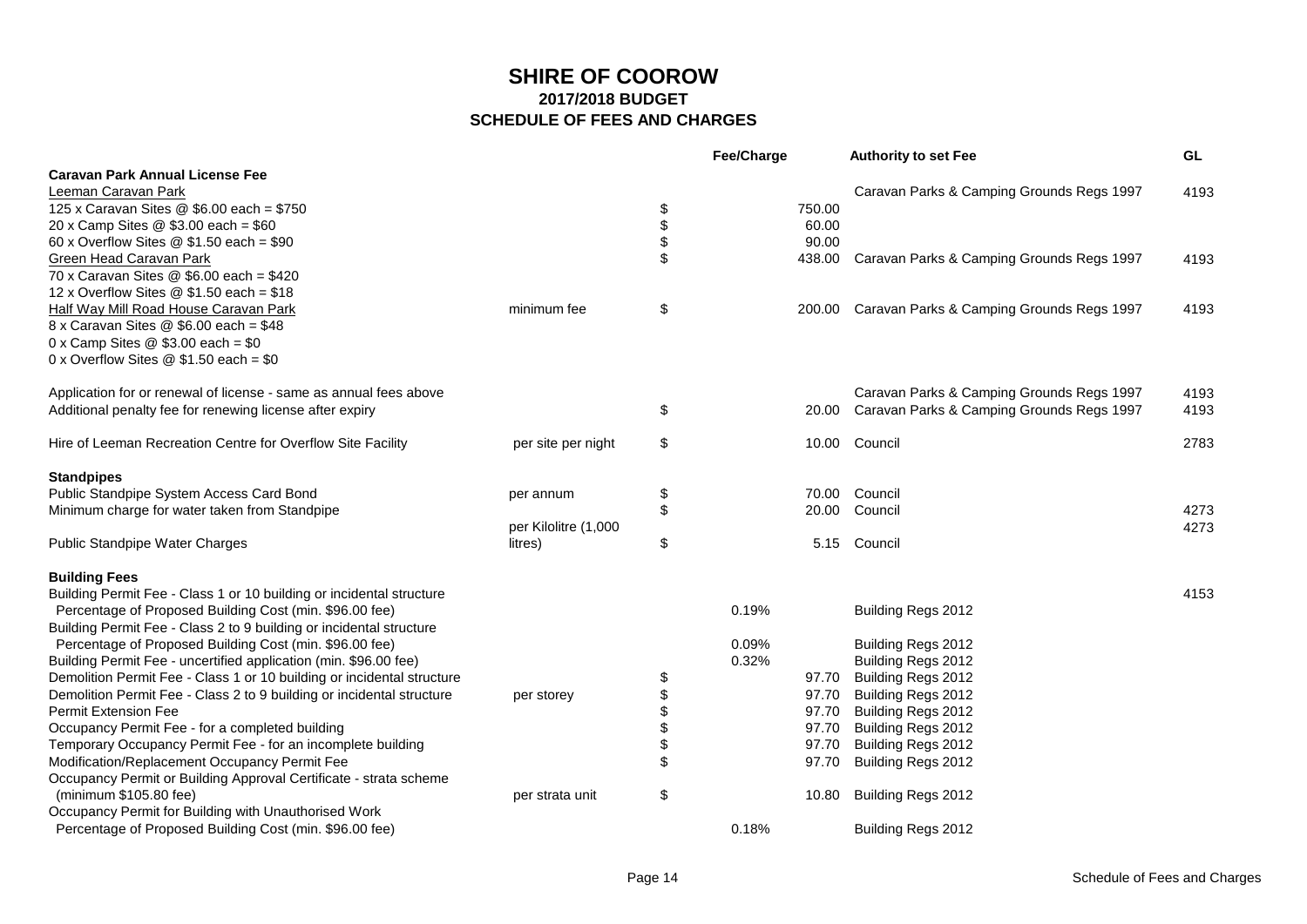|                                                                          |                 | <b>Fee/Charge</b> | <b>Authority to set Fee</b>                         | <b>GL</b> |
|--------------------------------------------------------------------------|-----------------|-------------------|-----------------------------------------------------|-----------|
| Building Approval Certificate for Building with Unauthorised Work        |                 |                   |                                                     |           |
| Percentage of Proposed Building Cost (min. \$96.00 fee)                  |                 | 0.38%             | Building Regs 2012                                  |           |
| Application obtain a Building Standard Declaration                       | per declaration | \$<br>2,160.15    | Building Regs 2012                                  |           |
| Building Applicaction for use of Battery Operated Smoke Alarm            | per application | \$<br>179.40      | Building Regs 2012                                  |           |
| Swimming Pool Enclosure Inspections (minimum every 4 years)              |                 | 57.45             | Building Regs 2012                                  |           |
| <b>BCITF Levy</b>                                                        |                 |                   |                                                     |           |
| Percentage of Proposed Building Cost > \$20,000                          |                 | 0.20%             | Building & Construction Ind. Training Levy Act 1990 |           |
| <b>Building Services Levy</b>                                            |                 |                   |                                                     |           |
| re building permit $\leq$ \$45,000                                       |                 | \$<br>61.65       | Building Act 2011 (Building Commission website)     |           |
| re building permit $> $45,000$                                           | % value of work | 0.137%            | Building Act 2011 (Building Commission website)     |           |
| re demolition permit $= $45,000$                                         |                 | \$<br>61.65       | Building Act 2011 (Building Commission website)     |           |
| re demolition permit > $$45,000$                                         | % value of work | 0.137%            | Building Act 2011 (Building Commission website)     |           |
| re occupancy permit / build. approval cert for unauthorised work (s51 of |                 | \$<br>123.30      | Building Act 2011 (Building Commission website)     |           |
| the Act) $\le$ \$45k                                                     |                 |                   |                                                     |           |
| re occupancy permit / build. approval cert for unauthorised work (s51 of | % value of work | 0.274%            | Building Act 2011 (Building Commission website)     |           |
| the $Act) > $45k$                                                        |                 |                   |                                                     |           |
| re occupancy permit / build. Approval cert for approved building work <= |                 | \$<br>61.65       | Building Act 2011 (Building Commission website)     |           |
| \$45k                                                                    |                 |                   |                                                     |           |
| re occupancy permit / build. Approval cert for approved building work >  | % value of work | \$<br>61.65       | Building Act 2011 (Building Commission website)     |           |
| \$45k                                                                    |                 |                   |                                                     |           |
| Footpath/Kerbing Bond (Trust)                                            |                 | \$<br>500.00      | Council                                             |           |
| <b>Charge out Costs to other Councils for Regulatory Services</b>        |                 |                   |                                                     |           |
| Manager Regulatory Services Hourly Rate                                  | per hour        | \$<br>113.00      | Council                                             | 4133      |
| Ranger Services Hourly Rate                                              | per hour        | \$<br>80.00       | Council                                             |           |
| Mileage                                                                  | per km          | 1.05              | Council                                             |           |
|                                                                          |                 |                   |                                                     |           |

#### **OTHER PROPERTY & SERVICES**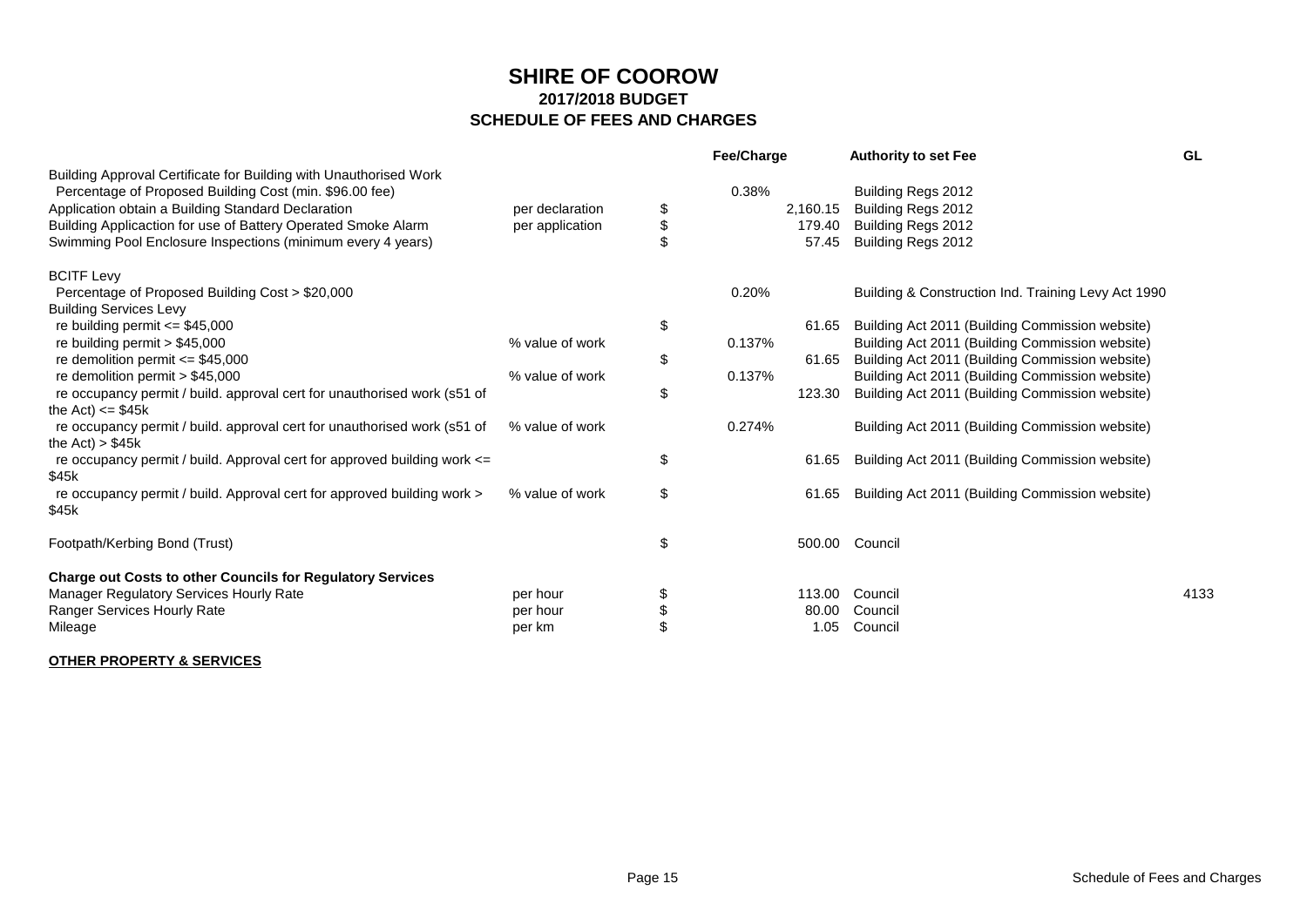|                                                                               |          | <b>Fee/Charge</b>    | <b>Authority to set Fee</b> | GL.  |
|-------------------------------------------------------------------------------|----------|----------------------|-----------------------------|------|
| Private Works Charges - Hourly Plant Rates (Standard) Wet Hire Only           |          |                      |                             | 7333 |
| Any utility vehicle (with operator)                                           | per hour | \$                   | 80.00 Council               |      |
| <b>Bobcat</b>                                                                 | per hour | \$                   | 100.00 Council              |      |
| D6H Dozer                                                                     | per hour | \$                   | 235.00 Council              |      |
| Maintenance Grader                                                            | per hour | \$<br>200.00 Council |                             |      |
| <b>Construction Grader</b>                                                    | per hour | \$                   | 240.00 Council              |      |
| Cat 950 Loader                                                                | per hour | \$                   | 180.00 Council              |      |
| Cat 926 Loader (coast)                                                        | per hour | \$<br>140.00 Council |                             |      |
| Tree Saw with Loader                                                          | per hour |                      | 255.00 Council              |      |
| Backhoe                                                                       | per hour | \$<br>140.00 Council |                             |      |
| Semi or 8 Wheeler                                                             | per hour | \$                   | 165.00 Council              |      |
| Road Train or 8 Wheeler plus Trailer                                          | per hour | \$                   | 205.00 Council              |      |
| 4x2 Tip Trucks                                                                | per hour | \$                   | 120.00 Council              |      |
| Tractor/Slasher/Broom                                                         | per hour | \$                   | 120.00 Council              |      |
| <b>Multi Wheel Roller</b>                                                     | per hour | \$                   | 50.00 Council               |      |
| <b>Vibrating Roller</b>                                                       | per hour | \$                   | 150.00 Council              |      |
| Works Supervisor/ Manager Works and Services                                  | per hour | \$                   | 125.00 Council              |      |
| <b>Portable Toilet</b>                                                        | per day  | \$                   | 40.00 Council               |      |
| Box Trailer, dual trailer, chain saw, compactor/pedestrian roll, cement mixer |          |                      |                             |      |
| and non powered tools including gardening tools and ladders                   |          | not permitted        | Council                     |      |
|                                                                               |          |                      |                             |      |
| Private Works Charges - Hourly Plant Rates (Non Profit Community Groups)      |          |                      |                             |      |
| Any utility vehicle (with operator)                                           | per hour | \$                   | 75.00 Council               |      |
| <b>Bobcat</b>                                                                 | per hour | \$                   | 65.00 Council               |      |
| D6H Dozer                                                                     | per hour | \$                   | 130.00 Council              |      |
| <b>Construction Grader</b>                                                    | per hour | \$                   | 130.00 Council              |      |
| Maintenance Grader                                                            | per hour | \$<br>110.00 Council |                             |      |
| Cat 950 Loader                                                                | per hour | \$                   | 110.00 Council              |      |
| Cat 926 Loader (coast)                                                        | per hour | \$<br>100.00 Council |                             |      |
| Tree Saw with Loader                                                          | per hour | \$                   | 160.00 Council              |      |
| <b>Backhoe</b>                                                                | per hour | \$                   | 85.00 Council               |      |
| Semi or 8 Wheeler                                                             | per hour |                      | 165.00 Council              |      |
| Road Train or 8 Wheeler plus Trailer                                          | per hour |                      | 205.00 Council              |      |
| 4x2 Tip Trucks                                                                | per hour | \$                   | 70.00 Council               |      |
| Tractor/Slasher/Broom                                                         | per hour | \$                   | 85.00 Council               |      |
| Multi Wheel Roller                                                            | per hour | \$                   | 40.00 Council               |      |
| <b>Vibrating Roller</b>                                                       | per hour |                      | 85.00 Council               |      |
| Works Supervisor/ Manager Works and Services                                  | per hour | \$                   | 85.00 Council               |      |
| <b>Portable Toilet</b>                                                        | per day  | \$                   | 40.00 Council               |      |
| Box Trailer, dual trailer, chain saw, compactor/pedestrian roll, cement mixer |          |                      |                             |      |
| and non powered tools including gardening tools and ladders                   |          | not permitted        | Council                     |      |